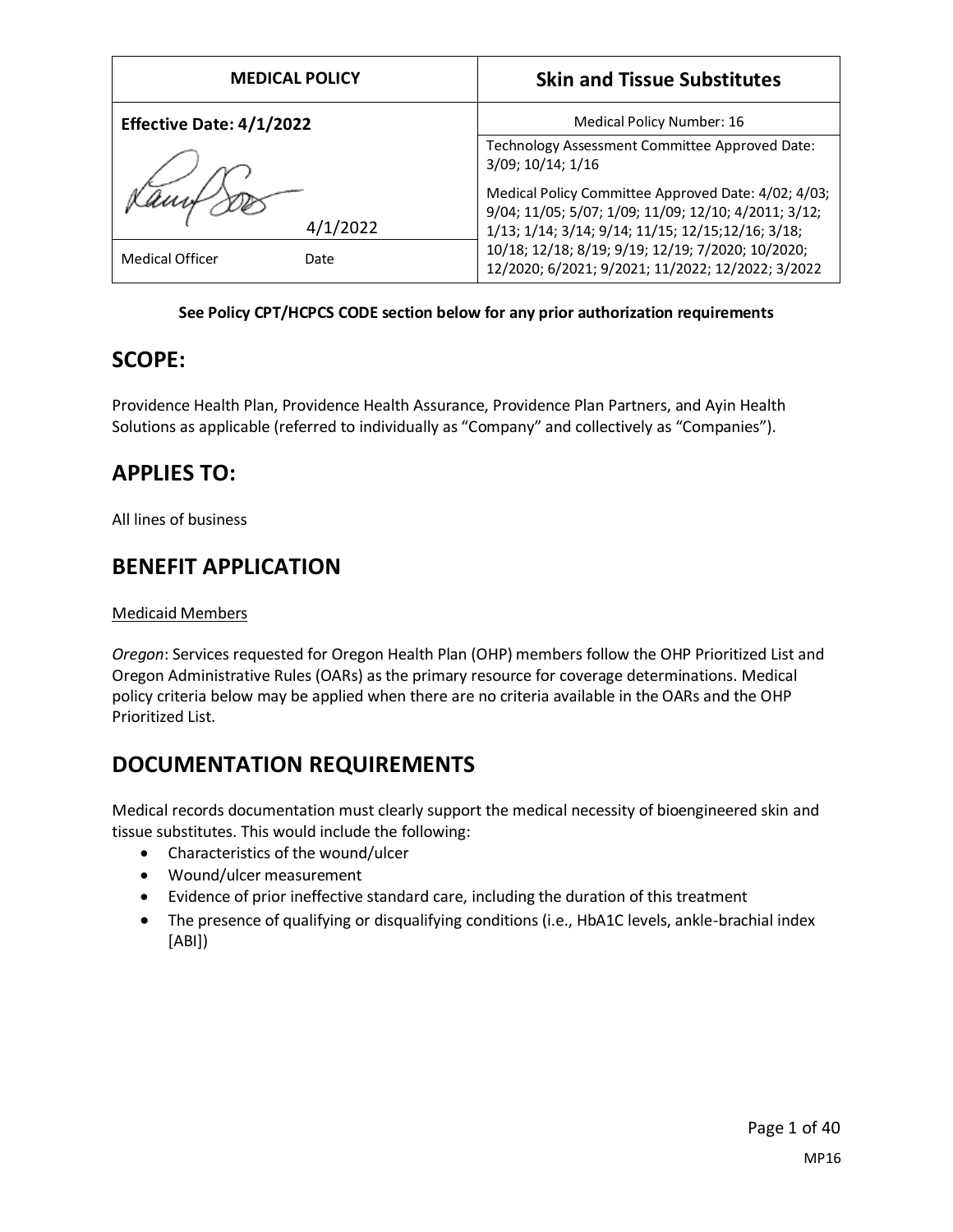# **POLICY CRITERIA**

**Medically Necessary Skin and Tissue Substitutes by Indication**

| <b>Indication</b>               | <b>Products</b>                                         | <b>Product</b><br><b>HCPCS</b><br><b>Codes</b> | <b>Medical Necessity Criteria</b>                                                                                                                                                 |
|---------------------------------|---------------------------------------------------------|------------------------------------------------|-----------------------------------------------------------------------------------------------------------------------------------------------------------------------------------|
|                                 | AlloDerm <sup>®</sup>                                   | Q4116                                          | These products may be considered medically<br>Ι.                                                                                                                                  |
|                                 | Dermacell™                                              | Q4122                                          | necessary and covered when used for a                                                                                                                                             |
| <b>Breast</b><br>reconstruction | FlexHD <sup>®</sup><br>Accellular<br>Hydrated<br>Dermis | Q4128                                          | medically necessary breast reconstruction<br>surgery. (See policies Cosmetic and<br>Reconstructive Surgery, SUR193, or Breast<br>Reconstruction, SUR162, for more<br>information) |
| <b>Indication</b>               | <b>Products</b>                                         | <b>Product</b><br><b>HCPCS</b><br><b>Codes</b> | <b>Medical Necessity Criteria</b>                                                                                                                                                 |
|                                 |                                                         |                                                | This product may be considered medically<br>ΙΙ.<br>necessary and covered as a treatment of<br>burn wounds when all of the following (A.-<br>B.) criteria are met:                 |
|                                 | Biobrane <sup>®</sup> /<br>Biobrane®-L                  | Q4100<br>C9399                                 | The skin substitute is used as a<br>Α.<br>temporary covering of a partial-<br>thickness burn (See description section                                                             |

|            | DIUDI dIIE -L                  | しフコフフ          | thickness burn (See description section<br>for definition); and<br>Applied to freshly debrided or excised<br>В.<br>wounds, or meshed autografts<br>containing less than 105 bacteria/g<br>tissue.                                                                                                                                          |
|------------|--------------------------------|----------------|--------------------------------------------------------------------------------------------------------------------------------------------------------------------------------------------------------------------------------------------------------------------------------------------------------------------------------------------|
| Burn wound | Epicel                         | Q4100<br>C9399 | III. This product may be considered medically<br>necessary and covered when used in<br>accordance with the U.S. Food and Drug<br>Administration Humanitarian Device<br>Exemption for adult and pediatric patients<br>who have deep dermal or full thickness<br>burns comprising a total body surface area<br>greater than or equal to 30%. |
|            | Integra <sup>®</sup><br>Dermal |                | IV. These products may be considered<br>medically necessary and covered as a                                                                                                                                                                                                                                                               |
|            | Regeneration                   | Q4104          | treatment of burn wounds when all of the                                                                                                                                                                                                                                                                                                   |
|            | Template                       | Q4105          | following (A.-B.) criteria are met:                                                                                                                                                                                                                                                                                                        |
|            | Integra <sup>®</sup>           | C9363          |                                                                                                                                                                                                                                                                                                                                            |
|            | Omnigraft                      |                | A. To be used for the post-excisional                                                                                                                                                                                                                                                                                                      |
|            | Dermal                         |                | treatment of life-threatening full                                                                                                                                                                                                                                                                                                         |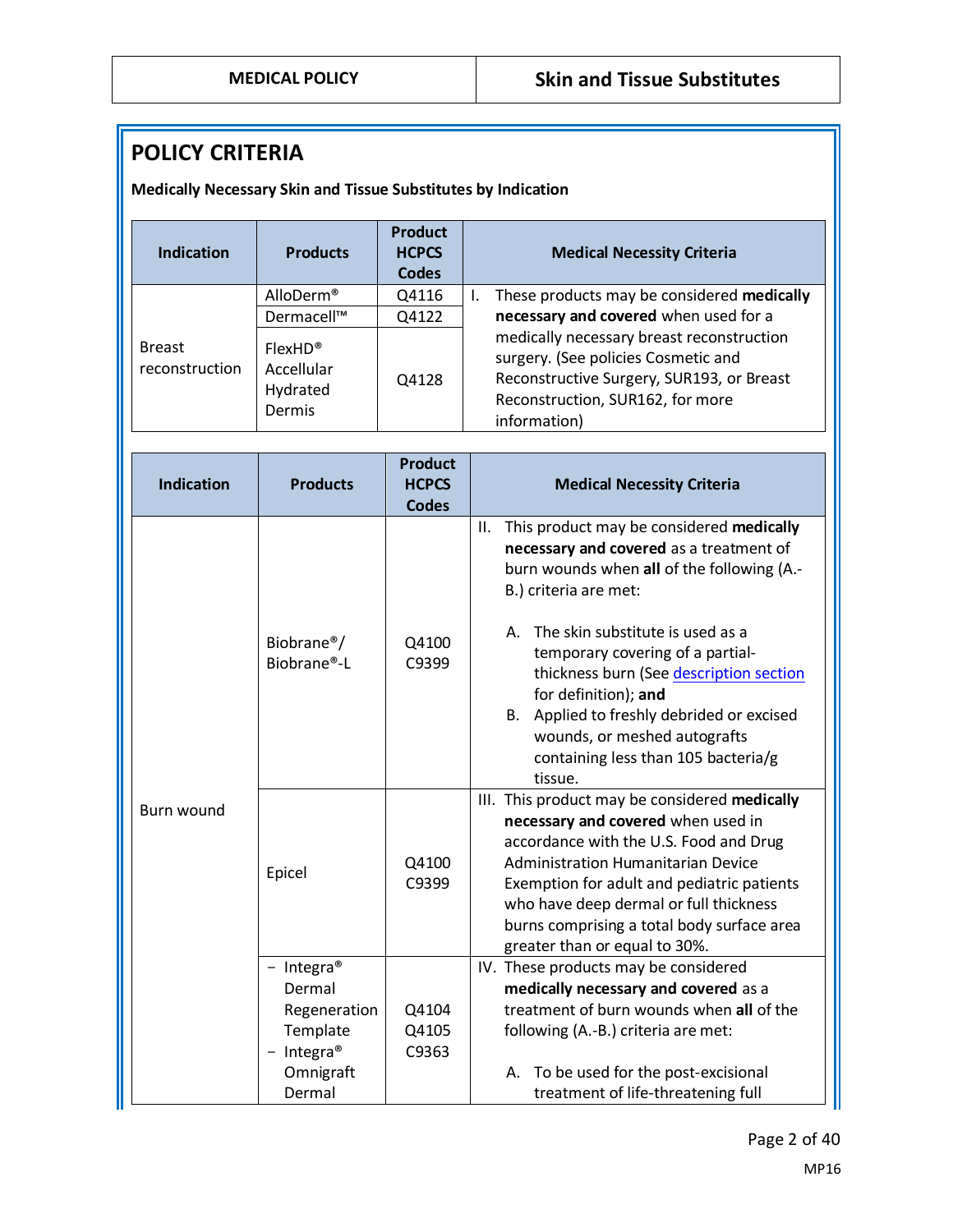| Regeneration<br>Matrix<br>Integra <sup>®</sup><br>Bilayer<br>Matrix<br>Wound<br><b>Dressing</b><br>Integra <sup>®</sup><br>$\overline{\phantom{m}}$<br>Meshed<br><b>Bilayer</b><br>Wound<br>Matrix |       | thickness or deep partial-thickness<br>thermal injuries (See description section<br>for definition); and<br>Sufficient autograft is not available at<br>B.<br>the time of excision or not desirable due<br>to the physiological condition of the<br>patient.                               |
|----------------------------------------------------------------------------------------------------------------------------------------------------------------------------------------------------|-------|--------------------------------------------------------------------------------------------------------------------------------------------------------------------------------------------------------------------------------------------------------------------------------------------|
| TransCyte®                                                                                                                                                                                         | Q4182 | This product may be considered medically<br>V.<br>necessary and covered when used as a<br>temporary wound covering for surgically<br>excised full-thickness and deep partial-<br>thickness thermal burn wounds in patients<br>who require such a covering prior to<br>autograft placement. |

| <b>Indication</b> | <b>Products</b>            | <b>Product</b><br><b>HCPCS</b><br><b>Codes</b> | <b>Medical Necessity Criteria</b>                                  |
|-------------------|----------------------------|------------------------------------------------|--------------------------------------------------------------------|
|                   | Apligraf <sup>®</sup>      | Q4101                                          | VI. These products may be considered medically                     |
|                   | Allopatch                  | Q4128                                          | necessary and covered for the treatment of                         |
|                   | AmnioBand                  | Q4151                                          | diabetic foot ulcers when all of the following                     |
|                   | Membrane                   |                                                | (A.-H.) criteria are met:                                          |
|                   | Dermagraft <sup>®</sup>    | Q4106                                          |                                                                    |
|                   | EpiFix <sup>®</sup>        |                                                | The skin substitute is used in<br>Α.                               |
|                   | Amniotic                   | Q4186                                          | conjunction with standard diabetic ulcer                           |
|                   | Membrane                   |                                                | care; and                                                          |
|                   | Grafix <sup>®</sup>        |                                                | The ulcer extends through the dermis<br>В.                         |
|                   | Core/Grafix <sup>®</sup>   | Q4132                                          | but without tendon, muscle, joint, or                              |
| Diabetic foot     | Prime/ Grafix <sup>®</sup> | Q4133                                          | bone exposure; and                                                 |
| ulcer             | <b>PL Prime</b>            |                                                | The ulcer is at least 1cm <sup>2</sup> but no more<br>$\mathsf{C}$ |
|                   | GraftJacket <sup>®</sup>   |                                                | than $25cm^2$ ; and                                                |
|                   | Regenerative               | Q4107                                          | D. The ulcer is free of infection; and                             |
|                   | <b>Tissue Matrix</b>       |                                                | The patients A1c (HbA1C) level is less<br>Е.                       |
|                   | Integra <sup>®</sup>       |                                                | than 12%; and                                                      |
|                   | Dermal                     |                                                | E.<br>Failure of at least 4 weeks of standard                      |
|                   | Regeneration               |                                                | diabetic foot ulcer therapy (e.g., surgical                        |
|                   | Template                   | Q4105                                          | debridement, dressing changes); and                                |
|                   | $-$ Integra <sup>TM</sup>  |                                                | G. The foot to be treated has adequate                             |
|                   | Omnigraft                  |                                                | blood supply as defined by at least one                            |
|                   | Dermal                     |                                                | of the following (1.-2.) criteria:                                 |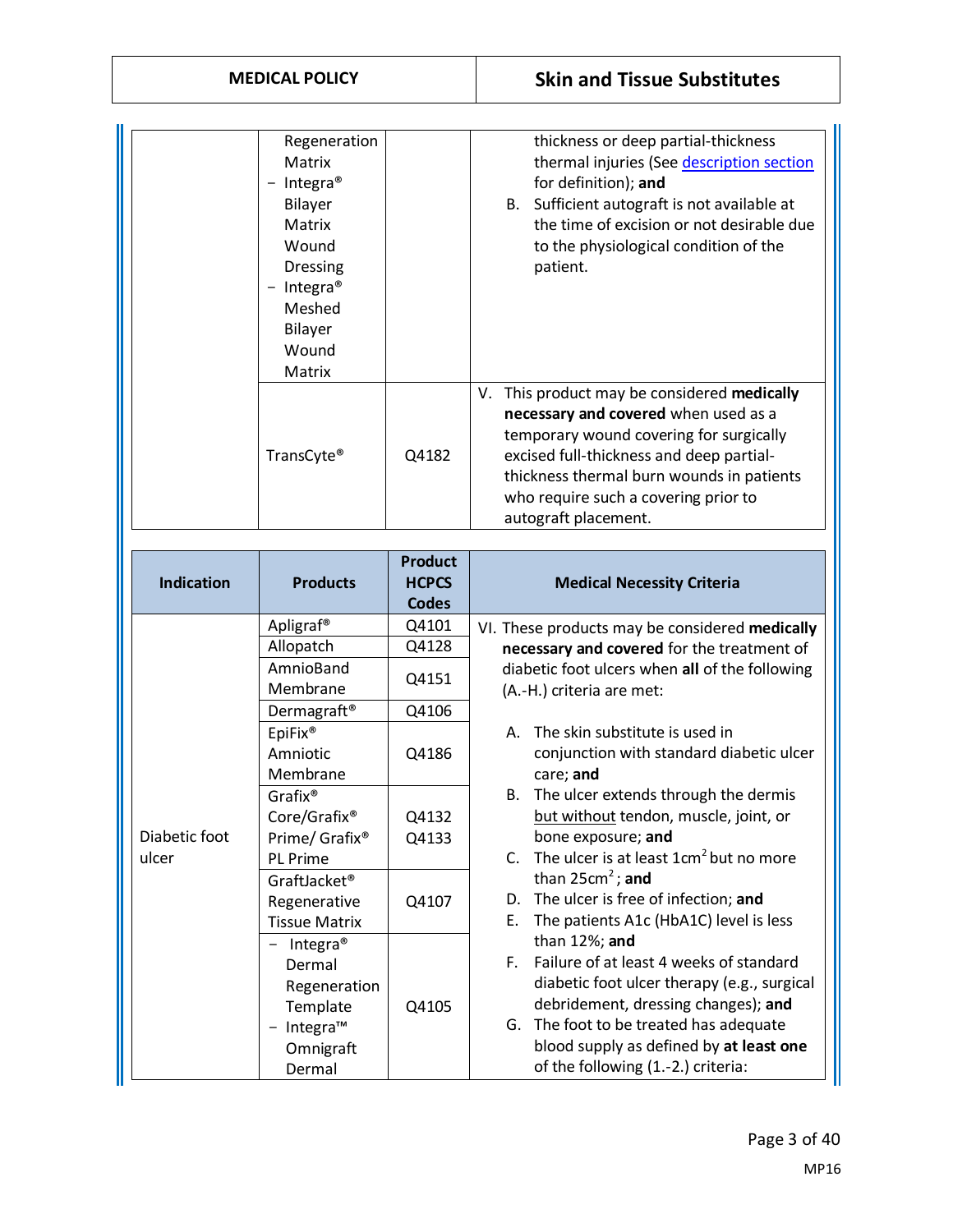### **MEDICAL POLICY Skin and Tissue Substitutes**

|                        | Regeneration<br>Matrix<br>Oasis <sup>®</sup> Wound<br>Matrix/Oasis <sup>®</sup><br>Ultra Tri-Layer<br>Matrix<br>TheraSkin <sup>®</sup> | Q4102<br>Q4124<br>Q4121                        | 1. Ankle-brachial index (ABI) of $\geq$ 0.70;<br>and/or<br>2. The presence of a palpable pedal<br>pulse; and<br>H. The skin substitute is limited to no more<br>than 5 applications, at a minimum of 1<br>week between applications, over the<br>course of 12 weeks. (Except<br>GraftJacket® Regenerative Tissue Matrix<br>[Q4107] which is limited to only 1 initial<br>application.)                                                                                                                                                                                                                                                                                                                                                                                                                                  |
|------------------------|----------------------------------------------------------------------------------------------------------------------------------------|------------------------------------------------|-------------------------------------------------------------------------------------------------------------------------------------------------------------------------------------------------------------------------------------------------------------------------------------------------------------------------------------------------------------------------------------------------------------------------------------------------------------------------------------------------------------------------------------------------------------------------------------------------------------------------------------------------------------------------------------------------------------------------------------------------------------------------------------------------------------------------|
| <b>Indication</b>      | <b>Products</b>                                                                                                                        | <b>Product</b><br><b>HCPCS</b><br><b>Codes</b> | <b>Medical Necessity Criteria</b>                                                                                                                                                                                                                                                                                                                                                                                                                                                                                                                                                                                                                                                                                                                                                                                       |
|                        | Apligraf <sup>®</sup><br>EpiFix <sup>®</sup><br>Amniotic<br>Membrane                                                                   | Q4101<br>Q4186                                 | VII. These products may be considered<br>medically necessary and covered for the<br>treatment of venous stasis ulcers when all of<br>the following (A.-G.) criteria are met:                                                                                                                                                                                                                                                                                                                                                                                                                                                                                                                                                                                                                                            |
|                        | Oasis <sup>®</sup> Wound<br>Matrix                                                                                                     | Q4102<br>Q4124                                 | A. The skin substitute is used in                                                                                                                                                                                                                                                                                                                                                                                                                                                                                                                                                                                                                                                                                                                                                                                       |
| Venous stasis<br>ulcer | TheraSkin <sup>®</sup>                                                                                                                 | Q4121                                          | conjunction with standard venous stasis<br>ulcer care; and<br>B. The ulcer extends through the dermis<br>but without tendon, muscle, joint, or<br>bone exposure; and<br>C. The ulcer is at least 2cm <sup>2</sup> but no more<br>than $20cm^2$ ; and<br>D. The ulcer is free of infection; and<br>E. Failure of at least 4 weeks of standard<br>venous stasis ulcer therapy (e.g.,<br>compression therapy); and<br>F. The leg to be treated has adequate<br>blood supply as defined by at least one<br>of the following (1.-2.) criteria:<br>Ankle-brachial index (ABI) of $\geq$ 0.70;<br>1.<br>and/or<br>The presence of a palpable pedal<br>2.<br>pulse; and<br>G. The skin substitute is limited to no more<br>than 5 applications, at a minimum of 1<br>week between applications, over the<br>course of 12 weeks. |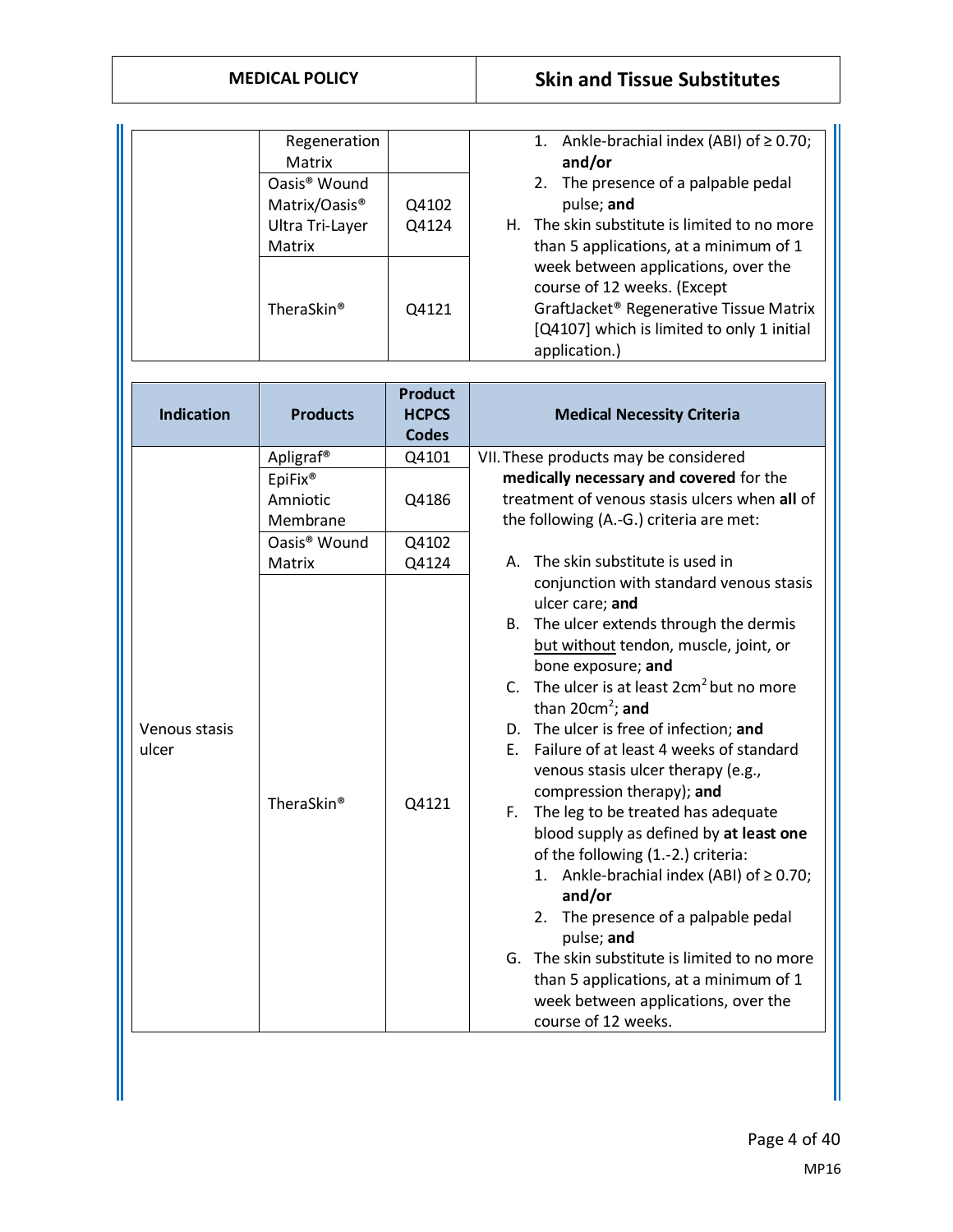#### **Traumatic Wounds**

- VIII. The use of the following skin and tissue substitute products may be considered **medically necessary and covered** for the treatment of traumatic wounds when autografting is not possible:
	- Biobrane®/Biobrane®-L (Q4100, C9399)
	- Epicel (Q4100, C9399)
	- Integra Products (Q4104, Q4105, C9363):
		- o Integra® Dermal Regeneration Template
		- o Integra® Omnigraft Dermal Regeneration Matrix
		- o Integra® Bilayer Matrix Wound Dressing
		- o Integra® Meshed Bilayer Wound Matrix
	- TransCyte® (Q4182)

#### **Skin and Tissue Substitutes as a Component of Genital Surgery**

IX. The use of a skin substitute as a component of a genital surgery may be **medically necessary and covered** for surgical wound coverage prior to skin grafting. Member must meet medical necessity criteria for gender affirming surgery (please see medical policy, Gender Affirming Surgical Interventions).

#### **Skin Substitutes for prevention of Frey's Syndrome after Parotidectomy**

X. The use of a skin substitute may be **medically necessary and covered** to prevent Frey's Syndrome after parotidectomy.

#### **Repeat Treatment**

- XI. Repeat treatment (i.e. any additional applications after the initial 12-week treatment period outlined in criteria VI. And VII. above) of diabetic foot ulcers or venous stasis ulcers using skin and tissue substitutes may be considered **medically necessary and covered** when the ulcer continues to improve on the basis of wound documentation. Wound documentation must include **all** of the following (A.-C.):
	- A. The number and position of ulcers; **and**
	- B. Wound measurements for each ulcer, including all of the following (1.-3.):
		- 1. Length; **and**
		- 2. Width; **and**
		- 3. Depth; **and**
	- C. Descriptions of wound edge parameters, wound base quality, drainage, and infection.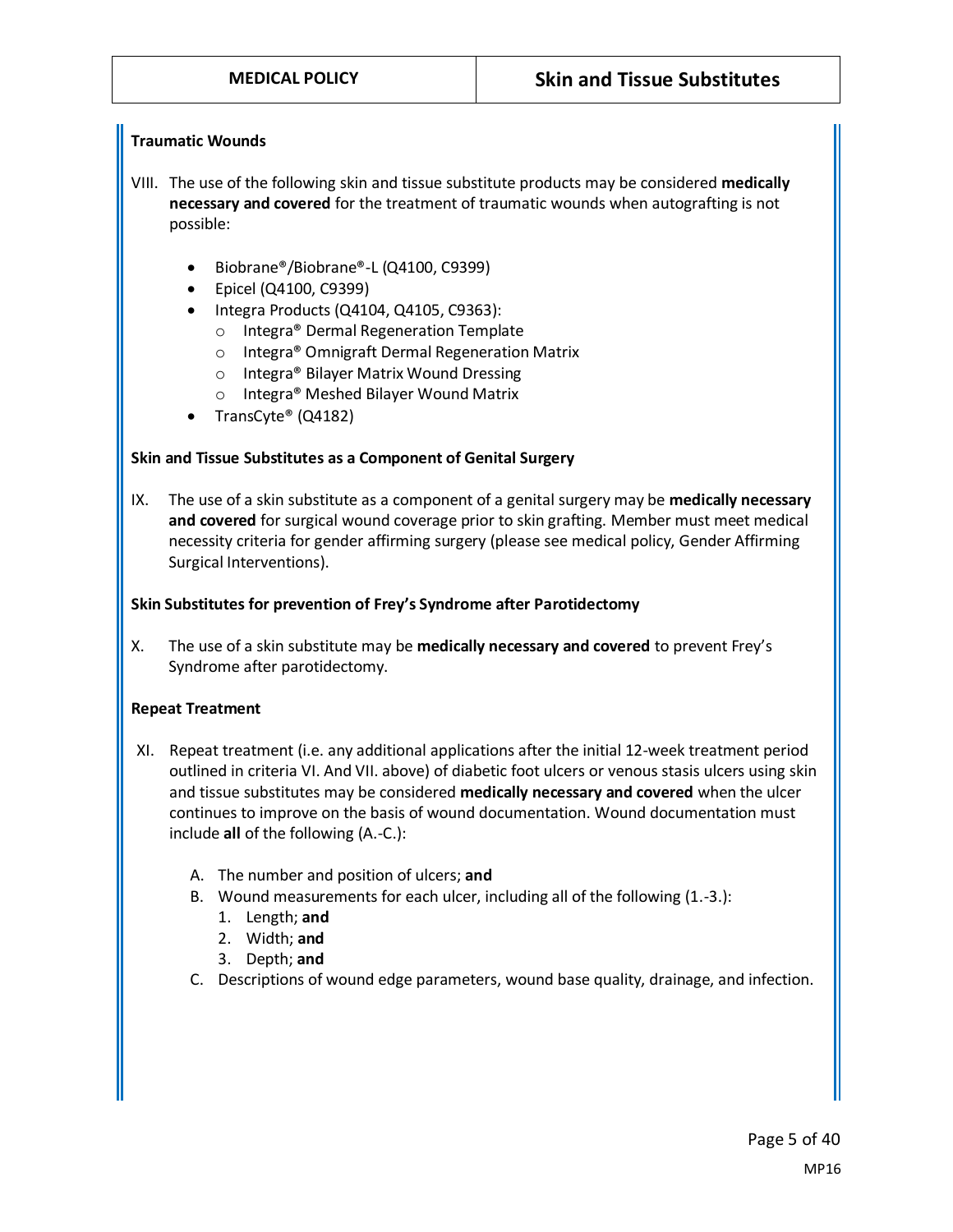#### **Non-Covered Indications**

- XII. The use of skin and tissue substitutes is considered **investigational and is not covered** when the medically necessary indication and/or product and/or criteria above are not met, including, but not limited to:
	- AlloDerm for complex nasal reconstruction
	- AlloDerm for tympanic membrane perforation
	- Hernia repair
	- Rotator cuff tear repair
	- Repair of non-traumatic surgical excision of skin/soft tissue mass/lesion (e.g., Mohs surgery for squamous or basal cell carcinomas)

#### **Investigational Skin Substitutes**

XIII. Skin and tissue substitute products not listed in the tables above are considered **investigational and are not covered**, including, but not limited to, the following:

| <b>Products</b>            | <b>Indication</b>   | <b>Product HCPCS</b> |
|----------------------------|---------------------|----------------------|
|                            |                     | <b>Codes</b>         |
| Affinity                   | Wound care          | Q4159                |
| Allogen                    | Wound care          | Q4212                |
| Alloskin <sup>™</sup> AC   | Wound care          | Q4115                |
|                            |                     | Q4141                |
| Alloskin <sup>™</sup> RT   | Wound care          | Q4123                |
| Allowrap™                  | Wound care          | Q4150                |
| Altiply                    | Soft tissue repair  | Q4235                |
| AmnioAMP-MP                | Wound care          | Q4250                |
| AmnioArmor                 | Wound care          | Q4188                |
| AmnioBand® Particulate     | Wound care          | Q4168                |
| Amniobind                  | Wound care          | Q4225                |
| Amnion Bio/Axobiomembrane  | Wound care          | Q4211                |
| Amniocore                  | Wound care          | Q4227                |
| Amniocyte Plus             | Wound care          | Q4242                |
| AmnioEXCEL™/BiodExcel™     | Wound care          | Q4137                |
|                            | Soft tissue repair  |                      |
| AmnioFix <sup>®</sup>      | Tendon/nerve repair | Q4100                |
|                            |                     | C9399                |
| AmnioMatrix®/BioMatrix®    | Wound care          | Q4139                |
|                            | Soft tissue repair  |                      |
| Amnio-maxx/Amnio-maxx Lite | Wound care          | Q4239                |
| AmnioPro-A                 | Wound care          | Q4100                |
|                            | Soft tissue repair  |                      |
| Amniorepair                | Soft tissue repair  | Q4235                |
| Amniotext                  | Wound care          | Q4245                |
| <b>Amniotext Patch</b>     | Wound care          | Q4247                |

Page 6 of 40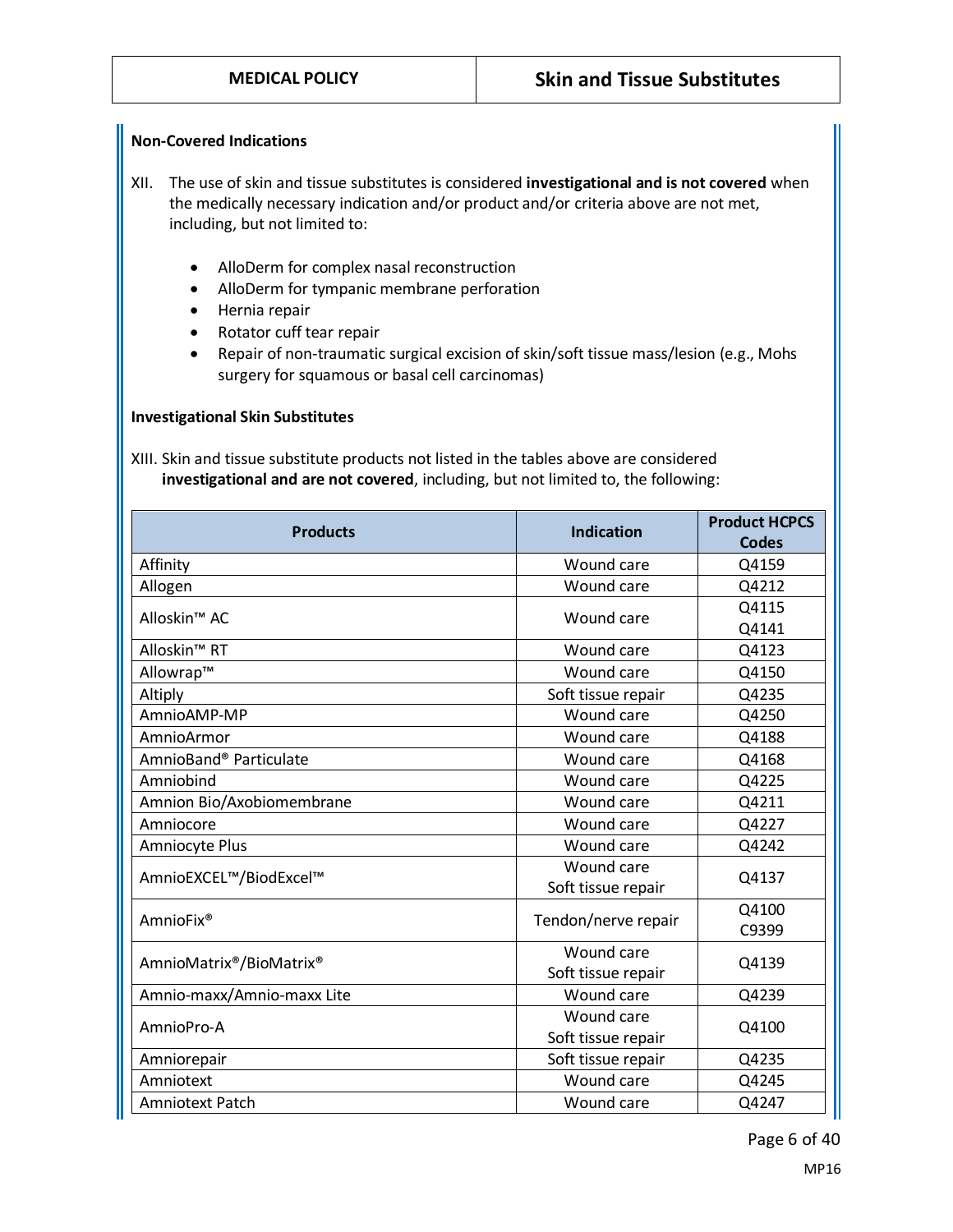| Amnio Wound                                       | Wound care                       | Q4181 |
|---------------------------------------------------|----------------------------------|-------|
| Amniowrap2                                        | Wound care                       | Q4221 |
| Amniply                                           | Wound care                       | Q4249 |
| Apis                                              | Wound care                       | A2010 |
| Architect™/Architect™ PX/Architect™ FX/Architect™ | Wound care                       | Q4147 |
| <b>Extracellular Matrix</b>                       |                                  |       |
| Artacent™ AC Powder                               | Surgical barrier                 | Q4189 |
| Artacent <sup>™</sup> AC Graft                    | Wound care<br>Soft tissue repair | Q4190 |
| Artracent <sup>™</sup> Cord                       | Would care                       | Q4216 |
|                                                   | Shoulder                         |       |
| ArthroFlex™                                       | reconstruction                   | Q4125 |
|                                                   | Achilles tend repair             |       |
| Ascent                                            | Wound care                       | Q4213 |
| Axolotl Graft/Axolotl Dualgraft                   | Wound care                       | Q4210 |
| Axolotl Ambient/Axolotl Cryo                      | Wound care                       | Q4215 |
| <b>BellaCell HD</b>                               | Wound care                       | Q4220 |
| Bio-conneKt™ Wound Matrix                         | Wound care                       | Q4161 |
| BioDesign® Otologic Repair Graft                  | Soft tissue repair               |       |
|                                                   | Wound care                       | Q4100 |
| BioDfactor™                                       | Soft tissue repair               | Q9399 |
|                                                   | Surgical barrier                 |       |
| BioDfence™                                        | Tendon repair                    | Q4140 |
|                                                   | Surgical barrier                 |       |
| BioDfence <sup>™</sup> Dryflex                    | Tendon repair                    | Q4138 |
| <b>Bionext Patch</b>                              | Wound care                       | Q4228 |
| BioVance <sup>®</sup>                             | Wound care                       | Q4154 |
| BioWound/Bio Wound Plus/BioWound Xplus            | Wound care                       | Q4217 |
| Carepatch                                         | Wound care                       | Q4236 |
| Cellesta <sup>™</sup> Amniotic Membrane           | Surgical barrier                 | Q4184 |
|                                                   | Wound care                       |       |
| Cellesta <sup>™</sup> Cord                        | Wound care                       | Q4214 |
| Cellesta <sup>™</sup> Flowable Amnion             | Wound care                       | Q4185 |
| Clarix <sup>®</sup> Flo                           | Integumental tissue<br>repair    | Q4155 |
| Cogenex Amniotic Membrane                         | Wound care                       | Q4229 |
| <b>Cogenex Flowable Amnion</b>                    | Tissue repair                    | Q4230 |
| Coll-e-Derm                                       | Tissue repair                    | Q4193 |
| Conexa™                                           | Tendon repair                    | Q4100 |
| Corecyte                                          | Wound care                       | Q4240 |
| Coretext                                          | Tissue repair                    | Q4246 |
|                                                   | Cardiac/vascular tissue          | Q4100 |
| CorMatrix                                         | repair                           | C9399 |
| Corplex                                           | Wound care                       | Q4231 |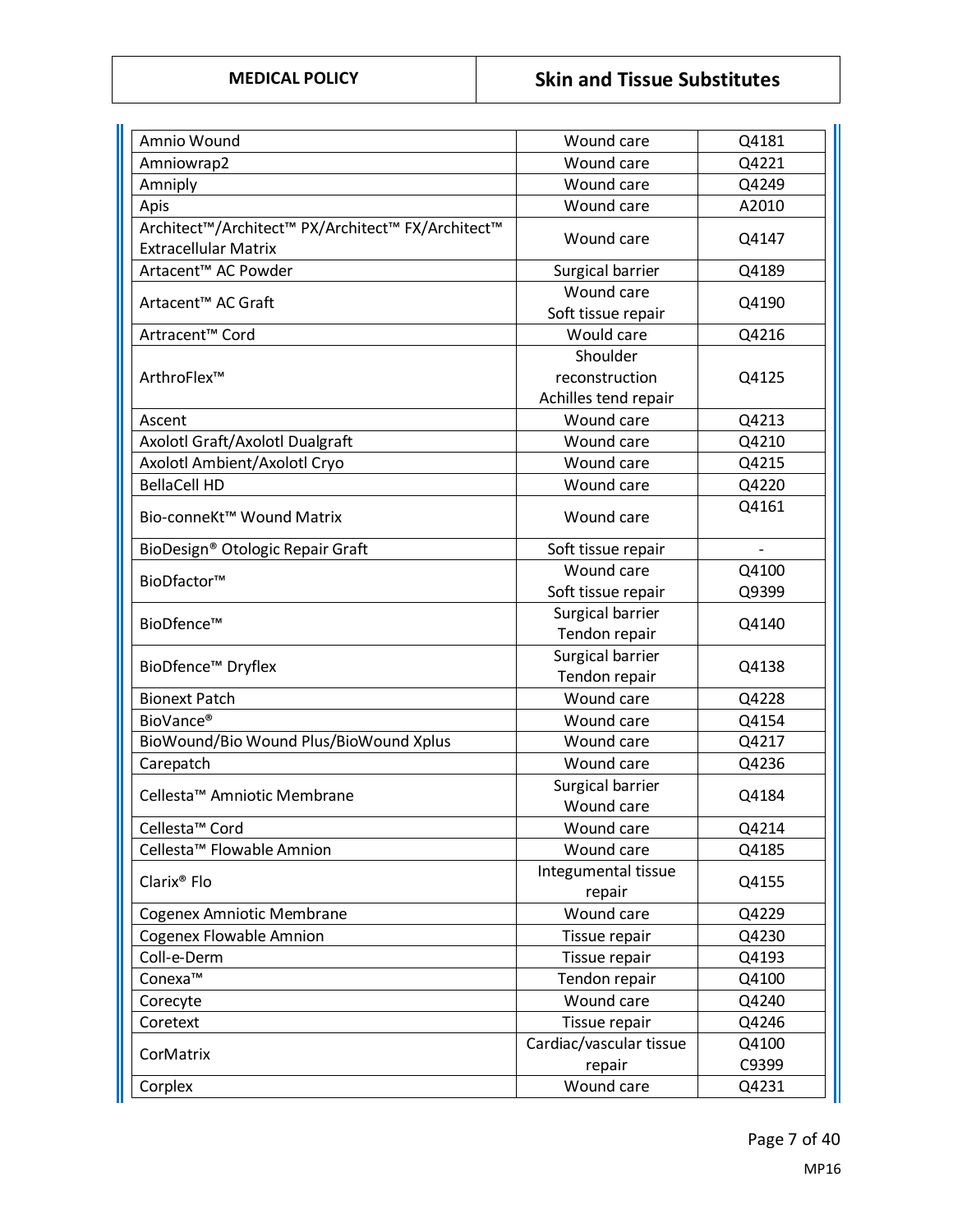|                                               |                               | Q4232        |
|-----------------------------------------------|-------------------------------|--------------|
| Cryo-cord                                     | Wound care                    | Q4237        |
|                                               |                               | Q4170        |
| Cygnus™                                       | Wound care                    | Q4199        |
| Cymetra™                                      | Integumental tissue           |              |
| Note: Medically necessary and covered for the | repair                        | Q4112        |
| treatment of vocal cord paralysis.            |                               |              |
| Cytal <sup>®</sup>                            | Wound care                    | Q4166        |
| Dermacell™                                    | Tissue repair                 | Q4122        |
| Dermacyte Amniotic Membrane                   | Wound care                    | Q4248        |
| Derma-gide                                    | Wound care                    | Q4203        |
| DermaMatrix Acellular Dermis                  | Tissue repair                 | Q4100        |
| Derm-maxx                                     | Wound care                    | Q4238        |
| DermaPure™                                    | Wound care                    | Q4152        |
| DermaSpan™                                    | Wound covering                | Q4126        |
|                                               | Tendon repair                 |              |
| Dermavest                                     | Wound care                    | Q4153        |
| Durepair Regeneration Matrix <sup>®</sup>     | Dural repair                  | Q4100        |
|                                               |                               | C9399        |
| Endoform Dermal Template™                     | Wound care                    | Q4100        |
|                                               |                               | C9399        |
| ENDURAGen                                     | Soft Tissue Repair            | C1763        |
| Enverse                                       | <b>Wound Care</b>             | Q4258        |
| Epifix <sup>®</sup> Injectable                | Wound care                    | Q4145        |
| EpiCord™                                      | Wound care                    | Q4187        |
| Excellagen <sup>®</sup>                       | Wound care                    | Q4149        |
| E-Z Derm™                                     | Wound care                    | Q4136        |
| FloGraft™                                     | Tendonitis                    | Q4100        |
|                                               | Soft tissue trauma            | Q9399        |
| Floweramnio <sup>™</sup> Flo                  | Wound care                    | Q4177        |
| Floweramnio <sup>™</sup> Patch                | Wound care                    | Q4178        |
| Flowerderm™                                   | Wound care                    | Q4179        |
| Fluid Flow™                                   | Soft Tissue Repair            | Q4206        |
| GalaFLEX Scaffold                             | Soft Tissue Repair            | C1781        |
| GammaGraft                                    | Wound care                    | Q4111        |
| <b>Genesis Amniotic Membrane</b>              | Tissue repair                 | Q4198        |
| Graftjacket <sup>®</sup> Xpress               | Wound care                    | Q4113        |
| Helicoll™                                     | Wound care                    | Q4164        |
| hMatrix®                                      | Integumental tissue<br>repair | Q4134        |
| Human Health Factor 10 Patch                  | <b>Wound Care</b>             | Q4224        |
| Hyalomatrix <sup>®</sup>                      | Wound care                    | Q4117        |
| Innovamatrix                                  | Wound care                    | A2001, A2013 |
| Integra <sup>™</sup> Matrix                   | Wound care                    | Q4108        |
| Integra™ Flowable Wound Matrix                | Wound care                    | Q4114        |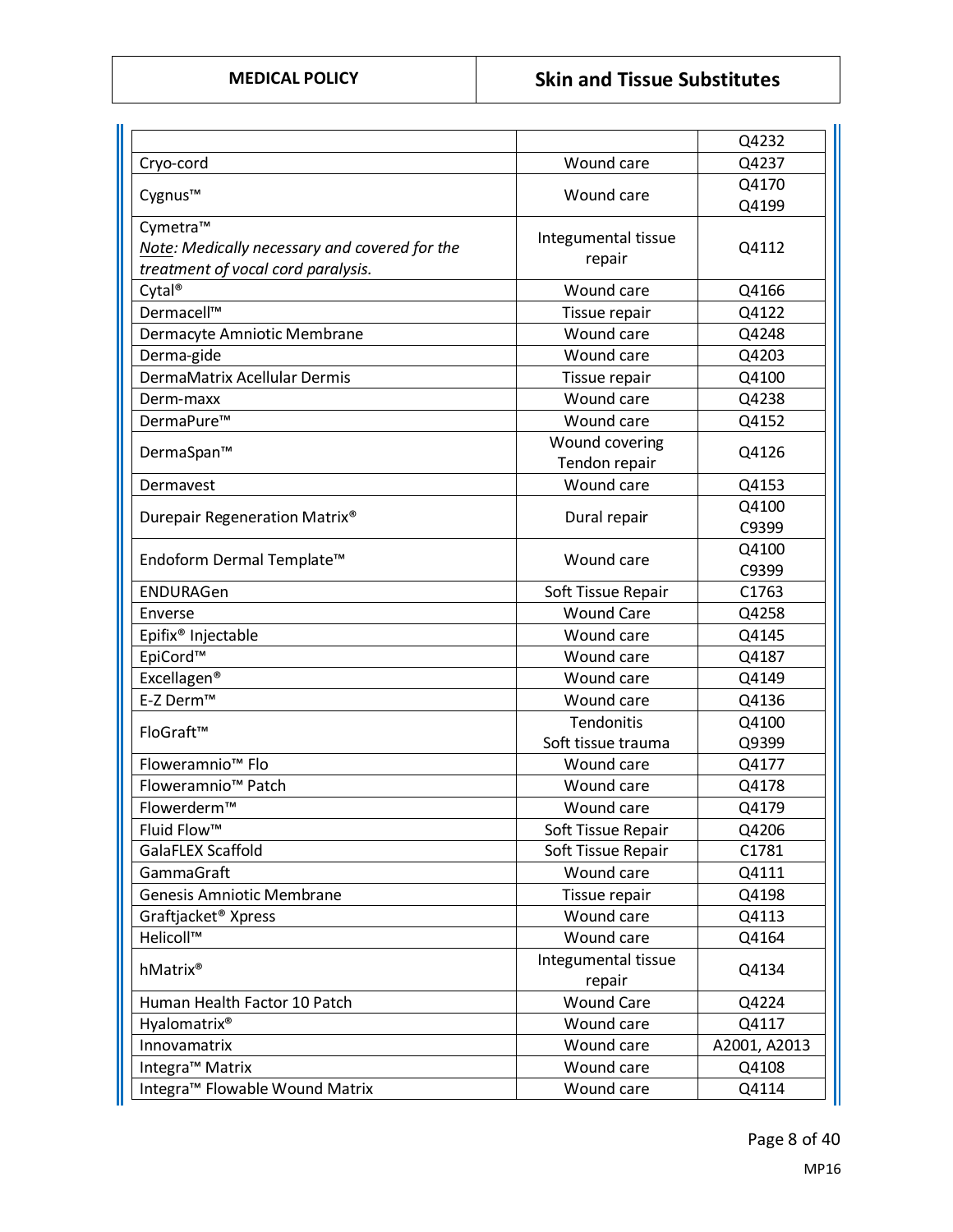| Note: Medically necessary and covered for the | Tissue repair                |       |
|-----------------------------------------------|------------------------------|-------|
| treatment of vocal cord paralysis.            |                              |       |
| Interfyl™                                     | Integuental tissue<br>repair | Q4171 |
| Keramatrix <sup>®</sup>                       | Wound care                   | Q4165 |
| Kerecis Omega3                                | Wound care                   | Q4158 |
| Keroxx                                        | Wound care                   | Q4202 |
| MariStem <sup>®</sup> Micromatrix             | Wound care                   | Q4118 |
| Matrion™                                      | Wound care                   | Q4201 |
|                                               | Wound care                   |       |
| Matrix HD™                                    | Tendon repair                | Q4128 |
| Mediskin™                                     | Wound care                   | Q4135 |
|                                               | Wound care                   |       |
| MemoDerm™                                     | Tendon repair                | Q4126 |
| Microlyte Matrix                              | Wound care                   | A2005 |
| Mirragen                                      | Wound care                   | A2002 |
| Miroderm™                                     | Wound care                   | Q4175 |
| MLG-Complete                                  | Wound care                   | Q4256 |
| MyOwn Skin                                    | Wound care                   | Q4226 |
| Neopatch™                                     | Wound care                   | Q4176 |
| NEOX <sup>®</sup> 100 Quick-Peel Wound Matrix | Wound care                   | Q4156 |
| NEOX <sup>®</sup> 1k Wound Matrix             | Wound care                   | Q4148 |
| <b>NEOX<sup>®</sup> FLO</b>                   | Wound care                   | Q4155 |
| Novachor                                      | Wound care                   | Q4194 |
| Novafix                                       | Wound care                   | Q4208 |
|                                               |                              | Q4254 |
| NovoSorb                                      | Wound care                   | A2006 |
| NuCel™                                        | Tendon repair                | Q4100 |
|                                               |                              | C9399 |
| Nudyn                                         | Wound care                   | Q4233 |
| NuShield™                                     | Tendon repair                | Q4160 |
| Oasis <sup>®</sup> Burn Matrix                | <b>Burn wounds</b>           | Q4103 |
| PalinGen®/Promatrx®                           | Soft tissue repair           | Q4174 |
| PalinGen <sup>®</sup> Xplus                   | Soft tissue repair           | Q4173 |
| Permacol™                                     | Soft tissue repair           | C9364 |
| PriMatrix™                                    | Wound care                   | Q4110 |
| Procenta                                      | Wound care                   | Q4244 |
| Progenamatrix                                 | Wound care                   | Q4222 |
| Protext                                       | Wound care                   | Q4246 |
|                                               |                              | Q4195 |
| PuraPly™/PuraPly™ AM                          | Wound care                   | Q4196 |
|                                               |                              | Q4197 |
| ReCell                                        | Burn wound care              | C1832 |
| Reguard                                       | Soft tissue repair           | Q4255 |
| Release                                       | Wound care                   | Q4257 |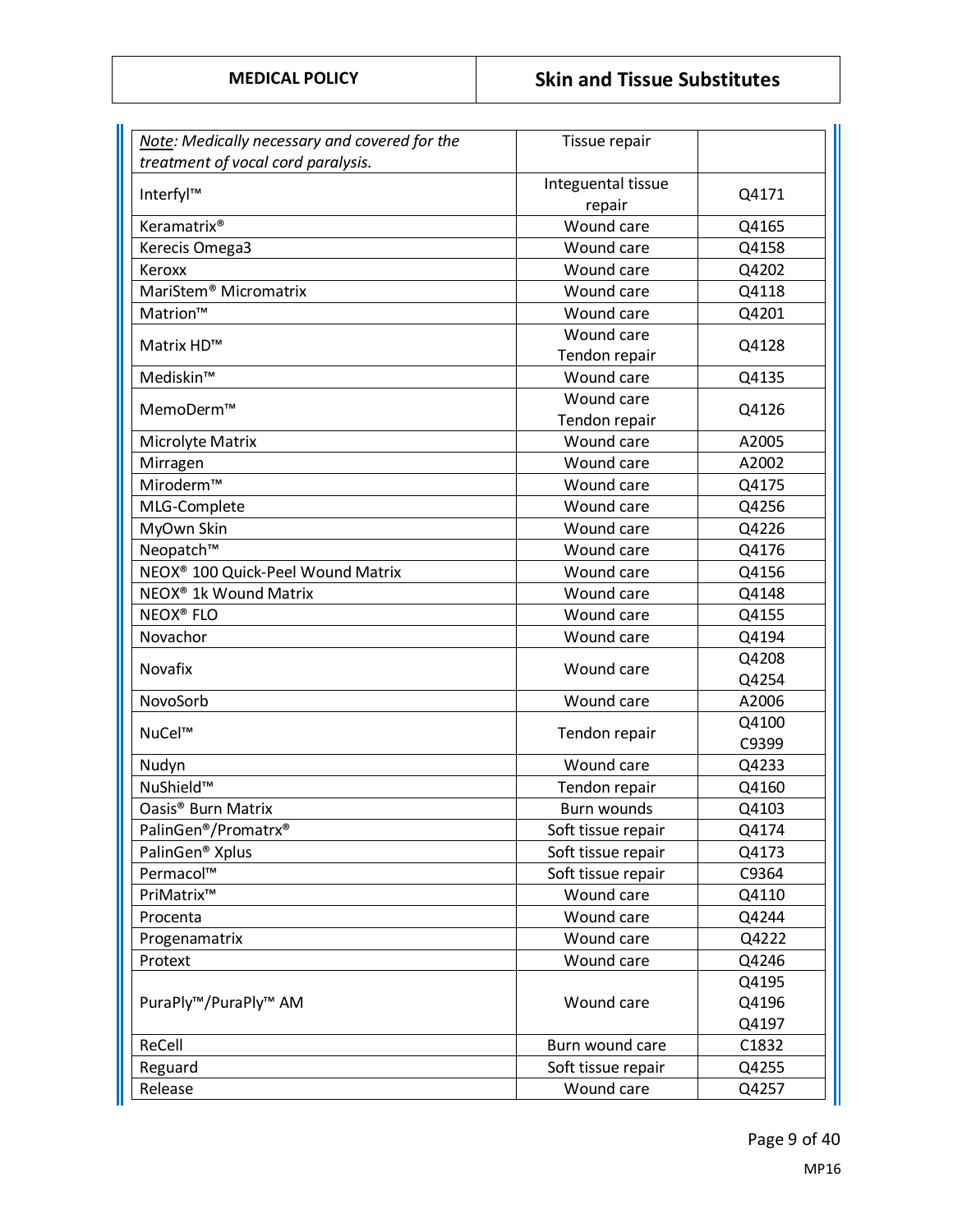| Repriza <sup>®</sup>                  | Reconstructive surgery<br>Abdominal wall repair | Q4143 |
|---------------------------------------|-------------------------------------------------|-------|
|                                       | Wound care                                      |       |
| Restorigin™ Membrane                  | Injury healing                                  | Q4191 |
|                                       | Wound care                                      |       |
| Restorigin <sup>™</sup> Fluid         | Injury healing                                  | Q4192 |
| Restrata                              | Wound care                                      | A2007 |
| Revita <sup>®</sup>                   | Wound care                                      | Q4180 |
| Revitalon™                            | Wound care                                      | Q4157 |
|                                       | Wound care                                      |       |
| SkinTE™                               | <b>Burns</b>                                    | Q4200 |
|                                       | Surgical reconstruction                         |       |
| Strattice™                            | Soft tissue repair                              | Q4130 |
| <b>Stravix</b>                        | <b>Wound Care</b>                               | Q4133 |
| Surederm                              | Surgical barrier                                | Q4220 |
| Surgicord                             | Surgical barrier                                | Q4218 |
| SURGIgraft™                           | Surgical barrier                                | Q4183 |
| SURGIgraft <sup>™</sup> Dual          | Surgical barrier                                | Q4219 |
| Surgraft                              | Surgical barrier                                | Q4209 |
| Supra SDRM                            | Wound care                                      | A2011 |
| Suprathel                             | Wound care                                      | A2012 |
| Surfactor                             | Wound care                                      | Q4233 |
| Symphony                              | Wound care                                      | A2009 |
| Talymed™                              | Wound care                                      | Q4127 |
| TenoGlide <sup>®</sup>                | Tendon repair                                   | C9356 |
|                                       | Wound care                                      |       |
| TenSIX™                               | Tendon repair                                   | Q4146 |
| Theragenesis                          | Wound care                                      | A2008 |
| TruSkin™                              | Wound care                                      | Q4167 |
| Vendaje                               | Wound care                                      | Q4252 |
| Veritas Collagen Matrix               | Soft tissue repair                              | Q4100 |
| <b>VIM</b>                            | Wound care                                      | Q4251 |
| WoundEx/Bioskin                       | Wound care                                      | Q4163 |
| WoundEx Flow/Bioskin Flow             | Integumental tissue<br>repair                   | Q4162 |
| Woundfix/Woundfix Plus/Woundfix Xplus | Wound care                                      | Q4217 |
| Xcellerate                            | Wound care                                      | Q4234 |
| Xcellistem                            | Wound care                                      | A2004 |
| <b>XCM Biologic Tissue Matrix</b>     | Soft tissue repair                              | Q4142 |
| <b>XWRAP®</b>                         | Soft tissue repair                              | Q4204 |
| Zenith Amniotic Membrane              | Wound care                                      | Q4253 |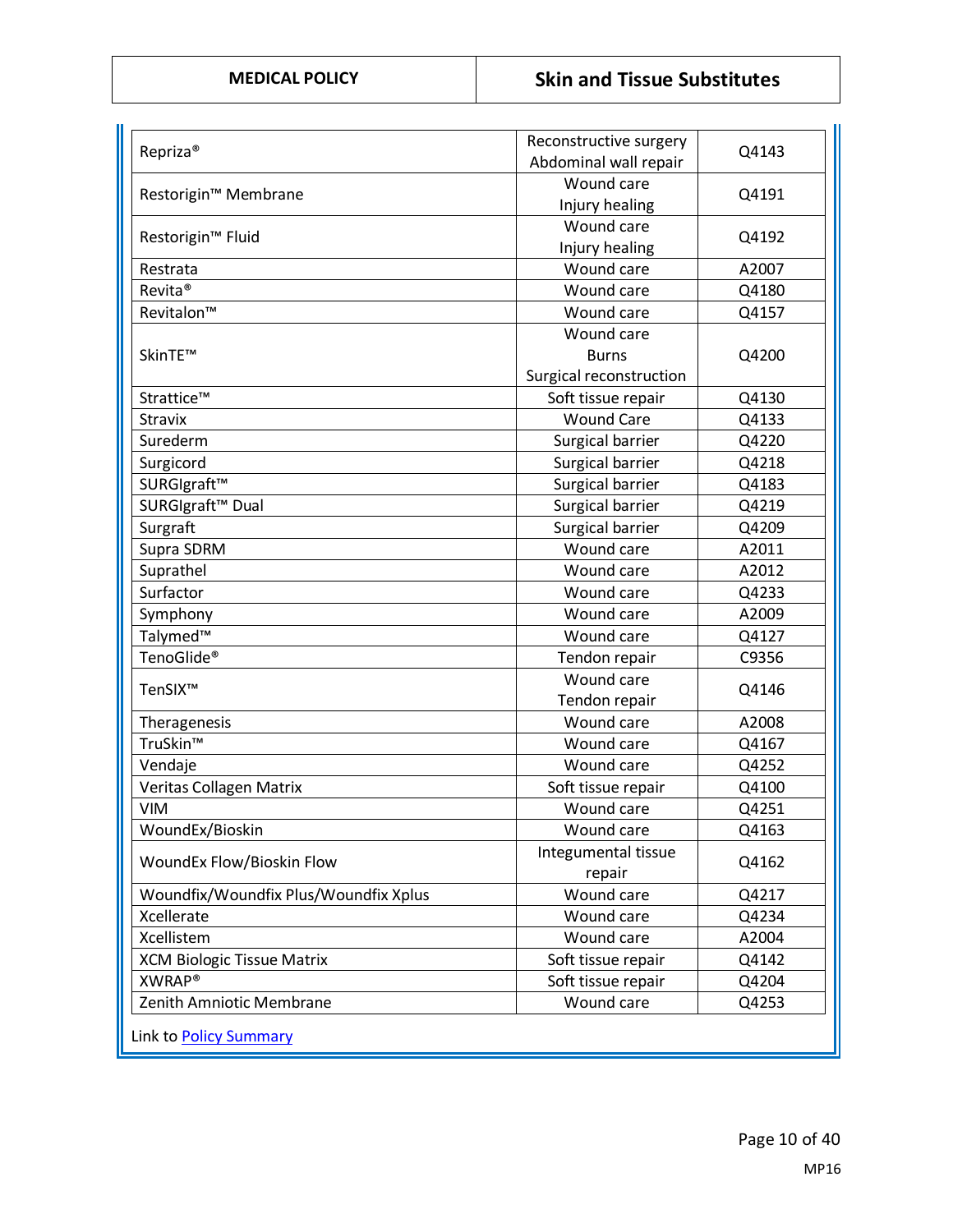### **BILLING GUIDELINES**

Codes billed in association with the primary product code may also be denied if the product is not covered per the policy criteria above.

The following products are considered medically necessary and covered when billed for vocal cord paralysis treatment:

*Products* 

- − Q4112 (Cymetra)
- − Q4114 (Integra flowable wound matrix)

*Diagnosis codes*

- − J38.02 Paralysis of vocal cords and larynx, bilateral
- − J38.00 Paralysis of vocal cords and larynx, unspecified
- − J38.01 Paralysis of vocal cords and larynx, unilateral

# **CPT/HCPCS CODES**

|       | <b>All Lines of Business</b>                                                                                                                                                                                                                                                                                                            |
|-------|-----------------------------------------------------------------------------------------------------------------------------------------------------------------------------------------------------------------------------------------------------------------------------------------------------------------------------------------|
|       | <b>Prior Authorization Required</b>                                                                                                                                                                                                                                                                                                     |
| 15271 | Application of skin substitute graft to trunk, arms, legs, total wound surface area up to<br>100 sq cm; first 25 sq cm or less wound surface area                                                                                                                                                                                       |
| 15272 | Application of skin substitute graft to trunk, arms, legs, total wound surface area up to<br>100 sq cm; each additional 25 sq cm wound surface area, or part thereof (List separately<br>in addition to code for primary procedure)                                                                                                     |
| 15273 | Application of skin substitute graft to trunk, arms, legs, total wound surface area greater<br>than or equal to 100 sq cm; first 100 sq cm wound surface area, or 1% of body area of<br>infants and children                                                                                                                            |
| 15274 | Application of skin substitute graft to trunk, arms, legs, total wound surface area greater<br>than or equal to 100 sq cm; each additional 100 sq cm wound surface area, or part<br>thereof, or each additional 1% of body area of infants and children, or part thereof (List<br>separately in addition to code for primary procedure) |
| 15275 | Application of skin substitute graft to face, scalp, eyelids, mouth, neck, ears, orbits,<br>genitalia, hands, feet, and/or multiple digits, total wound surface area up to 100 sq cm;<br>first 25 sq cm or less wound surface area                                                                                                      |
| 15276 | Application of skin substitute graft to face, scalp, eyelids, mouth, neck, ears, orbits,<br>genitalia, hands, feet, and/or multiple digits, total wound surface area up to 100 sq cm;<br>each additional 25 sq cm wound surface area, or part thereof (List separately in addition<br>to code for primary procedure)                    |
| 15277 | Application of skin substitute graft to face, scalp, eyelids, mouth, neck, ears, orbits,<br>genitalia, hands, feet, and/or multiple digits, total wound surface area greater than or<br>equal to 100 sq cm; first 100 sq cm wound surface area, or 1% of body area of infants<br>and children                                           |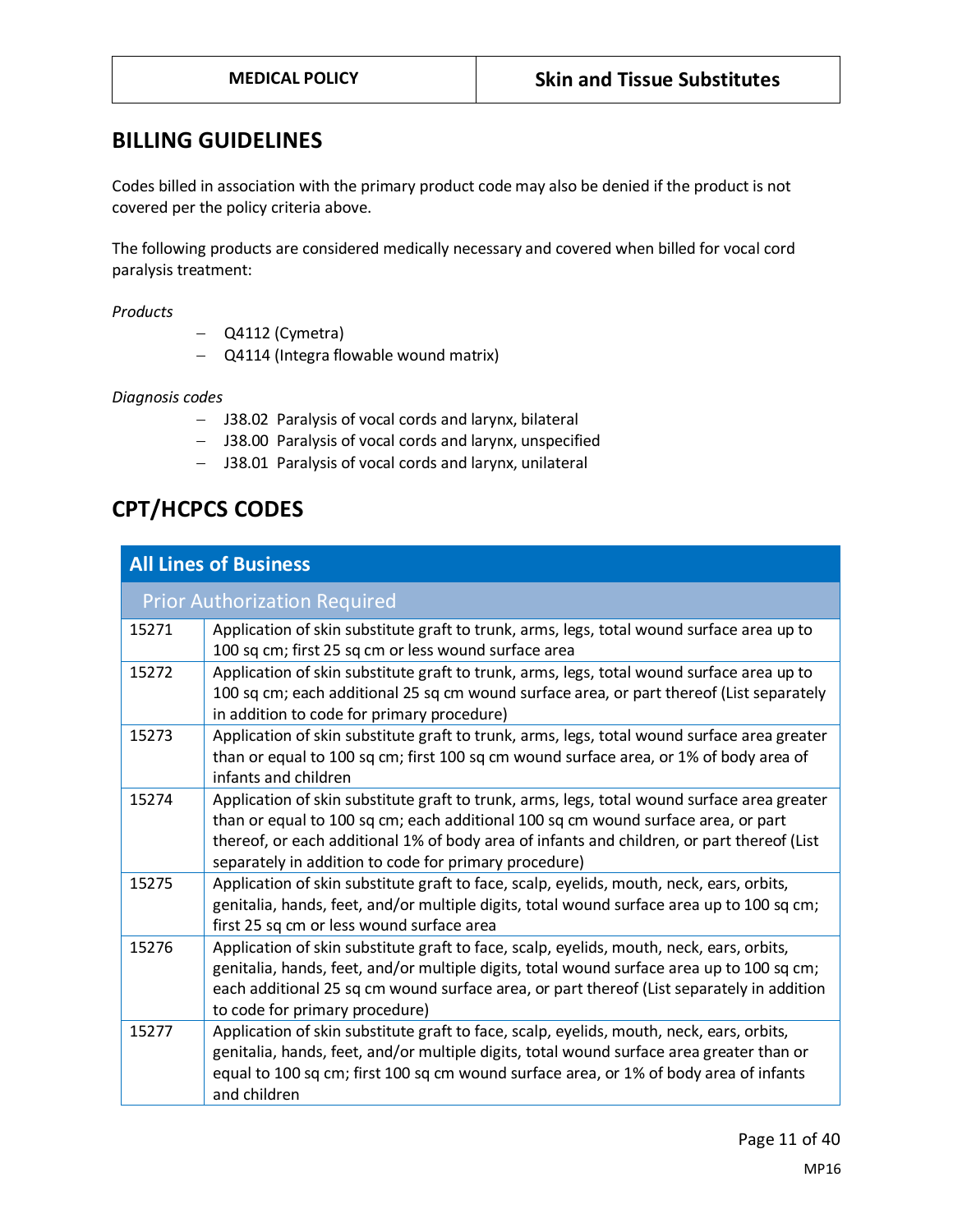| 15278              | Application of skin substitute graft to face, scalp, eyelids, mouth, neck, ears, orbits,  |  |  |
|--------------------|-------------------------------------------------------------------------------------------|--|--|
|                    | genitalia, hands, feet, and/or multiple digits, total wound surface area greater than or  |  |  |
|                    |                                                                                           |  |  |
|                    | equal to 100 sq cm; each additional 100 sq cm wound surface area, or part thereof, or     |  |  |
|                    | each additional 1% of body area of infants and children, or part thereof (List separately |  |  |
|                    | in addition to code for primary procedure)                                                |  |  |
| 15777              | Implantation of biologic implant (eg, acellular dermal matrix) for soft tissue            |  |  |
|                    | reinforcement (ie, breast, trunk) (List separately in addition to code for primary        |  |  |
|                    | procedure)                                                                                |  |  |
| A4100              | Skin substitute, FDA cleared as a device, not otherwise specified                         |  |  |
| C1849              | Skin substitute, synthetic, resorbable, per square centimeter                             |  |  |
| C9356              | Tendon, porous matrix of cross-linked collagen and glycosaminoglycan matrix (tenoglide    |  |  |
|                    | tendon protector sheet), per square centimeter                                            |  |  |
| C9363              | Skin substitute, integra meshed bilayer wound matrix, per square centimeter               |  |  |
| Q4101              | Apligraf, per square centimeter                                                           |  |  |
| Q4102              | Oasis wound matrix, per square centimeter                                                 |  |  |
| Q4104              | Integra bilayer matrix wound dressing (bmwd), per square centimeter                       |  |  |
| Q4105              | Integra dermal regeneration template (drt) or integra omnigraft dermal regeneration       |  |  |
|                    | matrix, per square centimeter                                                             |  |  |
| Q4106              | Dermagraft, per square centimeter                                                         |  |  |
| Q4107              | Graftjacket, per square centimeter                                                        |  |  |
| Q4108              | Integra matrix, per square centimeter                                                     |  |  |
| Q4116              | Alloderm, per square centimeter                                                           |  |  |
| Q4121              | Theraskin, per square centimeter                                                          |  |  |
| Q4122              | Dermacell, per square centimeter                                                          |  |  |
| Q4124              | Oasis ultra tri-layer wound matrix, per square centimeter                                 |  |  |
| Q4128              | Flex hd, allopatch hd, or matrix hd, per square centimeter                                |  |  |
| Q4132              | Grafix core, per square centimeter                                                        |  |  |
| Q4133              | Grafix prime, grafixpl prime, stravix and stravixpl, per square centimeter                |  |  |
| Q4182              | Transcyte, per square centimeter                                                          |  |  |
| Q4186              | Epifix, per square centimeter                                                             |  |  |
| Q4205              | Membrane graft or membrane wrap, per square centimeter                                    |  |  |
| Q4151              | Amnioband or guardian, per square centimeter                                              |  |  |
|                    | Prior Authorization Required (Medicare Only)                                              |  |  |
|                    |                                                                                           |  |  |
| Q4251              | Vim, per square centimeter                                                                |  |  |
| Q4252              | Vendaje, per square centimeter                                                            |  |  |
| Q4253              | Zenith amniotic membrane, per square centimeter                                           |  |  |
| <b>Not Covered</b> |                                                                                           |  |  |
| A2001              | Innovamatrix ac, per square centimeter                                                    |  |  |
| A2002              | Mirragen advanced wound matrix, per square centimeter                                     |  |  |
| A2004              | Xcellistem, per square centimeter                                                         |  |  |
| A2005              | Microlyte matrix, per square centimeter                                                   |  |  |
| A2006              | Novosorb synpath dermal matrix, per square centimeter                                     |  |  |
| A2007              | Restrata, per square centimeter                                                           |  |  |
| A2008              | Theragenesis, per square centimeter                                                       |  |  |

Page 12 of 40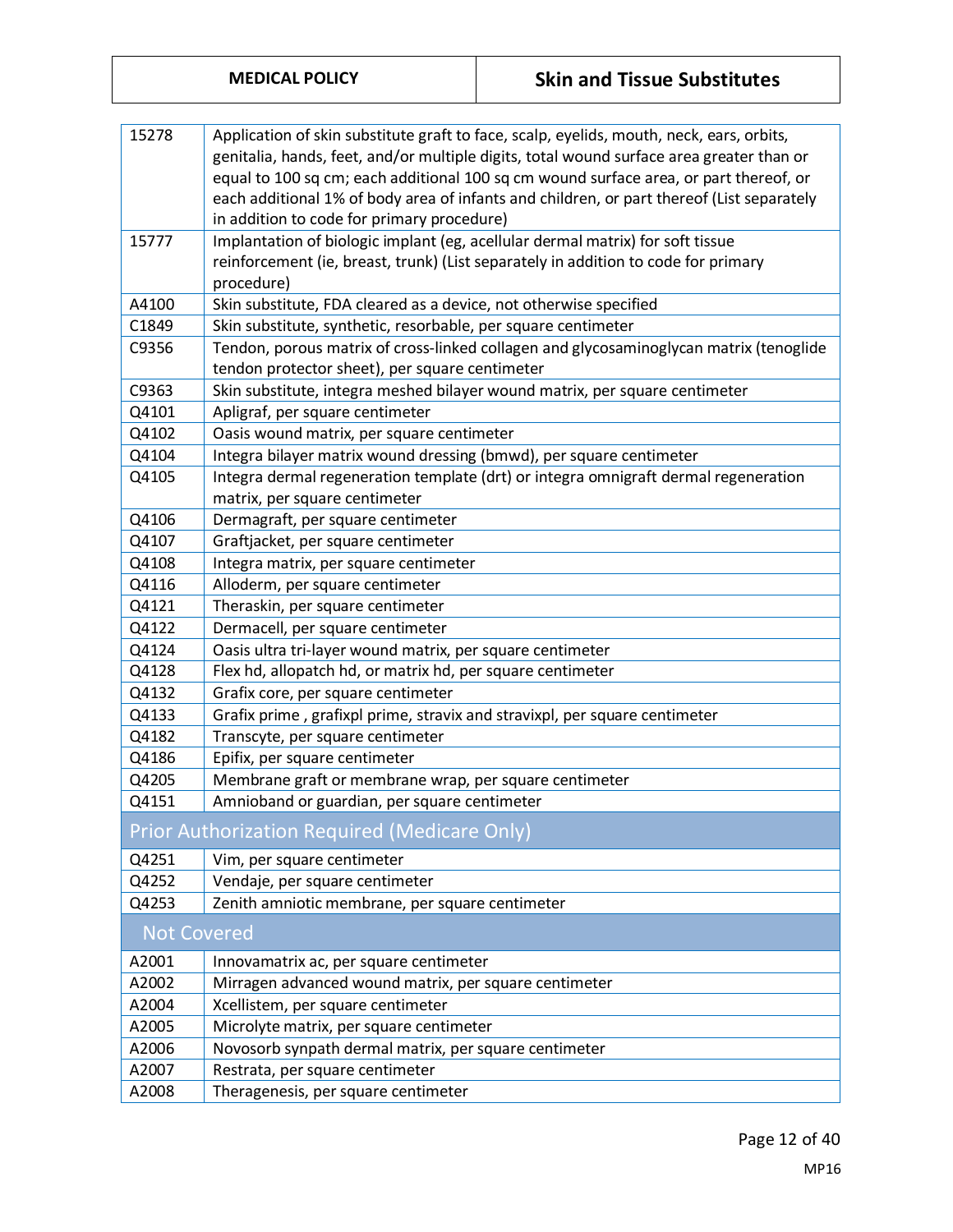| A2009 | Symphony, per square centimeter                                                       |  |  |  |
|-------|---------------------------------------------------------------------------------------|--|--|--|
| A2010 | Apis, per square centimeter                                                           |  |  |  |
| A2011 | Supra sdrm, per square centimeter                                                     |  |  |  |
| A2012 | Suprathel, per square centimeter                                                      |  |  |  |
| A2013 | Innovamatrix fs, per square centimeter                                                |  |  |  |
| C1832 | Autograft suspension, including cell processing and application, and all system       |  |  |  |
|       | components                                                                            |  |  |  |
| C9364 | Porcine implant, permacol, per square centimeter                                      |  |  |  |
| Q4103 | Oasis burn matrix, per square centimeter                                              |  |  |  |
| Q4110 | Primatrix, per square centimeter                                                      |  |  |  |
| Q4111 | Gammagraft, per square centimeter                                                     |  |  |  |
| Q4113 | Graftjacket xpress, injectable, 1 cc                                                  |  |  |  |
| Q4115 | Alloskin, per square centimeter                                                       |  |  |  |
| Q4117 | Hyalomatrix, per square centimeter                                                    |  |  |  |
| Q4118 | Acell Matristem micromatrix, 1 mg                                                     |  |  |  |
| Q4123 | Alloskin rt, per square centimeter                                                    |  |  |  |
| Q4125 | Arthroflex, per square centimeter                                                     |  |  |  |
| Q4126 | Memoderm, dermaspan, tranzgraft or integuply, per square centimeter                   |  |  |  |
| Q4127 | Talymed, per square centimeter                                                        |  |  |  |
| Q4130 | Strattice tm, per square centimeter                                                   |  |  |  |
| Q4134 | Hmatrix, per square centimeter                                                        |  |  |  |
| Q4135 | Mediskin, per square centimeter                                                       |  |  |  |
| Q4136 | Ez-derm, per square centimeter                                                        |  |  |  |
| Q4137 | Amnioexcel or biodexcel, per square centimeter                                        |  |  |  |
| Q4138 | Biodfence dryflex, per square centimeter                                              |  |  |  |
| Q4139 | Amniomatrix or biodmatrix, injectable, 1 cc                                           |  |  |  |
| Q4140 | Biodfence, per square centimeter                                                      |  |  |  |
| Q4141 | Alloskin ac, per square centimeter                                                    |  |  |  |
| Q4142 | Xcm biologic tissue matrix, per square centimeter                                     |  |  |  |
| Q4143 | Repriza, per square centimeter                                                        |  |  |  |
| Q4145 | Epifix, injectable, 1 mg                                                              |  |  |  |
| Q4146 | Tensix, per square centimeter                                                         |  |  |  |
| Q4147 | Architect, architect px, or architect fx, extracellular matrix, per square centimeter |  |  |  |
| Q4148 | Neox 1k, per square centimeter                                                        |  |  |  |
| Q4149 | Excellagen, 0.1 cc                                                                    |  |  |  |
| Q4150 | Allowrap ds or dry, per square centimeter                                             |  |  |  |
| Q4152 | Dermapure, per square centimeter                                                      |  |  |  |
| Q4153 | Dermavest and plurivest, per square centimeter                                        |  |  |  |
| Q4154 | Biovance, per square centimeter                                                       |  |  |  |
| Q4155 | Neoxflo or clarixflo, 1 mg                                                            |  |  |  |
| Q4156 | Neox 100 or clarix 100, per square centimeter                                         |  |  |  |
| Q4157 | Revitalon, per square centimeter                                                      |  |  |  |
| Q4158 | Kerecis omega3, per square centimeter                                                 |  |  |  |
| Q4159 | Affinity, per square centimeter                                                       |  |  |  |
| Q4160 | Nushield, per square centimeter                                                       |  |  |  |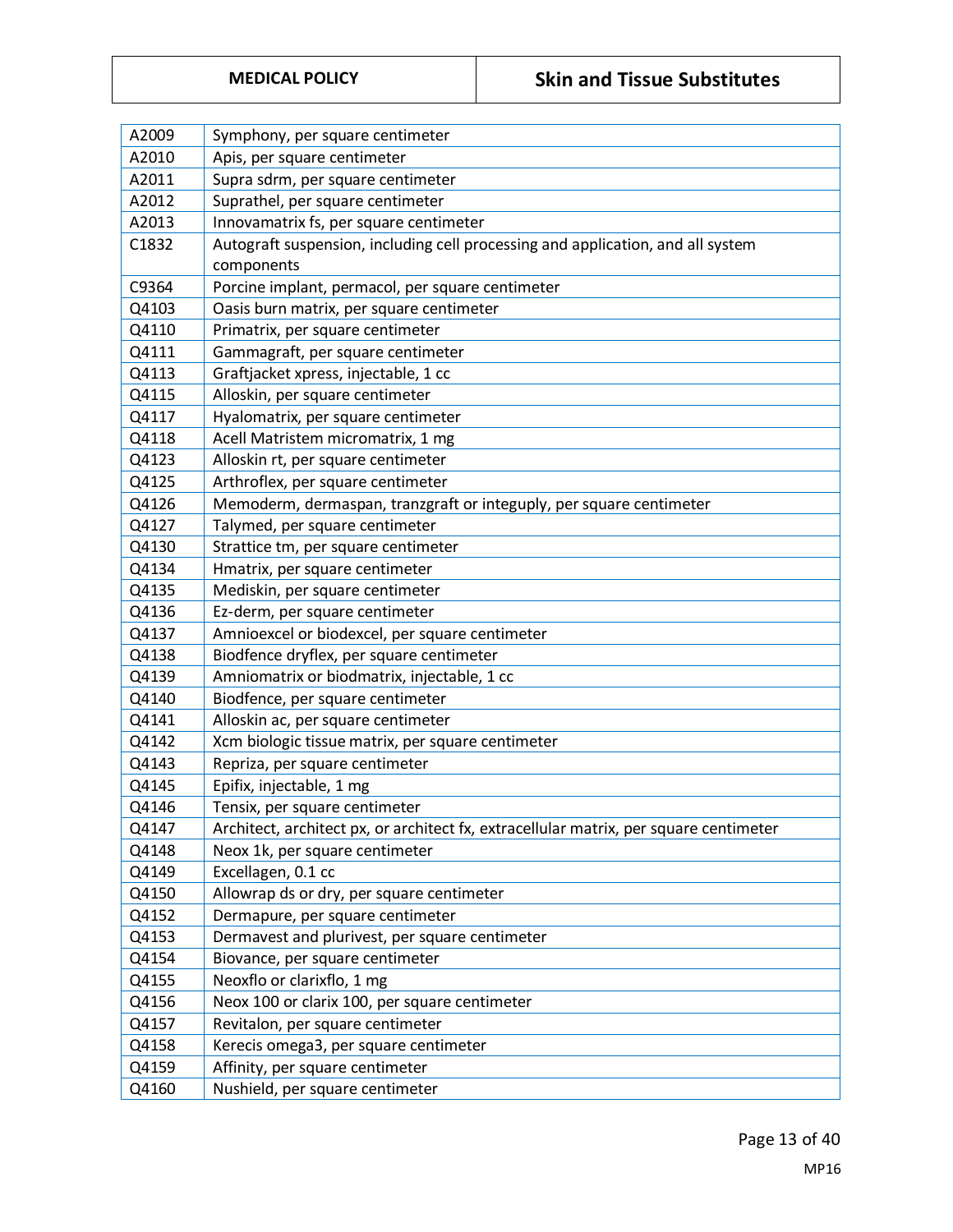| Q4161 | Bio-connekt wound matrix, per square centimeter           |  |  |
|-------|-----------------------------------------------------------|--|--|
| Q4162 | Woundex flow, bioskin flow, 0.5 cc                        |  |  |
| Q4163 | Woundex, bioskin, per square centimeter                   |  |  |
| Q4164 | Helicoll, per square centimeter                           |  |  |
| Q4165 | Keramatrix, per square centimeter                         |  |  |
| Q4166 | Acell Cytal, per square centimeter                        |  |  |
| Q4167 | Truskin, per square centimeter                            |  |  |
| Q4168 | Amnioband, 1 mg                                           |  |  |
| Q4169 | Artacent wound, per square centimeter                     |  |  |
| Q4170 | Cygnus, per square centimeter                             |  |  |
| Q4171 | Interfyl, 1 mg                                            |  |  |
| Q4173 | Palingen or palingen xplus, per square centimeter         |  |  |
| Q4174 | Palingen or promatrx, 0.36 mg per 0.25 cc                 |  |  |
| Q4175 | Miroderm, per square centimeter                           |  |  |
| Q4176 | Neopatch, per square centimeter                           |  |  |
| Q4177 | Floweramnioflo, 0.1 cc                                    |  |  |
| Q4178 | Floweramniopatch, per square centimeter                   |  |  |
| Q4179 | Flowerderm, per square centimeter                         |  |  |
| Q4180 | Revita, per square centimeter                             |  |  |
| Q4181 | Amnio wound, per square centimeter                        |  |  |
| Q4183 | Surgigraft, per square centimeter                         |  |  |
| Q4184 | Cellesta, per square centimeter                           |  |  |
| Q4185 | Cellesta flowable amnion (25 mg per cc); per 0.5 cc       |  |  |
| Q4187 | Epicord, per square centimeter                            |  |  |
| Q4188 | Amnioarmor, per square centimeter                         |  |  |
| Q4189 | Artacent ac, 1 mg                                         |  |  |
| Q4190 | Artacent ac, per square centimeter                        |  |  |
| Q4191 | Restorigin, per square centimeter                         |  |  |
| Q4192 | Restorigin, 1 cc                                          |  |  |
| Q4193 | Coll-e-derm, per square centimeter                        |  |  |
| Q4194 | Novachor, per square centimeter                           |  |  |
| Q4195 | Puraply, per square centimeter                            |  |  |
| Q4196 | Puraply am, per square centimeter                         |  |  |
| Q4197 | Puraply xt, per square centimeter                         |  |  |
| Q4198 | Genesis amniotic membrane, per square centimeter          |  |  |
| Q4199 | Cygnus matrix, per square centimeter                      |  |  |
| Q4200 | Skin te, per square centimeter                            |  |  |
| Q4201 | Matrion, per square centimeter                            |  |  |
| Q4202 | Keroxx (2.5g/cc), 1cc                                     |  |  |
| Q4203 | Derma-gide, per square centimeter                         |  |  |
| Q4204 | Xwrap, per square centimeter                              |  |  |
| Q4206 | Fluid flow or fluid GF, 1 cc                              |  |  |
| Q4208 | Novafix, per square cenitmeter                            |  |  |
| Q4209 | Surgraft, per square centimeter                           |  |  |
| Q4210 | Axolotl graft or axolotl dualgraft, per square centimeter |  |  |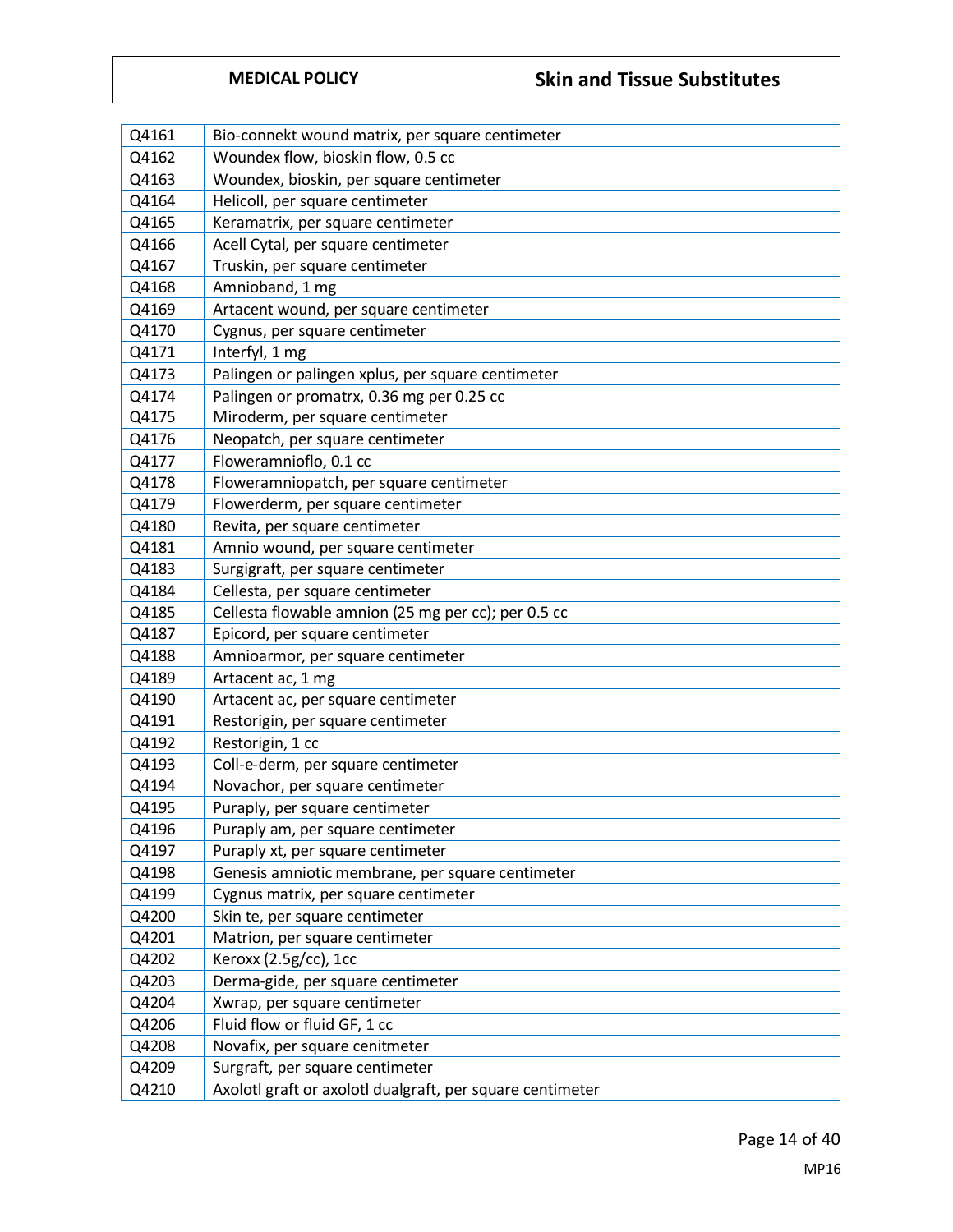| Q4211 | Amnion bio or Axobiomembrane, per square centimeter                               |  |  |  |
|-------|-----------------------------------------------------------------------------------|--|--|--|
| Q4212 | Allogen, per cc                                                                   |  |  |  |
| Q4213 | Ascent, 0.5 mg                                                                    |  |  |  |
| Q4214 | Cellesta cord, per square centimeter                                              |  |  |  |
| Q4215 | Axolotl ambient or axolotl cryo, 0.1 mg                                           |  |  |  |
| Q4216 | Artacent cord, per square centimeter                                              |  |  |  |
| Q4217 | Woundfix, BioWound, Woundfix Plus, BioWound Plus, Woundfix Xplus or BioWound      |  |  |  |
|       | Xplus, per square centimeter                                                      |  |  |  |
| Q4218 | Surgicord, per square centimeter                                                  |  |  |  |
| Q4219 | Surgigraft-dual, per square centimeter                                            |  |  |  |
| Q4220 | BellaCell HD or Surederm, per square centimeter                                   |  |  |  |
| Q4221 | Amniowrap2, per square centimeter                                                 |  |  |  |
| Q4222 | Progenamatrix, per square centimeter                                              |  |  |  |
| Q4224 | Human health factor 10 amniotic patch (hhf10-p), per square centimeter            |  |  |  |
| Q4225 | Amniobind, per square centimeter                                                  |  |  |  |
| Q4226 | MyOwn skin, includes harvesting and preparation procedures, per square centimeter |  |  |  |
| Q4227 | Amniocore, per square centimeter                                                  |  |  |  |
| Q4228 | TERMED 10/1/2021                                                                  |  |  |  |
|       | Bionextpatch, per square centimeter                                               |  |  |  |
| Q4229 | Cogenex amniotic membrane, per square centimeter                                  |  |  |  |
| Q4230 | Cogenex flowable amnion, per 0.5 cc                                               |  |  |  |
| Q4231 | Corplex p, per cc                                                                 |  |  |  |
| Q4232 | Corplex, per square centimeter                                                    |  |  |  |
| Q4233 | Surfactor or nudyn, per 0.5 cc                                                    |  |  |  |
| Q4234 | Xcellerate, per square centimeter                                                 |  |  |  |
| Q4235 | Amniorepair or altiply, per square centimeter                                     |  |  |  |
| Q4236 | TERMED 10/1/2021                                                                  |  |  |  |
|       | Carepatch, per square centimeter                                                  |  |  |  |
| Q4237 | Cryo-cord, per square centimeter                                                  |  |  |  |
| Q4238 | Derm-maxx, per square centimeter                                                  |  |  |  |
| Q4239 | Amnio-maxx or amnio-maxx lite, per square centimeter                              |  |  |  |
| Q4240 | Corecyte, for topical use only, per 0.5 cc                                        |  |  |  |
| Q4241 | Polycyte, for topical use only, per 0.5 cc                                        |  |  |  |
| Q4242 | Amniocyte plus, per 0.5 cc                                                        |  |  |  |
| Q4244 | Procenta, per 200 mg                                                              |  |  |  |
| Q4245 | Amniotext, per cc                                                                 |  |  |  |
| Q4246 | Coretext or protext, per cc                                                       |  |  |  |
| Q4247 | Amniotext patch, per square centimeter                                            |  |  |  |
| Q4248 | Dermacyte amniotic membrane allograft, per square centimeter                      |  |  |  |
| Q4249 | Amniply, for topical use only, per square centimeter                              |  |  |  |
| Q4250 | Amnioamp-mp, per square centimeter                                                |  |  |  |
| Q4254 | Novafix dl, per square centimeter                                                 |  |  |  |
| Q4255 | Reguard, for topical use only, per square centimeter                              |  |  |  |
| Q4256 | Mlg-complete, per square centimeter                                               |  |  |  |
| Q4257 | Relese, per square centimeter                                                     |  |  |  |
| Q4258 | Enverse, per square centimeter                                                    |  |  |  |

Page 15 of 40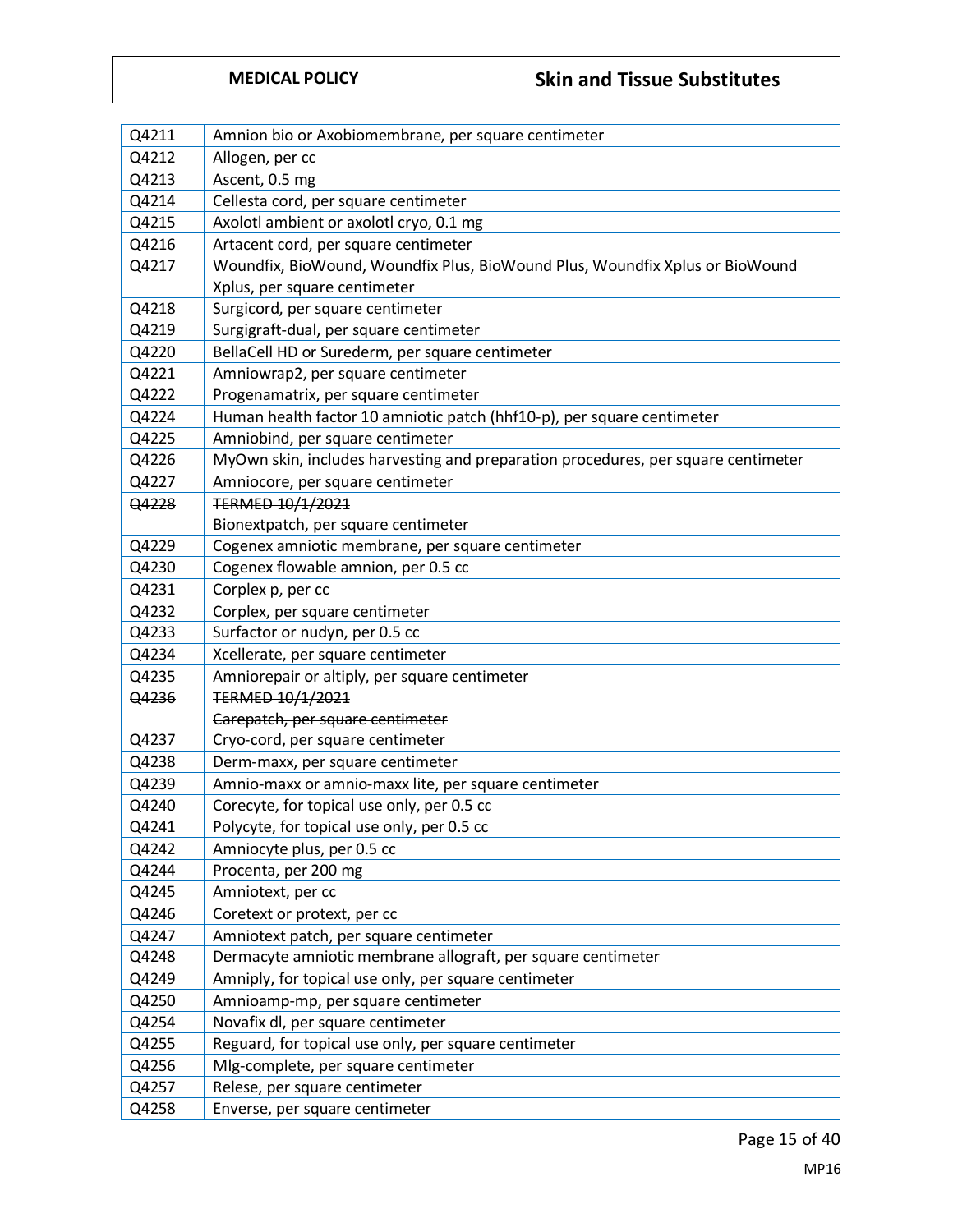|                   | Not Covered (All Lines of Business Except Medicare)                                           |  |  |
|-------------------|-----------------------------------------------------------------------------------------------|--|--|
| Q4251             | Vim, per square centimeter                                                                    |  |  |
| Q4252             | Vendaje, per square centimeter                                                                |  |  |
| Q4253             | Zenith amniotic membrane, per square centimeter                                               |  |  |
|                   | No Prior Authorization Required                                                               |  |  |
| C <sub>1763</sub> | Connective tissue, non-human (includes synthetic)                                             |  |  |
| C1781             | Mesh (implantable)                                                                            |  |  |
| Q4112             | Cymetra, injectable, 1 cc                                                                     |  |  |
| Q4114             | Integra flowable wound matrix, injectable, 1 cc                                               |  |  |
|                   | <b>Unlisted Codes</b>                                                                         |  |  |
|                   | All unlisted codes will be reviewed for medical necessity, correct coding, and pricing at the |  |  |
|                   | claim level. If an unlisted code is billed related to services addressed in this policy then  |  |  |
|                   | prior-authorization is required.                                                              |  |  |
| C9399             | Unclassified drugs or biologicals                                                             |  |  |
| Q4100             | Skin substitute, not otherwise specified                                                      |  |  |

### **DESCRIPTION**

#### <span id="page-15-0"></span>**Burn Wounds**

Burn injuries are classified by the depth of the wound. $1$ 

- First-degree burns involve only the epidermal layer (the outermost layer of skin). These burns heal completely within several days.
- Second-degree (partial-thickness) burns involve the epidermis and only part of the dermis (the thick layer of living tissue below the epidermis that forms the true skin, containing blood capillaries, nerve endings, sweat glands, hair follicles, and other structures). These burns may heal spontaneously, although healing usually requires reepithelialization from adjacent unburned skin or skin substitutes.
- Third-degree (full-thickness) burns involve all of the epidermal and dermal layers, with varying amounts of the sub-cutaneous layer. These burns cannot heal spontaneously and thus require excision and grafting.
- Fourth-degree burns involve deep structures such as tendon, muscle, and bone.

The successful treatment of burn wounds requires timely restoration of the skins protective function. "Conventionally, autologous split or full-thickness skin grafts have been recognized as the best definitive burn wound coverage, but it is constrained by the limited available sources, especially in major burns. Donor site morbidities in term of additional wounds and scarring are also of concern of the autograft application."<sup>2</sup> Skin substitutes are necessary for both acute burn wounds and in patients requiring extensive reconstruction post-burn.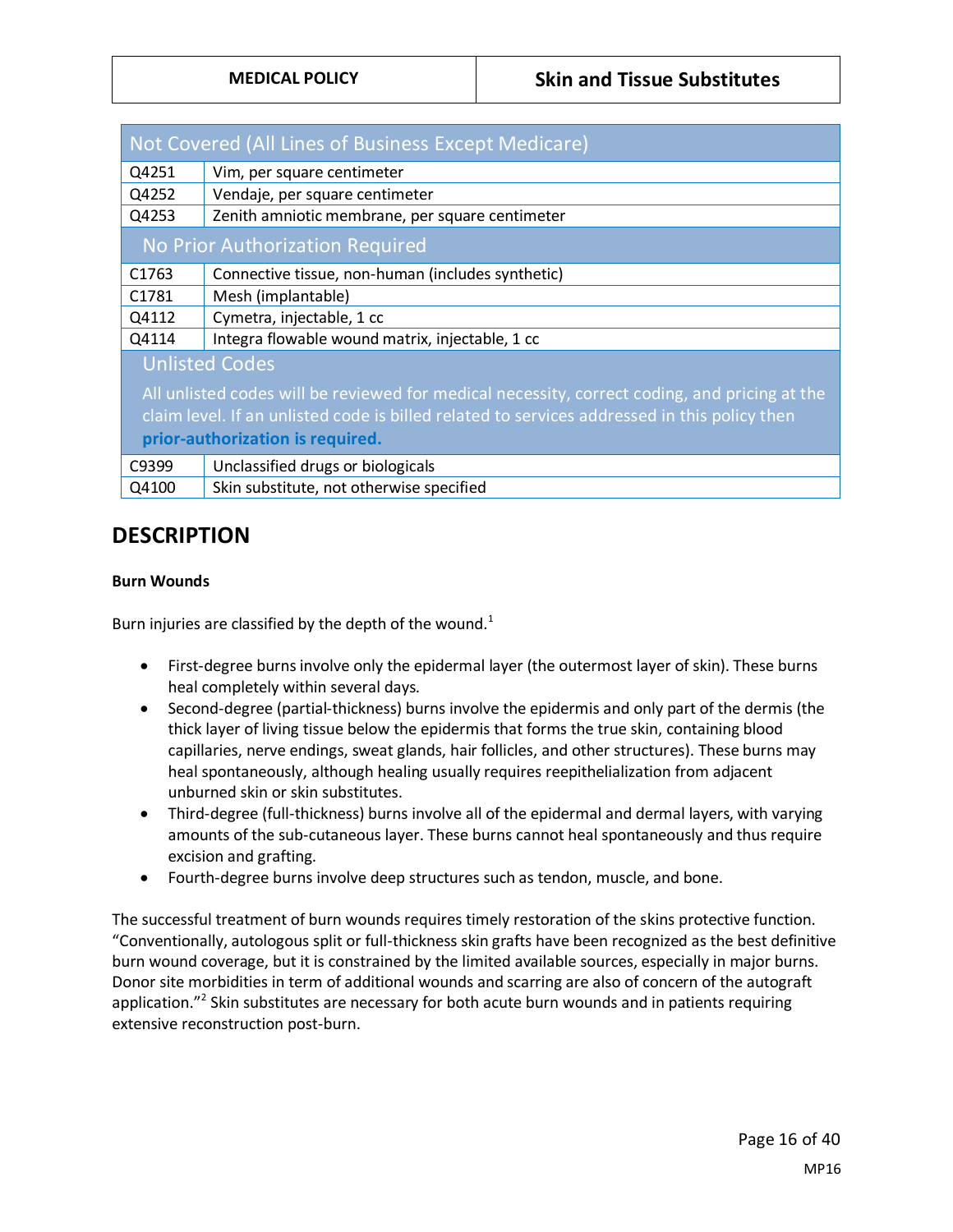#### **Diabetic Foot Ulcer**

Chronic foot ulcers are common in hyperglycemia or undiagnosed poorly controlled diabetes due to damage of nerves (neuropathy), blood vessels (poor blood flow), and other body systems. "Approximately 85% of lower limb amputations among people with diabetes are preceded by a foot ulcer."<sup>3</sup> Diabetes-related foot ulcers are diagnosed by clinical evaluation and are classified based on the ulcer size, depth, and presence of an infection. The Wagner Ulcer Classification System is the most commonly used:

- Grade 0: No open lesions; may have deformity of cellulitis
- Grade 1: Superficial diabetic ulcer (partial- or full-thickness)
- Grade 2: Ulcer extension to ligament, tendon, joint capsule, or deep fascia without abscess or osteomyelitis
- Grade 3: Deep ulcer with abscess, osteomyelitis, or joint sepsis
- Grade 4: Gangrene localized to portion of forefoot or heel
- Grade 5: Extensive gangrenous involvement of the entire foot<sup>3</sup>

Treatment includes vascular and wound assessment, infection control, debridement, dressing changes, and offloading. "Offloading is the use of devices to reduce pressure on the wound, such as casts, removable cast walkers, and special shoes."<sup>3</sup> Amputation is required when diabetic foot ulcers do not respond to treatment or become infected.

#### **Venous Stasis Ulcer**

Venous stasis ulcers, also known as venous leg ulcers or varicose ulcers, "are partial or full-thickness defects of an area of the skin in the lower leg, usually between the knee and the ankle, due to valvular incompetence and venous reflux causing venous hypertension."<sup>4</sup> These ulcers are common in older patients, women, and patients with conditions causing chronic venous insufficiency (e.g., congestive heart failure) and/or venous damage (e.g., injection drug use). Longer wound duration and larger wound surface area are associated with poor ulcer healing. "Standard care for venous leg ulcers typically includes wound care and compression therapy. Wound care may include cleansing, debridement, infection control, dressing, and bandaging."<sup>4</sup> In patients whose venous stasis ulcers do not heal despite standard care, venous surgery to correct underlying venous pressure may be required.

#### **Skin Substitutes**

Skin substitutes, also known as bioengineered, tissue-engineered, or artificial skin, are intended to protect wounds and reconstruct defective, ulcerated tissue. 4 They function by physically covering wounds and providing structure to induce tissue regeneration and subsequent wound healing. They are generally classified into three main types:

- 1. Cellular—composed of living cells; or
- 2. Acellular—composed of synthetic materials or tissue from which living cells have been removed; or
- 3. A combination of cellular and acellular components.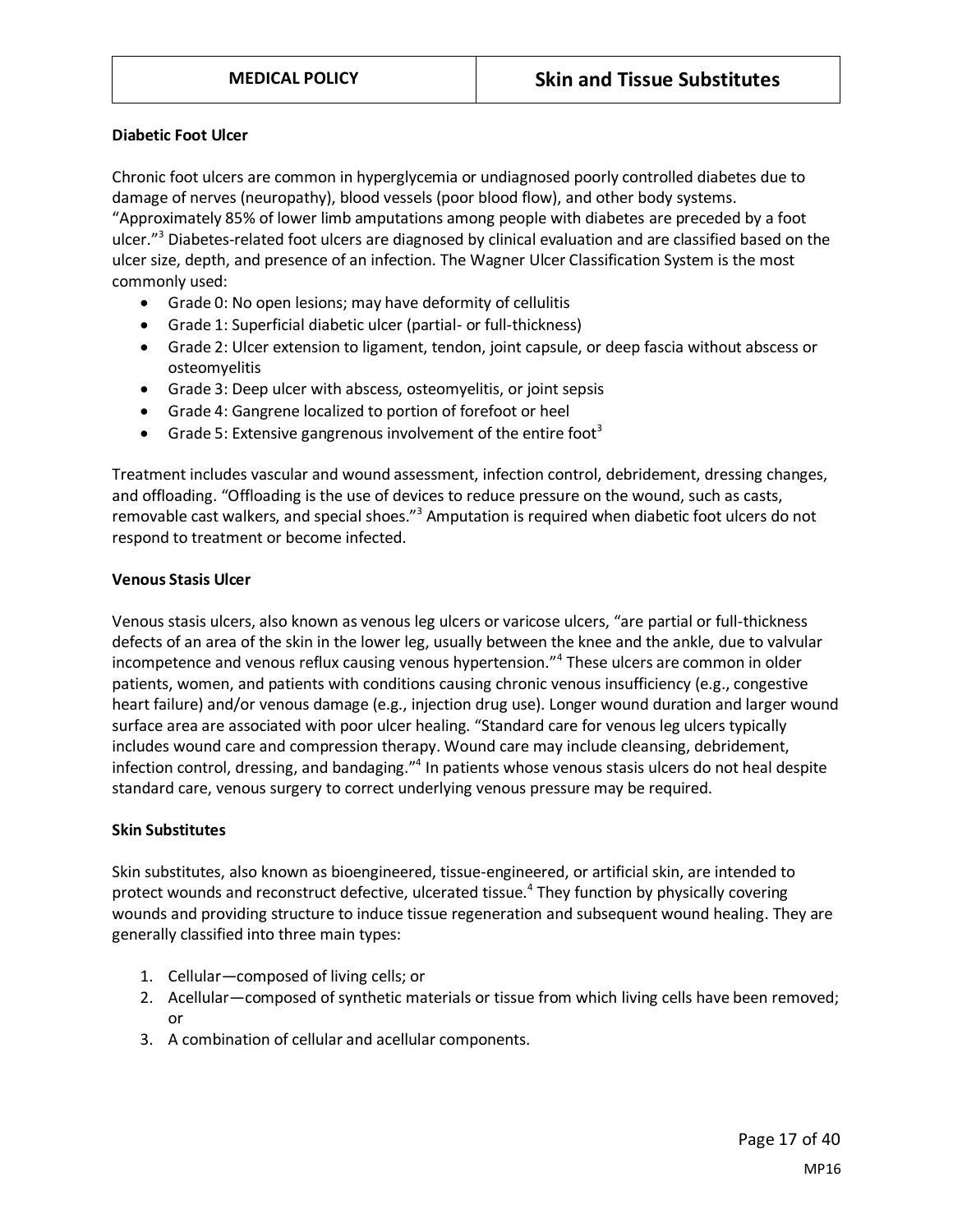Cellular skin substitutes are further categorized as follows:

- Autograft: A sample of the patient's own healthy skin is harvested and placed in the ulcer
- Allografts: Skin or tissue harvested from another human (e.g., cadaver)
- Xenograft: Skin or tissue is harvested from an animal with similar skin structure (e.g., pigs).

Although there are many different types of skin substitutes, they are all similarly used as an adjunct to standard wound care. Application of a skin substitute requires that no infection be present, the wound bed is properly prepared, and the wound has achieved hemostasis.

### **REVIEW OF EVIDENCE**

A review of the ECRI, Hayes, Cochrane, and PubMed databases was conducted regarding the use of skin substitutes for breast reconstruction, burn wounds, diabetic foot ulcers, or venous stasis ulcers. Below is a summary of the available evidence identified through September 2020.

#### Systematic Reviews

• In 2020 (updated 2021), Hayes conducted a comparative effectiveness review to evaluate cellular skin substitutes for chronic foot ulcers in adults with diabetes mellitus.<sup>3</sup> The evidence review identified 11 randomized controlled trials (RCT) and 2 observational retrospective database studies as eligible for inclusion. Sample sizes ranged from 23 to 180 participants in the RCTs, while the 2 observational studies assessed data from 20,482 and 13,193 patients. Outcome measures included incidence of complete ulcer closure, time to complete ulcer closure, incidence of amputation, and quality of life (QOL). Studies compared cellular skin substitutes to standard wound therapy, other cellular skin substitutes, acellular substitutes, and standard wound therapy plus acellular skin substitutes.

Four studies reported on incidence of amputation. Two RCTs compared incidence of amputation posttreatment with 1 of 2 cellular substitutes, Hyalograft/Laserskin or Grafix, with standard wound care, and found no difference in incidence, with extremely low incidences in all groups. One retrospective study found Apligraf to significantly reduce the need for amputation compared to standard wound care (11.8% versus 16.3%, respectively). The other retrospective study compared 2 cellular skin substitutes and 2 acellular skin substitutes, and found differences in amputation incidence among the 4 treatments, ranging from 7% to 10.1%, but no pairwise analysis was performed.

Eleven studies reported on the incidence of complete ulcer healing. In the 6 studies comparing cellular skin substitutes to standard wound care alone, incidence of complete healing ranged from 24% to 89% in the cellular substitutes group and 21% to 69% in standard care group. Five of the 6 studies reported a statistically greater incidence of complete ulcer healing in the cellular group, while one study found no difference. In 3 studies comparing different cellular skin substitutes, 1 RCT found a significantly higher incidence of complete healing the Apligraf group compared to TheraSkin. Another trial found early benefit of TheraSkin versus Dermagraft, but the significant difference diminished at follow up. The third study found no difference in healing between Grafix and Dermagraft. Four studies compare complete ulcer healing between cellular and acellular skin substitutes. One RCT found no significant difference between Dermagraft and MatriStem (acellular).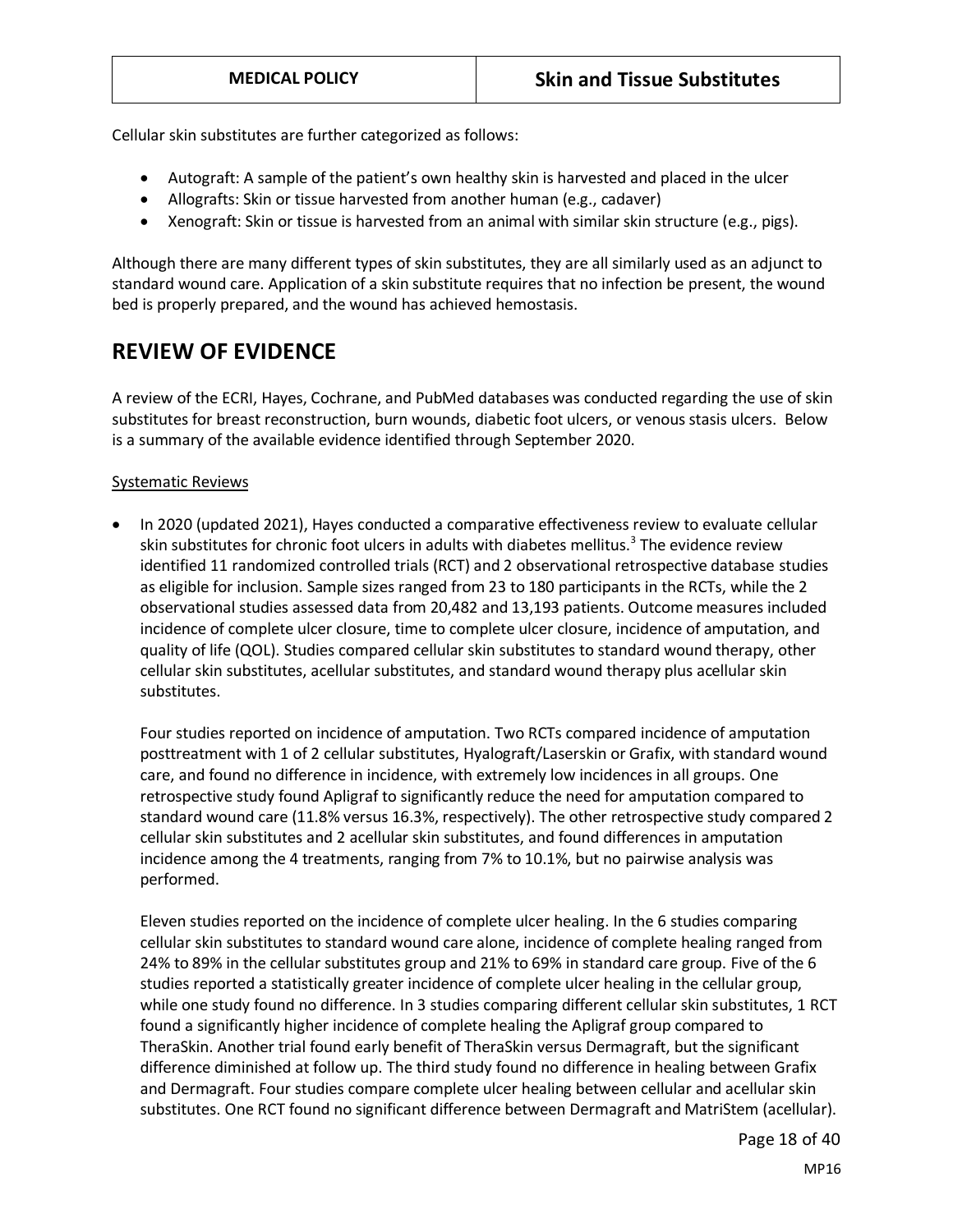Another RCT found healing rates were higher in the Epifix (acellular) group compared to Apligraf. A third RCT found higher rates in the Amnioband group (acellular) compared with Apligraf group. The fourth study, a retrospective analysis, found higher healing rates with 2 acellular substitutes (MatriStem and Oasis) compared to Apligaf and Dermagraft.

Strengths of these studies included the randomized controlled design, large sample sizes, masked outcome assessors, and using computer programs to assess wound size and/or closure. Limitations are present in the short follow-up duration of some studies and inadequate number of patients to attain adequate power. Ultimately, Hayes concluded the following rating:

- $\circ$  C—"For use of cellular skin substitutes as an adjunct to standard wound care (SWC) to treat chronic, uninfected diabetes-associated foot ulcers (DFUs) that have not healed with SWC alone in adults with well-controlled blood glucose and adequate blood flow to the extremities" $3$
- In 2020, Hayes conducted a comparative effectiveness review of acellular skin substitutes for chronic foot ulcers in adults with diabetes mellitus.<sup>5</sup> The report included 13 RCTs and one observational retrospective study in their review. Hayes deemed 5 RCTS to be good quality, 5 of fair quality, and 3 of poor quality.

Similar to the report on cellular substitutes, no significant differences in incidence of amputation were found comparing acellular skin substitutes and standard wound care, based on one RCT. Eleven studies compared incidence of complete ulcer healing after acellular skin substitutes versus standard wound care, with 10 finding acellular substitutes to have higher incidence (14.3% to 97% in acellular groups versus 0% to 91% in standard care groups) and one study that did not analyze results. In 4 studies that compared healing rates between acellular and cellular skin substitutes, one RCT found no difference (MatriStem [acellular] v Dermagraft), while two other RCTs and one retrospective study found acellular to have higher rates of complete healing. EpiFix (acellular) had significantly higher healing rates compared to Apligraf (cellular), Amnioband (acellular) had significantly higher rates compared to Apligraf, and MatriStem and Oasis acellular skin substitutes performed better than Apligraf and Dermagraft cellular substitutes.

The overall quality of evidence among the studies was low to very low, due to limitations an individual studies, including follow up time, sample sizes, and risks of bias due to a lack of blinding. The available evidence suggests that acellular substitutes are an effective treatment for diabetic foot ulcer compared to standard wound care alone, but no definitive conclusions can be drawn on acellular skin substitutes benefit over cellular skin substitutes. More large, well-designed clinical trials are needed to evaluate comparative effectiveness and safety of acellular skin substitutes as adjuncts to standard wound care. Hayes concludes:

 $\circ$  C—"For use of acellular skin substitutes as an adjunct to standard wound care (SWC) to treat chronic, uninfected diabetes-associated foot ulcers (DFUs) that have not healed with SWC alone in adults with well-controlled blood glucose and adequate blood flow to the extremities.

This Rating reflects an overall low-quality body of evidence, which suggests that while acellular skin substitutes appear to be safe and their addition to SWC results in healing of more chronic DFUs than SWC alone in a shorter time frame, questions remain about their effect on the incidence of amputation and on ulcer recurrence due to the limited number of studies on these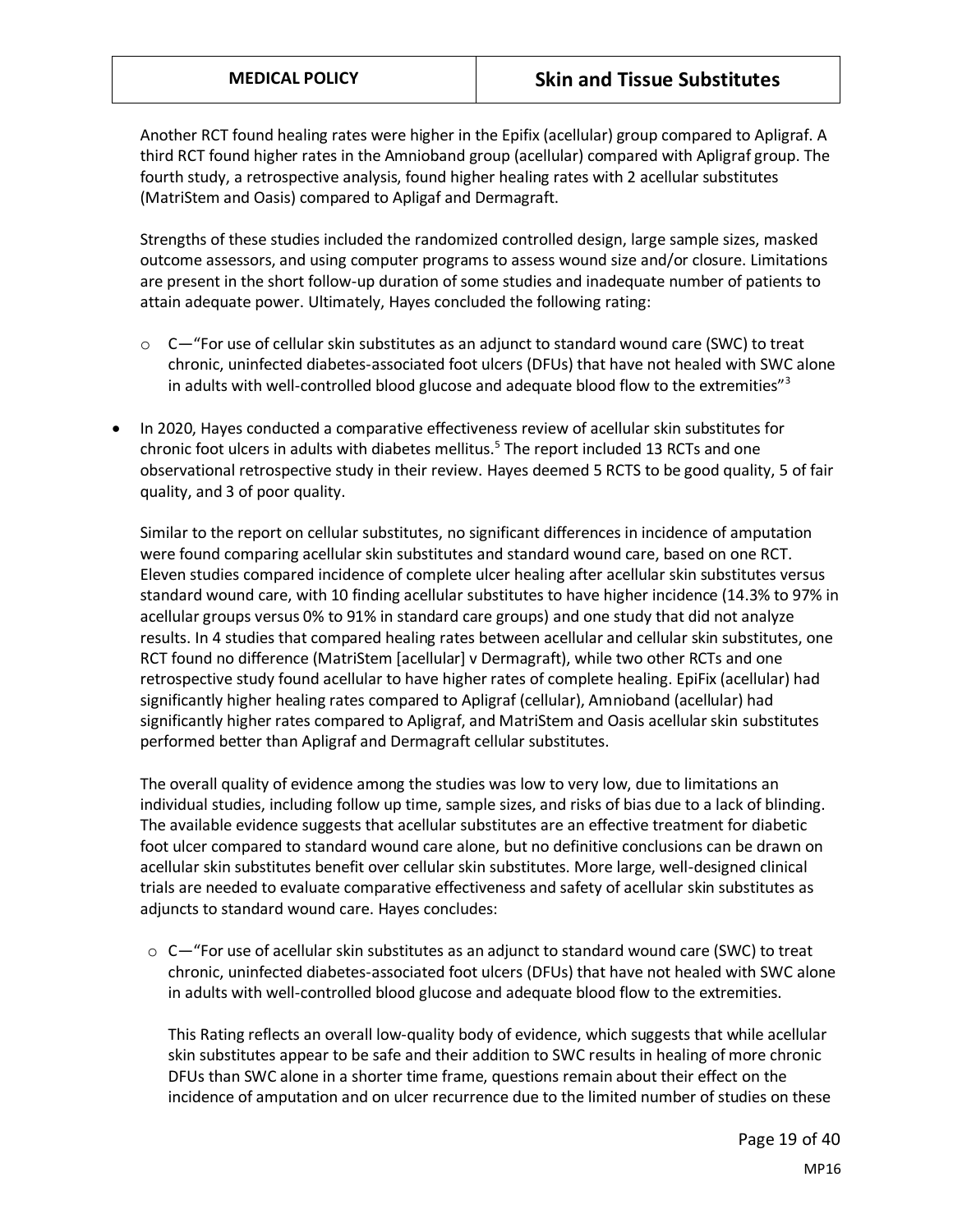outcomes. Use of acellular skin substitutes does not appear to present unique or serious safety concerns. Evidence directly comparing different acellular skin substitutes or comparing acellular with cellular skin substitutes is of very low quality, extremely limited, and insufficient to inform whether any 1 product or product type is superior."<sup>5</sup>

• In 2020, Hayes conducted a comparative effectiveness review to evaluate skin substitutes for chronic venous leg ulcers in adults.<sup>4</sup> The evidence review identified 8 studies from 10 publications on skin substitutes as adjunct to standard wound care for venous leg ulcers that met the inclusion criteria, 5 RCTs and 3 retrospective observational studies. Hayes categorized studies as follows: one good-quality RCT, 4 fair-quality RCTs, and 3 poor-quality retrospective studies. Primary outcomes measured include complete ulcer closure, time to complete ulcer closure, and time to healing.

Eight studies (5 RCTs and 3 retrospective studies) reported on incidence of complete ulcer healing. One RCT found a significant increase in complete ulcer healing for application for Talymed once every other week relative to standard wound care (86.4% versus 45%). Two RCTs found that the Epifix group had a higher rate of complete healing compared to standard wound care alone. Another study found no significant difference between skin substitutes (Dermagraft) and standard wound care at 12 and 24 weeks. Two retrospective studies comparing cellular (Apligraf) to acellular (Oasis and Primatrix) skin substitutes found that Apligraf had significantly higher rates of complete healing compared to the acellular substitutes. Two studied compared Apligraf and Theraskin and found conflicting results. One RCT found no significant difference between the skin substitutes on incidence of complete ulcer healing, while a retrospective study found higher rates in the Apligraf group.

Four studies reported on time to complete ulcer healing. One RCT found no difference in time comparing cellular skin substitutes to standard wound care. Two retrospective studies found quicker healing times in cellular versus acellular skin substitutes and one retrospective study found Apligraf to have quicker healing times than Theraskin. Through this analysis, Hayes concluded that skin substitutes appear to be safe and there is a low-quality body of evidence that suggests skin substitutes may improve healing of chronic venous leg ulcers when added to standard wound care. Hayes gave skin substitutes for venosus ulcer in adults a C rating.

• In 2016, Santema et al. conducted a Cochrane systematic review and meta-analysis of skin substitutes in the treatment of diabetic foot ulcers.<sup>6</sup> Following the Cochrane Collaboration methodology, independent reviewers systematically identified relevant literature, assessed quality and extracted data. The outcomes of interest included proportion of ulcers completely healed, time to complete ulcer healing, and incidence of lower limb amputations.

The authors identified 17 randomized controlled trials as eligible for inclusion, encompassing 1, 655 patients with diabetic foot ulcerations. Of these trials, 13 compared a skin substitute to standard of care and 4 compared two types of skin substitutes. "When including all randomized participants, the proportion of completely healed ulcers ranged between 7.7% and 56.3% in the standard care group and 21.1% and 92.3% in the intervention group. The pooled risk ratio (RR) for complete ulcer healing was 1.55 in favor of the intervention group (95 % CI 1.30 –1.85; RD 0.25, 95 % CI 0.14–0. 37; NNT 4, 95% CI 3-8)."<sup>6</sup> The reporting was very heterogeneous for the outcome of time to complete ulcer healing; therefore, it was not possible to make clinical relevant comparisons. When pooling the studies that evaluated the incidence of lower limb amputations, the authors found a statistically significant lower amputation rate for the skin substitute group at 12 weeks.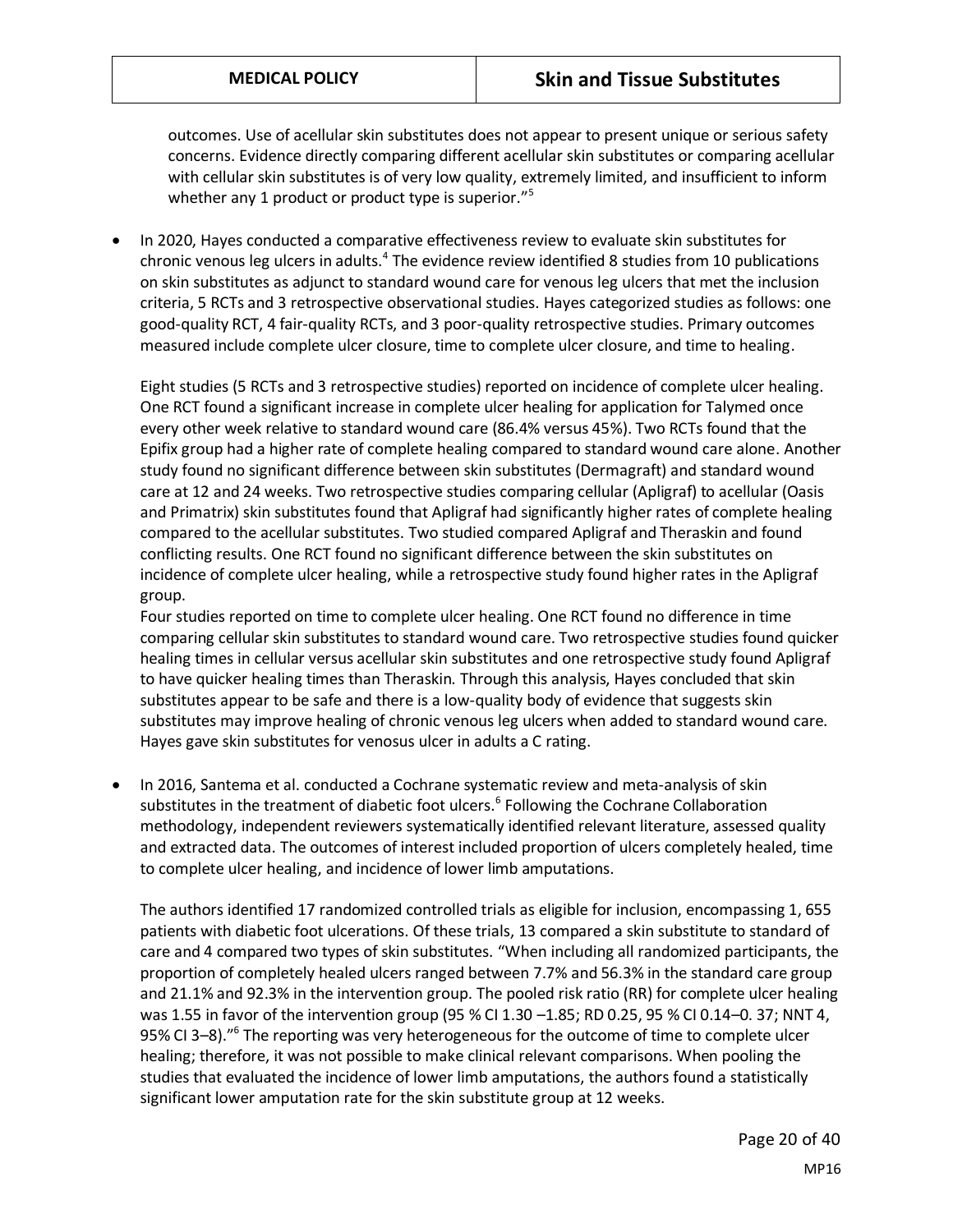This Cochrane systematic review was of good quality and had several strengths, including:

- 1. the systematic gathering of evidence, assessment of quality, and extraction of data by several independent reviewers following a pre-defined protocol
- 2. contacting authors of selected studies for additional information or data
- 3. assessment of heterogeneity, reporting bias, and publication bias
- 4. meta-analyses only being conducted when studies were determined to be homogeneous
- 5. sensitivity analyses to evaluate the influence of studies with a high risk of bias or high losses to follow-up

Limitations of this systematic review were the inclusion of studies with a high risk of bias and the potential for publication bias. Ultimately, the authors concluded "(t)his systematic review provides evidence that skin substitutes can, in addition to standard care, increase the likelihood of achieving complete ulcer closure compared with standard care alone in the treatment of diabetic foot ulcers."<sup>6</sup>

#### Evidence Tables

#### *Medically Necessary Skin Substitutes*

The following evidence tables are intended to succinctly list the peer-reviewed literature which supports medical necessity for the respective products. An evidence review was not performed for products which are included in the systematic reviews described above. Due to the large body of evidence, only the most recent peer-reviewed medical literature is included in the citations.

| <b>Indication</b>               | <b>Products</b>        | Evidence                                                                         |
|---------------------------------|------------------------|----------------------------------------------------------------------------------|
|                                 | AlloDerm®              | Both AlloDerm <sup>®</sup> and FlexHD <sup>®</sup> Acellular Hydrated Dermis are |
| <b>Breast</b><br>reconstruction | FlexHD® Accellular     | established products for breast reconstruction and are                           |
|                                 | <b>Hydrated Dermis</b> | supported in the peer-reviewed medical literature. <sup>7-13</sup>               |

| <b>Indication</b> | <b>Products</b>                        | Evidence                                                                                                                                                                                                                                                                                                                                                                                                                                                                                |  |
|-------------------|----------------------------------------|-----------------------------------------------------------------------------------------------------------------------------------------------------------------------------------------------------------------------------------------------------------------------------------------------------------------------------------------------------------------------------------------------------------------------------------------------------------------------------------------|--|
|                   | Biobrane <sup>®</sup> /<br>Biobrane®-L | The peer-reviewed medical literature supports the use of<br>Biobrane as temporary skin substitute in acute burn<br>wounds. <sup>14-16</sup> In general, Biobrane performed better than the<br>standard of care for wound healing rates, length of hospital<br>stay, and pain.                                                                                                                                                                                                           |  |
| Burn wound        | Epicel                                 | Epicel received FDA approval under a Humanitarian Device<br>Exemption (HDE); therefore, this product is exempt from<br>the effectiveness requirements necessary for FDA approval.<br>The evidence review did identify two nonrandomized<br>studies which evaluated Epicel for burn wounds. <sup>17,18</sup> The<br>most recent study (Carsin et al.) found that Epicel provided<br>extensive and permanent burn coverage and improved the<br>survival rate in severely burned patients. |  |
|                   | - Integra® Dermal<br>Regeneration      | The Integra dermal regeneration and bilayer products are<br>well-established in the peer-reviewed medical literature as                                                                                                                                                                                                                                                                                                                                                                 |  |
|                   | Template                               | safe and effective treatments for burn wounds. <sup>19-25</sup>                                                                                                                                                                                                                                                                                                                                                                                                                         |  |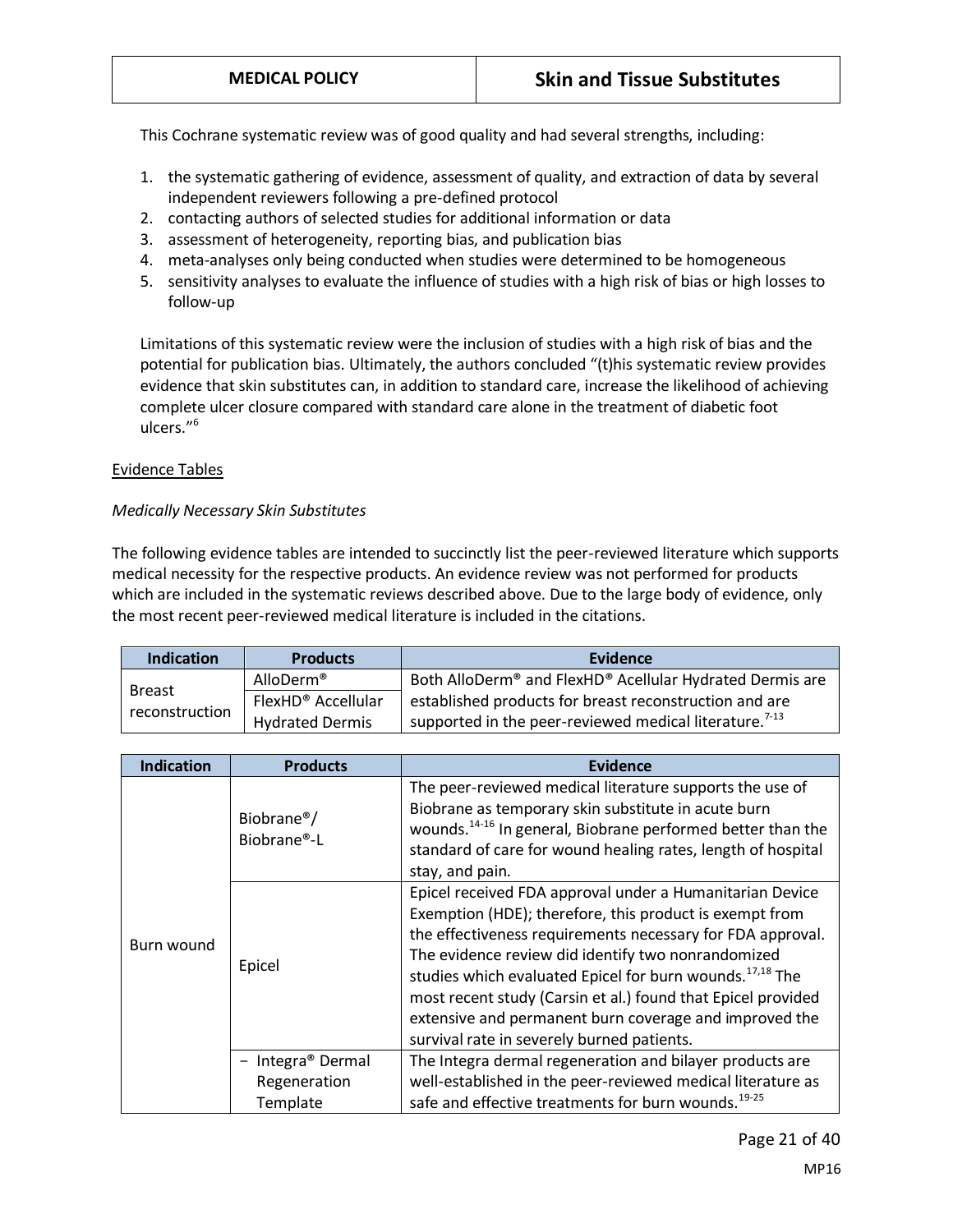| Integra <sup>®</sup> Omnigraft |                                                                                                                                        |
|--------------------------------|----------------------------------------------------------------------------------------------------------------------------------------|
| Dermal                         |                                                                                                                                        |
| Regeneration                   |                                                                                                                                        |
| Matrix                         |                                                                                                                                        |
| Integra® Bilayer               |                                                                                                                                        |
| Matrix Wound                   |                                                                                                                                        |
| <b>Dressing</b>                |                                                                                                                                        |
| Integra <sup>®</sup> Meshed    |                                                                                                                                        |
| <b>Bilayer Wound</b>           |                                                                                                                                        |
| Matrix                         |                                                                                                                                        |
|                                | The peer-reviewed medical literature supports TransCyte as<br>a safe and effective treatment for burn wounds. <sup>26-30</sup> Results |
| TransCyte <sup>®</sup>         | of these clinical trials indicated that TransCyte promoted                                                                             |
|                                | faster healing, less scaring, and shorter hospital stays.                                                                              |

| <b>Indication</b> | <b>Products</b>                                       | <b>Evidence</b>                                                                                                       |
|-------------------|-------------------------------------------------------|-----------------------------------------------------------------------------------------------------------------------|
|                   | Apligraf <sup>®</sup>                                 | This product was included in the Hayes comparative                                                                    |
|                   |                                                       | effectiveness review and Cochrane systematic review                                                                   |
|                   |                                                       | described above.                                                                                                      |
|                   | Allopatch                                             | This product was included in the Hayes comparative                                                                    |
|                   |                                                       | effectiveness review                                                                                                  |
|                   | Amnioband                                             | This product was included in the Hayes comparative<br>effectiveness review                                            |
|                   |                                                       | This product was included in the Hayes comparative                                                                    |
|                   | Dermagraft <sup>®</sup>                               | effectiveness review and Cochrane systematic review                                                                   |
|                   |                                                       | described above.                                                                                                      |
|                   | EpiFix <sup>®</sup> Amniotic                          | This product was included in the Hayes comparative                                                                    |
|                   | Membrane                                              | effectiveness review and Cochrane systematic review                                                                   |
|                   |                                                       | described above.                                                                                                      |
|                   |                                                       | Recent randomized controlled trials support the efficacy of                                                           |
| Diabetic foot     | Grafix <sup>®</sup> Core/Grafix <sup>®</sup><br>Prime | Grafix products for the treatment of diabetic foot ulcers                                                             |
| ulcer             |                                                       | (DFU). <sup>31,32</sup> Both studies showed that treatment of DFU with                                                |
|                   |                                                       | Grafix significantly improved healing, reduced DFU- related                                                           |
|                   |                                                       | complications, and shortened healing times. A 2019 Hayes<br>review found consistent evidence from low-quality studies |
|                   |                                                       | that adjunctive treatment with Grafix may improve healing                                                             |
|                   |                                                       | of DFU. <sup>33</sup>                                                                                                 |
|                   | GraftJacket®                                          | This product was included in the Hayes comparative                                                                    |
|                   | <b>Regenerative Tissue</b>                            | effectiveness review and Cochrane systematic review                                                                   |
|                   | Matrix                                                | described above.                                                                                                      |
|                   | Integra <sup>®</sup> Dermal                           | The use of Integra products for the treatment of diabetic                                                             |
|                   | Regeneration                                          | foot ulcers (DFU) is supported in the peer-reviewed                                                                   |
|                   | Template                                              | literature by randomized controlled trials (RCT). <sup>34,35</sup> A good-                                            |
|                   | $-$ Integra <sup>TM</sup>                             | quality RCT by Driver et al. (2015) was conducted at 32 sites                                                         |
|                   | Omnigraft Dermal                                      | and randomized 307 patients to treatment with Integra or                                                              |
|                   | Regeneration                                          | standard of care. Patients were treated for 16 weeks or until                                                         |
|                   | Matrix                                                | complete wound closure and followed-up for an additional                                                              |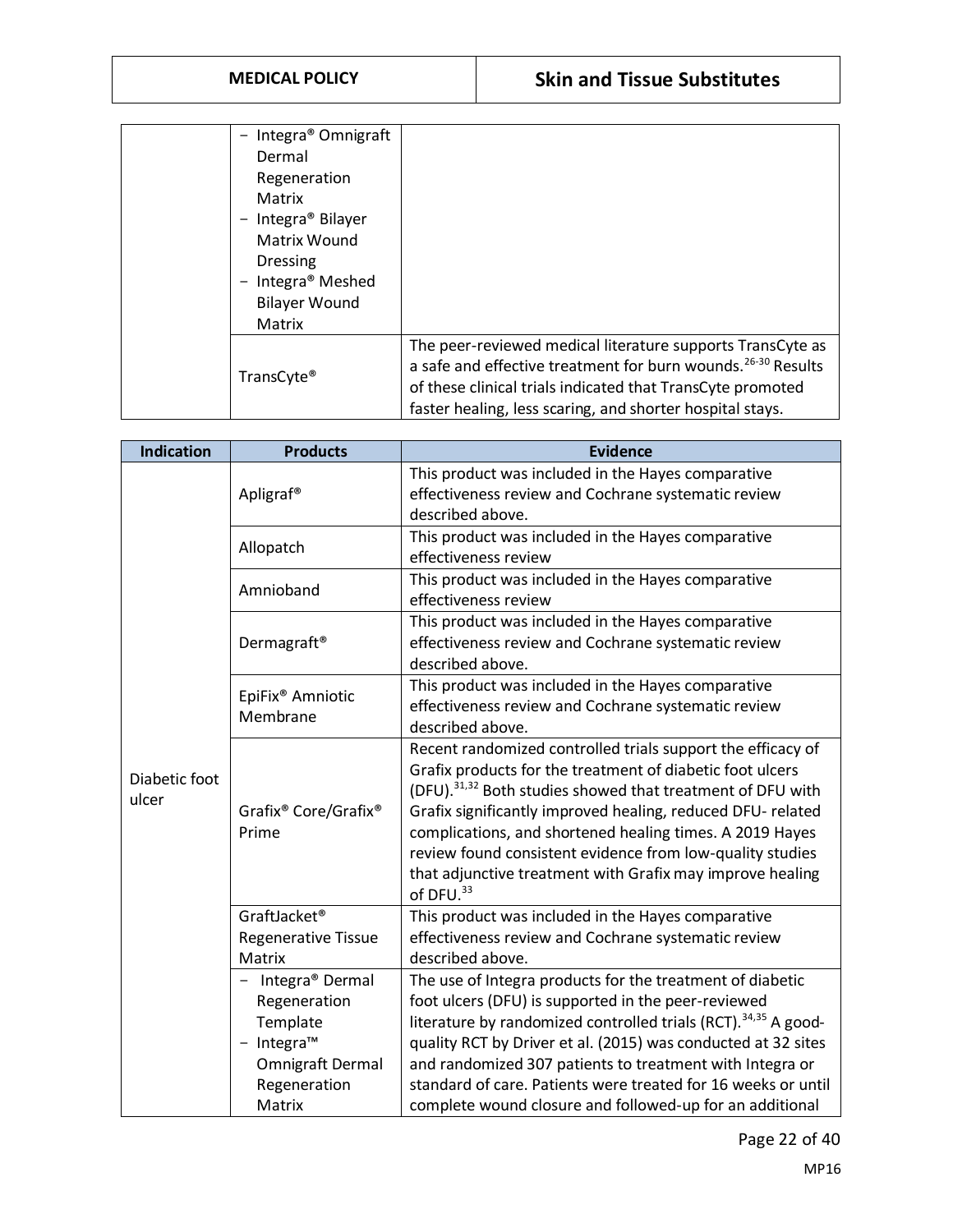|  |                                 | 12 weeks. The results showed a statistically significant   |
|--|---------------------------------|------------------------------------------------------------|
|  |                                 | increase in the rate of complete wound closure for Integra |
|  |                                 | patients compared to the standard of care (51% vs. 32%;    |
|  |                                 | p=0.001). In addition, patients treated with Integra had   |
|  |                                 | increased healing times and less adverse events.           |
|  | Oasis <sup>®</sup> Wound        | This product was included in the Hayes comparative         |
|  | Matrix/Oasis <sup>®</sup> Ultra | effectiveness review described above.                      |
|  | <b>Tri-Layer Matrix</b>         |                                                            |
|  | TheraSkin <sup>®</sup>          | This product was included in the Hayes comparative         |
|  |                                 | effectiveness review described above.                      |

| <b>Indication</b>      | <b>Products</b>                          | Evidence                                                                                                                                                                                                                                                                                                                                                                                                                                                                                                                                                                                                                                                                                                                                                                                                                                                                                                  |  |
|------------------------|------------------------------------------|-----------------------------------------------------------------------------------------------------------------------------------------------------------------------------------------------------------------------------------------------------------------------------------------------------------------------------------------------------------------------------------------------------------------------------------------------------------------------------------------------------------------------------------------------------------------------------------------------------------------------------------------------------------------------------------------------------------------------------------------------------------------------------------------------------------------------------------------------------------------------------------------------------------|--|
|                        | Apligraf <sup>®</sup>                    | This product was included in the Hayes comparative<br>effectiveness review described above.                                                                                                                                                                                                                                                                                                                                                                                                                                                                                                                                                                                                                                                                                                                                                                                                               |  |
| Venous<br>stasis ulcer | EpiFix <sup>®</sup> Amniotic<br>Membrane | The use of EpiFix for the treatment of venous stasis ulcers is<br>supported in the peer-reviewed literature by randomized<br>controlled trials (RCT). 36,37 Most recently, Bianchi et al.<br>(2017) conducted a multicenter RCT evaluating 109 patients<br>with venous leg ulcers. Patients were recruited from 15<br>centers around the U.S. and followed-up for 16 weeks. The<br>results indicated that patients receiving EpiFix in<br>conjunction with compression therapy were statistically<br>significantly more likely to experience complete wound<br>healing than patients receiving standard wound care alone<br>(60% vs. 35% at 12 weeks, p=0.0128; 71% vs. 44% at 16<br>weeks, p=0.0065). The older RCT by Serena et al. (2014) also<br>showed a statistically significant difference in wound closure<br>rates in favor of the Epifix group at 4 weeks follow-up (62%<br>vs. 32%, p=0.005). |  |
|                        | Oasis <sup>®</sup> Wound Matrix          | This product was included in the Hayes comparative<br>effectiveness review described above.                                                                                                                                                                                                                                                                                                                                                                                                                                                                                                                                                                                                                                                                                                                                                                                                               |  |
|                        | TheraSkin <sup>®</sup>                   | This product was included in the Hayes comparative<br>effectiveness review described above.                                                                                                                                                                                                                                                                                                                                                                                                                                                                                                                                                                                                                                                                                                                                                                                                               |  |

#### *Parotidectomy*

• In 2013, Li et al. conducted a systematic review and meta-analysis of randomized controlled trials to evaluate the efficacy and safety of different types of grafts for the prevention of Frey syndrome after parotidectomy.<sup>38</sup> Independent reviewers systematically identified relevant literature, assessed quality, and extracted then pooled data. The outcomes of interest were the relative risk of Frey syndrome using skin substitute grafting or muscle flaps (another preventative measure) following parotidectomy.

The authors identified 14 randomized controlled trails encompassing 1,098 participants as eligible for inclusion. All studies had an unclear risk of bias. Although, the results of the meta-analysis indicated that the use of an acellular dermal matrix can reduce the risk of Frey syndrome up to 82%, the muscle flaps can also reduce the risk of Frey syndrome up to 81%. Additionally, there was no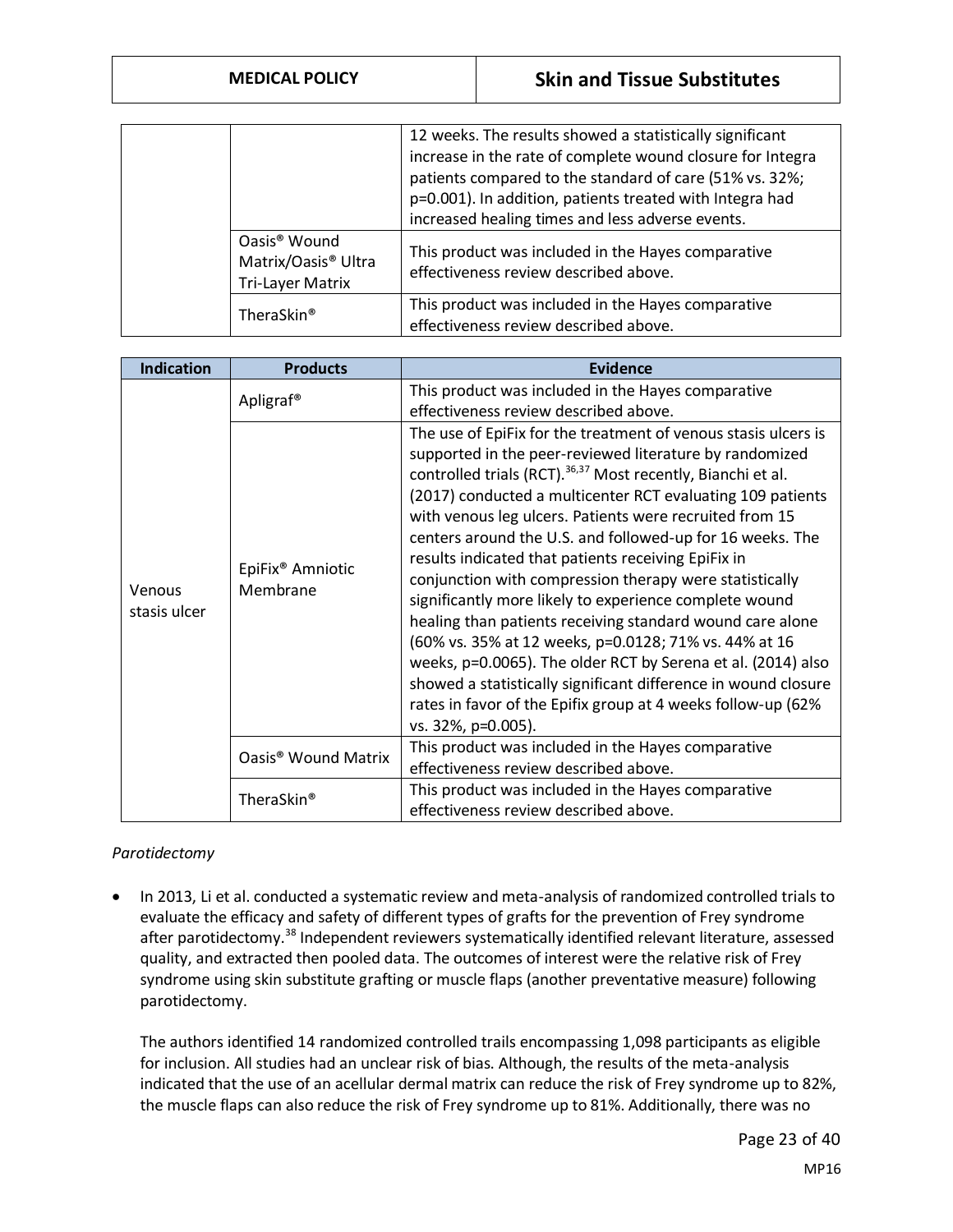statistically significant difference was found between the acellular dermal matrix and muscle flap groups (RR 0.73, 95% CI 0.15 to 3.53, P = .70).

The strengths of this study include the systematic gathering of evidence, assessment of quality, and extraction of data by several independent reviewers following a pre-defined protocol, and the assessment of heterogeneity and sensitivity. Limitations are present in the heterogeneity of included studies and the poor quality of the RCTs (heterogenous patient populations, small sample sizes, and short follow-up periods). The authors concluded that "the evidence suggests grafts are effective in preventing Frey syndrome after peridectomy. More randomized clinical trials are needed to confirm our conclusions and prove the safety of the grafts."<sup>38</sup>

• In 2012, Zeng and colleagues conducted a systematic review and meta-analysis to evaluate the AlloDerm skin substitute for the prevention of Frey syndrome after parotidectomy.<sup>39</sup> Independent reviewers identified relevant studies, extracted and pooled data, and assessed quality. The primary outcome of interest was the relative risk reduction in objective and subjective incidence.

Following systematic review, the authors had identified 5 studies including 409 patients as eligible for inclusion. Results of the meta-analysis showed a relative risk reduction of 85% in the objective incidence and 68% in the subjective incidence of Frey syndrome with AlloDerm implants. There was also a 91% relative risk reduction in salivary fistula. However, there was no statistically significant reduction in the incidence of facial nerve paralysis or seroma/sialocele.

Strengths of this systematic review include the evaluation of evidence and extraction of data by independent authors following a pre-defined protocol and the inclusion of only randomized controlled trials. Limitations are present in the significant inter-study heterogeneity, the poor quality of the included studies (small sample sizes, short follow-up periods, lack of blinding, lack of intention to treat analysis), and the small number of included studies (possible publication bias). Ultimately, the authors concluded "(t)here is evidence that AlloDerm reduces the incidence of Frey syndrome effectively and safely, and also has the potential to improve facial contour and decrease salivary fistula. However, it is unclear whether AlloDerm implants improve facial contour and decrease other complications. Thus, further controlled evaluative studies incorporating more precise measures are required."<sup>39</sup>

#### *Investigational Skin Substitutes*

The following skin substitutes are considered investigational due to at least one of the following:

- There is no peer-reviewed literature to support the safety and/or clinical utility of the product.
- The available peer-reviewed literature is inadequate to establish the products safety and/or clinical utility due to poor quality studies with a high risk of bias. These studies had small and heterogenous patient populations, lack of randomized controlled design, lack of a control group, and/or shortterm follow-up periods.
- The product requires, but has not yet received U.S. Food and Drug Administration (FDA) approval under the 510(k) premarket notification or premarket approval (PMA) process.

| <b>Products</b> |                                 |
|-----------------|---------------------------------|
| Affinity        | Graftjacket <sup>®</sup> Xpress |
| Allogen         | Helicoll™                       |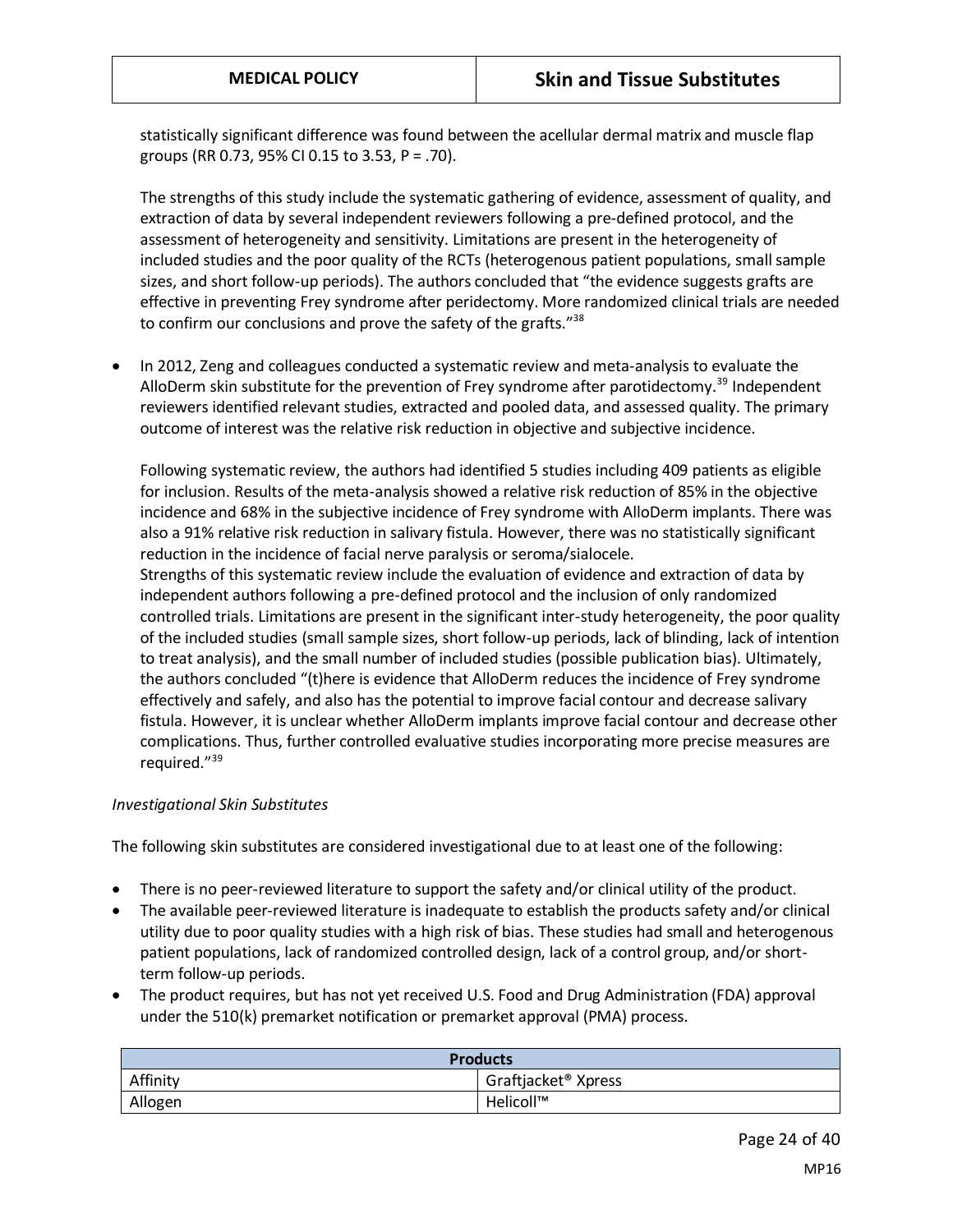| Alloskin <sup>™</sup> AC                | Hyalomatrix <sup>®</sup>                               |
|-----------------------------------------|--------------------------------------------------------|
| Alloskin <sup>™</sup> RT                | Integra <sup>™</sup> Matrix                            |
| Allowrap™                               | Integra <sup>™</sup> Flowable Wound Matrix             |
| AmnioArmor                              | Interfyl™                                              |
| AmnioBand® Particulate                  | Kerecis Omega3                                         |
| Amnion bio/Axobiomembrane               | Keroxx                                                 |
| AmnioEXCEL™/BiodExcel™                  | MariStem <sup>®</sup> Micromatrix                      |
| AmnioFix <sup>®</sup>                   | Matrion™                                               |
| AmnioMatrix®/BioMatrix®                 | Matrix HD™                                             |
| AmnioPro-A                              | Mediskin™                                              |
| Amnio Wound                             | MemoDerm™                                              |
| Amniowrap 2                             | Microderm™                                             |
| Architect™/Architect™ PX/Architect™     |                                                        |
| FX/Architect™ Extracellular Matrix      | MyOwn skin                                             |
| Artacent™/ Artacent™ Cord               | Neopatch™                                              |
| ArthroFlex™                             | NEOX <sup>®</sup> 100 Quick-Peel Wound Matrix          |
| Ascent                                  | NEOX <sup>®</sup> 1k Wound Matrix                      |
| Axolotl Graft/Axolotl Dualgraft/Axolotl | <b>NEOX® FLO</b>                                       |
| Ambient/Axolotl Cryo                    |                                                        |
| <b>BellaCell HD</b>                     | Novachor                                               |
| Bio-conneKt™ Wound Matrix               | Novafix                                                |
| BioDfactor™                             | NuCel™                                                 |
| BioDfence™                              | NuShield™                                              |
| BioDfence <sup>™</sup> Dryflex          | Oasis <sup>®</sup> Burn Matrix                         |
| BioVance®                               | PalinGen®/Promatrx®                                    |
| BioWound/BioWound Plus/BioWound Xplus   | PalinGen <sup>®</sup> Xplus                            |
| Cellesta <sup>™</sup> Amniotic Membrane | Permacol™                                              |
| Cellesta <sup>™</sup> Cord              | PriMatrix™                                             |
| Cellesta <sup>™</sup> Flowable Amnion   | Progenamatrix                                          |
| Clarix <sup>®</sup> Flo                 | PuraPly™/PuraPly™ AM                                   |
| Coll-e-Derm                             | Repriza <sup>®</sup>                                   |
| Conexa™                                 | Restorigin™ Membrane                                   |
| CorMatrix                               | Restorigin <sup>™</sup> Fluid                          |
| Cygnus™                                 | Revita®                                                |
| Cymetra™                                | Revitalon™                                             |
| Cytal <sup>®</sup>                      | SkinTE™                                                |
| Dermacell™                              | Strattice™                                             |
| Derma-guide                             | <b>Stravix</b>                                         |
| DermaMatrix Acellular Dermis            | Surederm                                               |
| DermaPure™                              | Surgicord                                              |
| DermaSpan™                              | SURGIgraft <sup>™</sup> / SURGIgraft <sup>™</sup> Dual |
| Dermavest                               | Surgraft                                               |
| Durepair Regeneration Matrix®           | Talymed™                                               |
| Endoform Dermal Template™               | TenoGlide <sup>®</sup>                                 |
| ENDURAGen                               | TenSIX™                                                |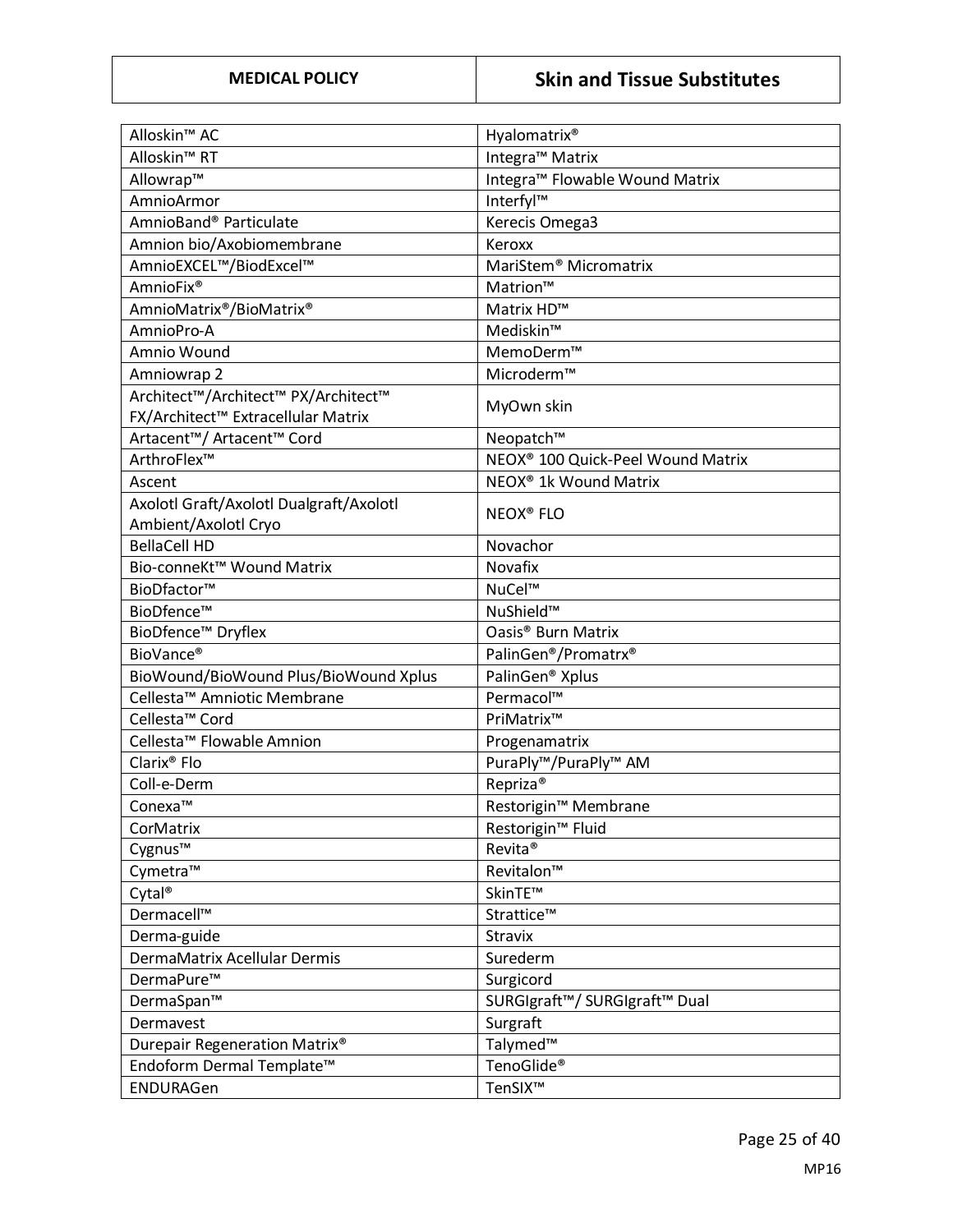| Epifix <sup>®</sup> Injectable   | TruSkin™                              |
|----------------------------------|---------------------------------------|
| EpiCord™                         | Vendaje                               |
| Excellagen <sup>®</sup>          | Veritas Collagen Matrix               |
| E-Z Derm™                        | <b>VIM</b>                            |
| FloGraft™                        | WoundEx/Bioskin                       |
| Floweramnio <sup>™</sup> Flo     | WoundEx Flow/Bioskin Flow             |
| Floweramnio <sup>™</sup> Patch   | <b>XCM Biologic Tissue Matrix</b>     |
| Flowerderm™                      | XWRAP <sup>®</sup>                    |
| GalaFLEX                         | Woundfix/Woundfix Plus/Woundfix Xplus |
| GammaGraft                       | Zenith                                |
| <b>Genesis Amniotic Membrane</b> |                                       |

#### **Investigational Indications for Skin Substitutes**

#### *Hernia Repair*

#### Systematic Reviews

• In 2015, Antoniou et al. conducted a systematic review and meta-analysis to estimate the comparative risk of hernia recurrence following primary suture or biologic mesh repair.<sup>40</sup> Independent authors systematically identified relevant literature, extracted data, and evaluated quality. The primary outcomes of interest were short-term and long-term recurrence rates.

The authors identified 5 studies (2 randomized controlled trials and 3 case-control studies) encompassing 295 patients as eligible for inclusion. "Short-term recurrence rates were 16.6% and 3.5% for suture repair and biologic mesh repair, respectively (OR 3.74, 95 % CI 1.55–8.98, p = 0.003). Long-term recurrence based on data provided by one trial only was 51.3% and 42.4 %, respectively (OR 1.43, 95 % CI 0.56–3.63, p = 0.45). Sensitivity analysis of the two randomized trials at short-term follow up demonstrated no significant difference (OR 2.54, 95 % CI 0.92–7.02, p = 0.07).<sup>"40</sup>

The strengths of this study include the systematic gathering of evidence, assessment of quality, and extraction of data by several independent reviewers following a pre-defined protocol, and the assessment of heterogeneity and sensitivity. Limitations are present in the small number of included studies, leading to possible publication bias, and the poor quality of included studies. The authors concluded, "(b)iologic mesh repair of large hiatal hernias may confer short-term benefits in terms of hernia recurrence; however, the limited available information does not allow us to make conclusions about the long-term efficacy of biologic mesh in this setting. Individual biologic mesh grafts require further clinical assessment."<sup>40</sup>

• In 2013, Slater and colleagues conducted a systematic review to evaluate the effectiveness and safety of biologic grafts for ventral hernia repair.<sup>41</sup> Independent authors systematically identified relevant literature, extracted data, and evaluated quality. The primary outcomes of interest were recurrence, abdominal wall laxity, surgical morbidity, and adverse events.

The authors identified 25 retrospective studies as eligible for inclusion. A total of 17 studies encompassing 531 patients were included in the recurrence rate outcome analysis. Overall, the recurrence rate was 13.8%. "Postoperative infection ( $r^2$ =.325, P =.011) and total surgical morbidity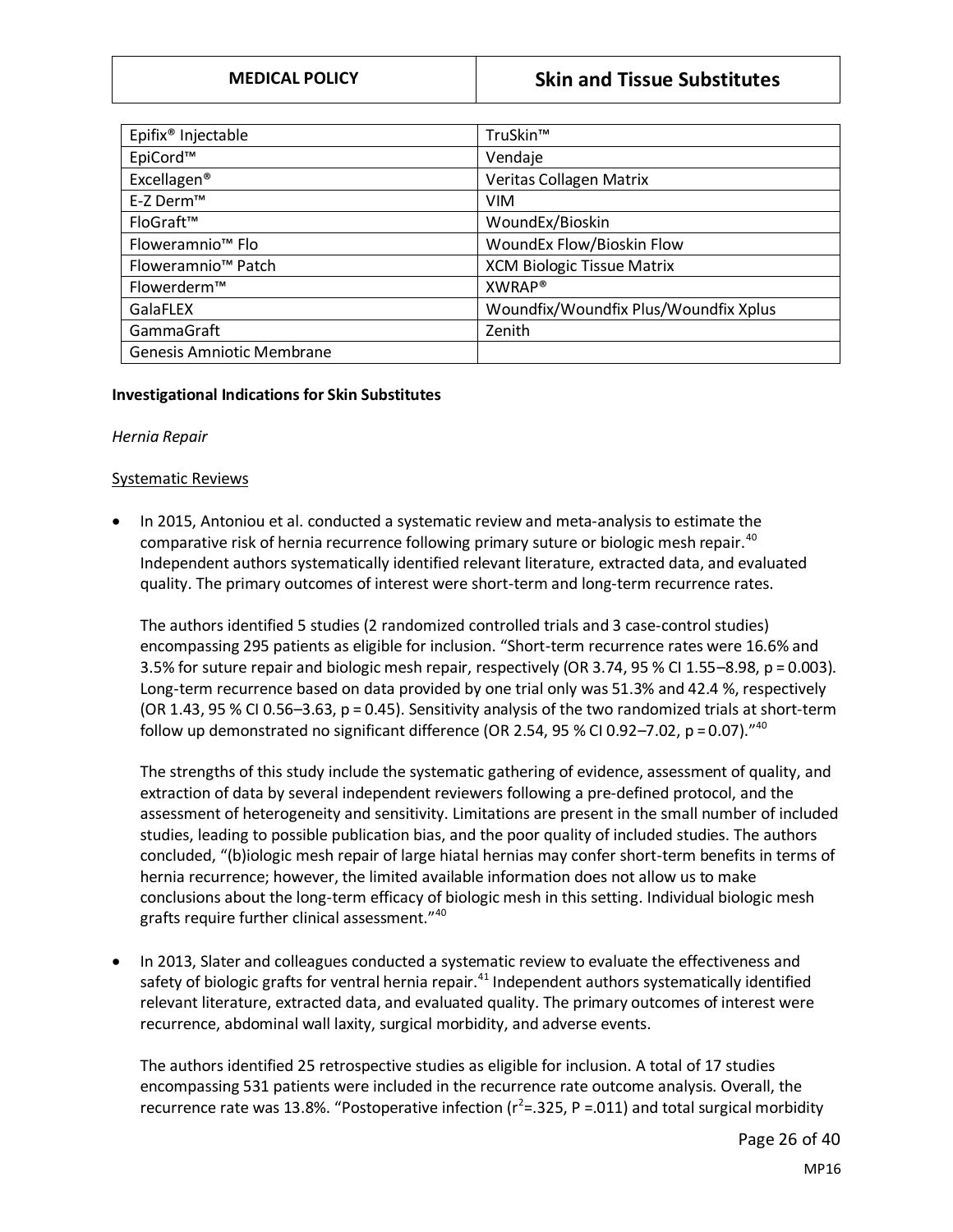$(r^2=$  189, P=.038) were revealed as significant explanatory variables for recurrent hernia.<sup>"41</sup> Laxity was reported in 10.5% of patients, and all cases occurred with the Alloderm product. The surgical morbidity rate was 46.3% (95% CI, 33.3-59.6), and infection occurred in 15.9% (95% CI, 9.8-23.2) of patients.

Strengths of this study include the systematic review of evidence and extraction of data by independent authors; however, the methodological quality of this study is limited due to the poor quality of the included studies (all nonrandomized retrospective studies). The authors concluded that because no randomized trials were available, the efficacy of biologic grafts for ventral hernia repair could not be properly evaluated.

#### Randomized Controlled Trials (RCTs)

The evidence review did not identify any RCTs evaluating skin substitutes for hernia repair that were not included in the systematic reviews described above.

#### Nonrandomized Studies

The evidence review identified four additional recent nonrandomized studies evaluating allographic mesh for hernia repair.<sup>42-45</sup> Meaningful conclusions cannot be drawn from the results of these studies due to methodological limitations; including, but not limited to, lack of randomized controlled design, lack of comparison group, small sample sizes, and short-term follow-up period.

#### *Tympanic Membrane Perforation*

No systematic reviews, randomized controlled studies, or prospective cohort studies were found on AlloDerm for tympanic membrane perforations. Retrospective studies, summarized below, are considered low quality of evidence due to high risk of bias from study design, small sample sizes, and confounding variables potentially present in analyses.

A 2005 retrospective investigated the efficacy of AlloDerm versus temporalis fascia in repairing perforations in patients who require surgery for chronic otitis media with perforation. The study reviewed records of 50 patients between 1999 and 2004 and found no significant difference in closure rates between the two grafting materials, but healing time was shortened with AlloDerm. Overall perforation closure rate was 92%, with an 84% success rate for AlloDerm and a 97% success rate for native temporalis fascia.<sup>46</sup>

A 2006 retrospective study was conducted to compare lateral graft type 1 tympanoplasty with traditional underlay type 1 tympanoplasty using AlloDerm for tympanic membrane reconstruction in children. The study reviewed 34 records undergoing tympanoplasty between 2004 and 2005 and found that both groups significantly improved post-surgery, with a perforation closures rate of 94% for the lateral graft group and a closure rate of 88% for the underlay group. The authors conclude, "Results suggest that lateral graft type 1 tympanoplasty using AlloDerm® is effective for tympanic membrane reconstruction in children and should be used when temporalis fascia is not available or the extent of the perforation limits its use."<sup>47</sup>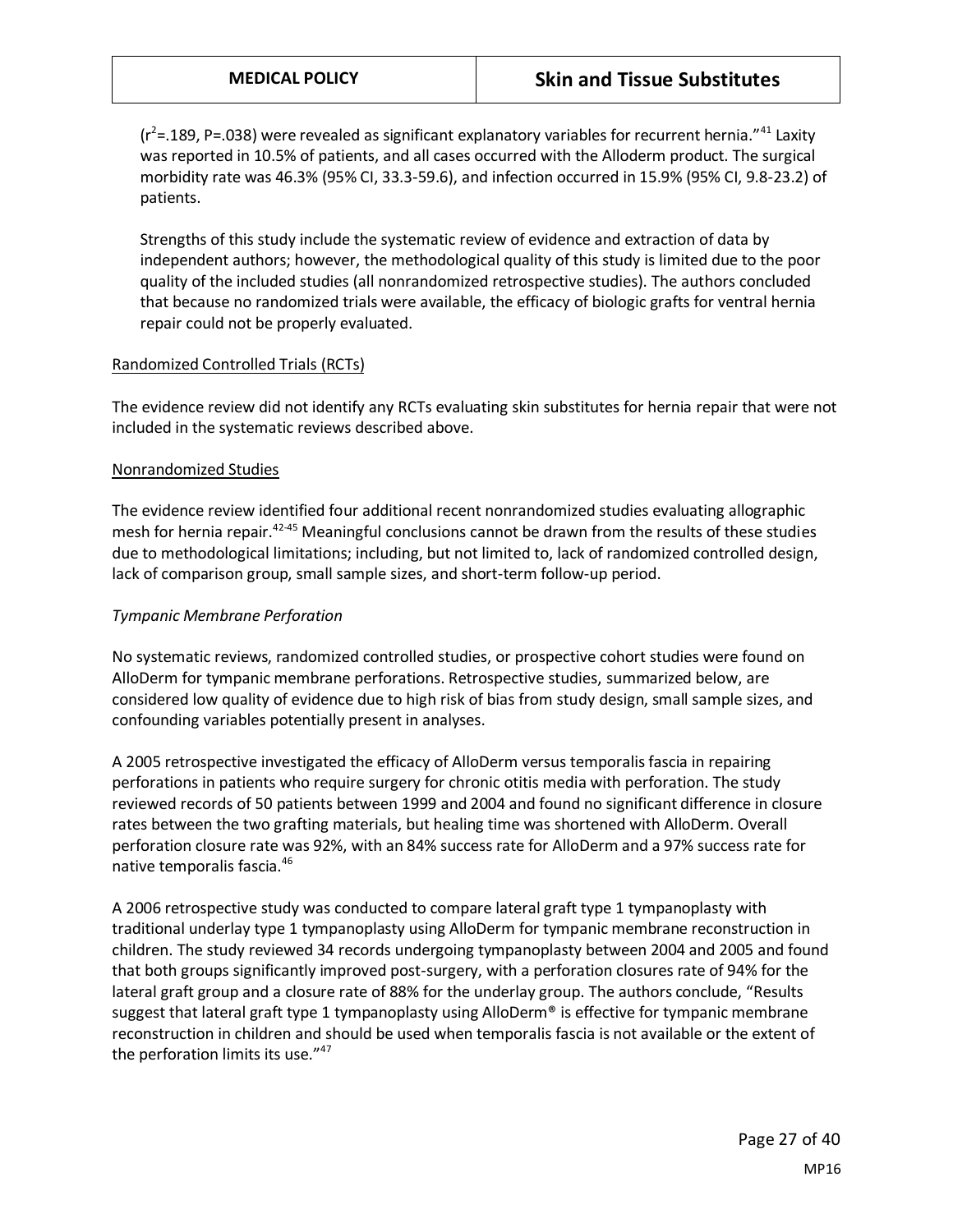A 2009 retrospective study on AlloDerm in type I tympanoplasty compared AlloDerm (n=25), fascia reconstruction (n=56), and fascia plus cartilage reconstruction (n=33) and found that AlloDerm significantly reduced operative time when controlled for surgeon and choice of approach, and all grafting approaches had similar success rates. Success rates were 88%, 96.7% and 89% in AlloDerm, fascia, and fascia plus cartilage reconstruction, respectively. <sup>48</sup>

#### *Complex Nasal Reconstruction*

The evidence review identified 4 nonrandomized trials evaluating acellular human dermal allograft (AlloDerm) for various nasal reconstruction and repair.<sup>49-52</sup> Studies included 2 case series and 2 observational studies that had sample sizes of 12-54 participants. Conclusions cannot be drawn from the results of these studies due to their methodological limitations; including, but not limited to, lack of randomized controlled design, lack of comparison group, small sample sizes, and short-term follow-up period.

#### *Rotator Cuff Tear*

In 2017 (archived), the ECRI Institute conducted a clinical comparison review of allografts for repairing rotator cuff tears.<sup>53</sup> The authors identified two studies (1 small retrospective case series and 1 small prospective comparative trial) evaluating the AlloPatch HD and Arthroflex products for this indication. Overall, the evidence was inconclusive because of insufficient data. There was no published peerreviewed literature that examined how well these products worked compared to the standard of care. The authors concluded by stating that randomized controlled trials comparing rotator cuff tear repair with and without these products, with a minimum of 2-year follow-up, are required to determine if there is an improvement in surgical outcomes.

#### *Repair of Non-Traumatic Surgical Wounds*

The evidence related to skin substitutes for the repair of non-traumatic surgical wounds (e.g., Mohs surgery for squamous or basal cell carcinomas) is limited to small case series and nonrandomized studies.<sup>54-63</sup> Due to the poor methodological quality of these studies (lack of randomized design, lack of a control group, small sample sizes, short follow-up period, and lack of statistical analysis), there is insufficient evidence to establish the safety and medical necessity of skin substitutes for this indication. Further studies of good-methodological quality are required to support the effectiveness of skin substitutes for repair of non-traumatic surgical wounds, specifically Mohs surgery for squamous or basal cell carcinomas.

# **CLINICAL PRACTICE GUIDELINES**

### National Institute for Health and Care Excellence (NICE)

The 2016 (updated in 2019) evidence-based NICE guideline for the prevention and management of diabetic foot problems recommended, "dermal or skin substitutes as an adjunct to standard care when treating diabetic foot ulcers, only when healing has not progressed and on the advice of the multidisciplinary foot care service."<sup>64</sup>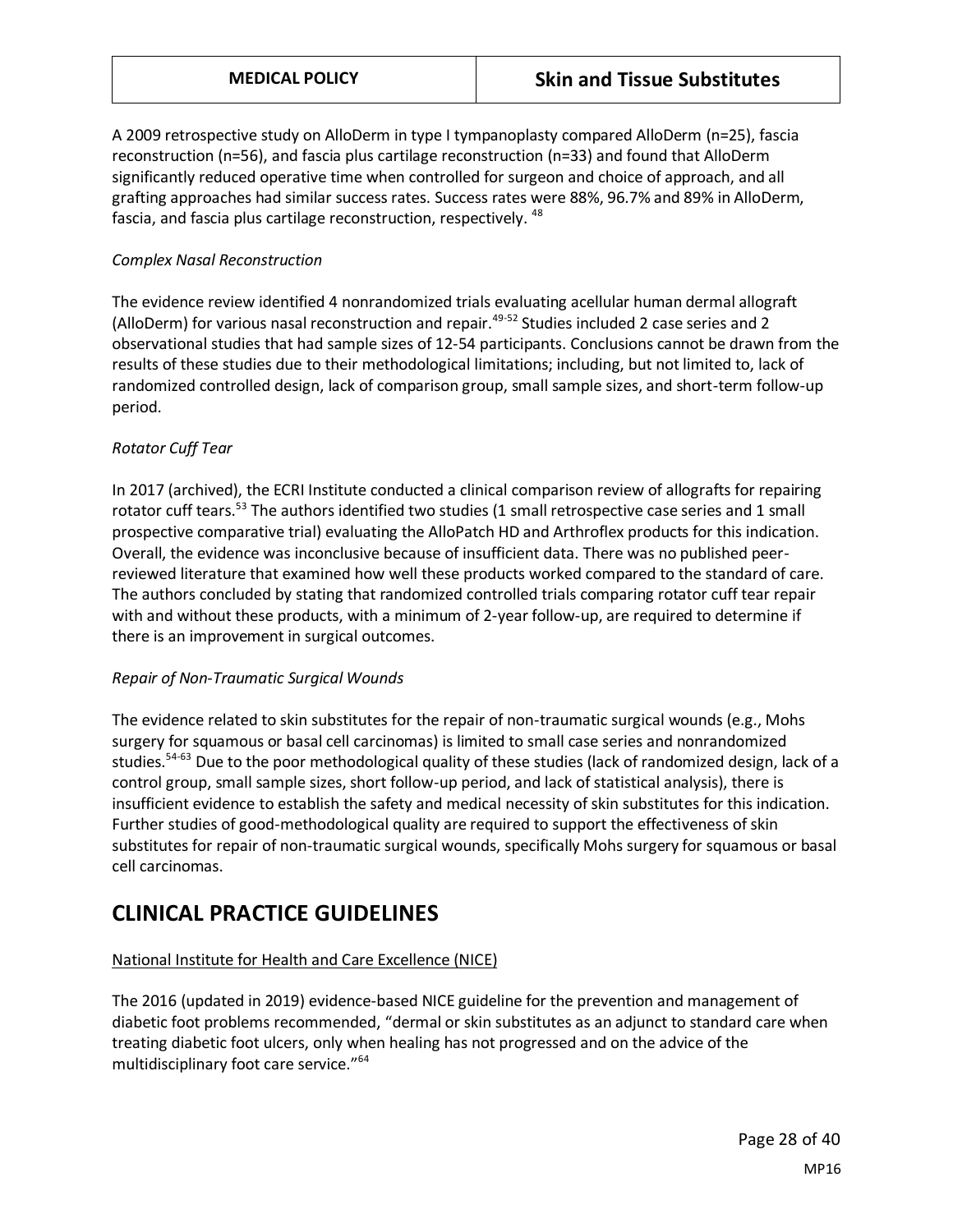#### Society for Vascular Surgery/American Venous Forum

The 2014 evidence-based Society for Vascular Surgery/American Venous Forum guideline for the management of venous leg ulcers recommended the following:<sup>65</sup>

- The Committee suggests against split-thickness skin grafting as primary therapy in treatment of venous leg ulcers. [Grade - 2; Level of Evidence - B] The Committee suggests split-thickness skin grafting with continued compression for selected large venous leg ulcers that have failed to show signs of healing with standard care for 4 to 6 weeks. [Grade - 2; Level of Evidence - B]
- The Committee suggests the use of cultured allogeneic bilayer skin replacements (with both epidermal and dermal layers) to increase the chances for healing in patients with difficult to heal venous leg ulcers in addition to compression therapy in patients who have failed to show signs of healing after standard therapy for 4 to 6 weeks. [Grade - 2; Level of Evidence - A]
- We recommend serial venous leg ulcer wound measurement and documentation. [BEST PRACTICE]. "Serial VLU wound measurement and documentation is important to determine baseline markers and effect of subsequent treatment measures on healing parameters. Documentation should include number and position of ulcers on the leg. Wound measurements should be made for each VLU, including area, perimeter, and depth, with additional descriptors of wound edge parameters, wound base quality, drainage, and infection."
- We suggest reapplication of cellular therapy as long as the venous leg ulcer continues to respond on the basis of wound documentation. [GRADE - 2; LEVEL OF EVIDENCE - C]. "The optimal frequency and timing of reapplication of biologic skin substitutes to VLUs remain controversial with little consensus in published studies…With no comparative dosing studies published to determine clinical or economic outcomes, the frequency of application remains at the discretion of the clinician. Current clinical practice has included application of grafts followed by a period of 1 to 3 weeks of observation to determine effectiveness before reapplication is considered."

# **CENTERS FOR MEDICARE & MEDICAID SERVICES**

As of November 2021, the following Centers for Medicare & Medicaid Services (CMS) guidance for the Company service area was identified which addresses skin substitutes for any indication:

• National Coverage Determination (NCD) for Porcine Skin and Gradient Pressure Dressings [\(270.5\)](https://www.cms.gov/medicare-coverage-database/details/ncd-details.aspx?ncdid=139)

The local Medicare Administrative Contractor (MAC) – Noridian – *used to* have a local coverage article (LCA) for Use of Amniotic Membrane Derived Skin Substitutes (A56156); however, Noridian recently retired this LCA on September 30, 2021. Therefore, for any service not addressed by an active Medicare policy or guideline in the bulleted list above, the Company policy criteria will be applied.

Of note, an MLN Matters® (MLN# MM9923) article was identified which addresses skin substitute procedure edits.<sup>66</sup> This article states, "(t)he fact that a drug, device, procedure or service is assigned a HCPCS code and a payment rate under the ASC payment system does not imply coverage by the Medicare program, but indicates only how the product, procedure, or service may be paid if covered by the program. Medicare Administrative Contractors (MACs) determine whether a drug, device, procedure, or other service meets all program requirements for coverage. For example, MACs determine that it is reasonable and necessary to treat the beneficiary's condition and whether it is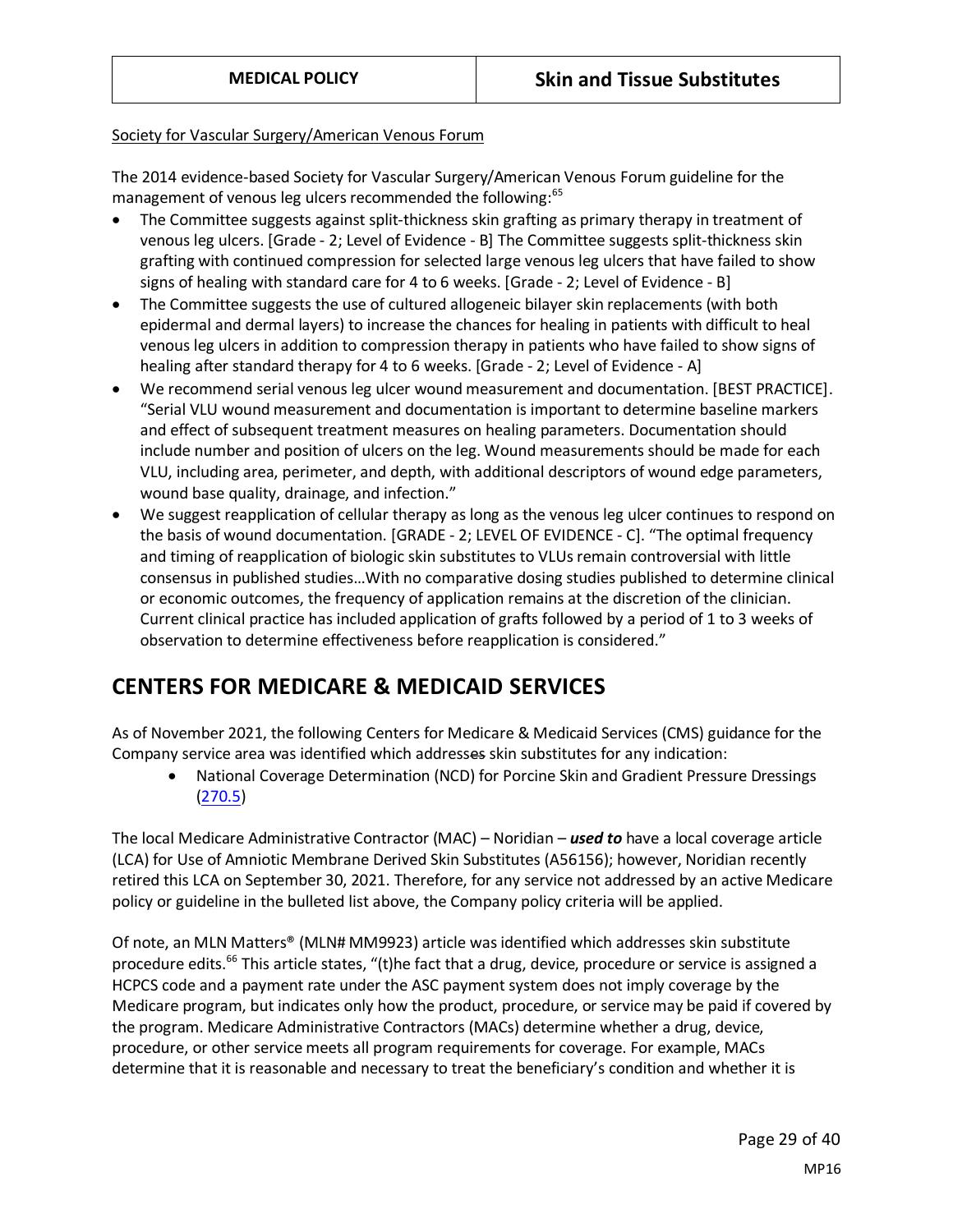excluded from payment."<sup>66</sup> Thus, the existence of a HCPCS code or payment rate does not imply that Medicare considers a product to be medically reasonable or necessary.

# **POLICY SUMMARY**

The evidence supports the efficacy and safety of select skin substitute products for the indications of breast reconstruction, burn wounds, diabetic foot ulcers, and venous stasis ulcers. The National Institute for Health and Care Excellence (NICE) recommends the use of skin substitutes as an adjunct to standard care when treating refractor diabetic foot ulcers. The Society for Vascular Surgery and the American Venous Forum also recommends skin substitutes in patients with refractory venous stasis ulcers. The evidence is insufficient to establish the efficacy, safety, and medical necessity of several products due to a lack of high-quality peer-reviewed literature or a lack of appropriate regulation. In addition, there is not enough evidence to support the use of skin substitutes for other indications, including hernia repair, repair of rotator cuff tears, repair of non-traumatic surgical wounds (e.g., Mohs surgery), and for the prevention of parotidectomy complications. Further studies of good methodological quality are required to establish the safety, effectiveness, and clinical utility of these products and indications.

# **INSTRUCTIONS FOR USE**

Providence Health Plan (PHP) and Providence Health Assurance (PHA) Medical Policies serve as guidance for the administration of plan benefits. Medical policies do not constitute medical advice nor a guarantee of coverage. PHP and PHA Medical Policies are reviewed annually and are based upon published, peer-reviewed scientific evidence and evidence-based clinical practice guidelines that are available as of the last policy update. PHP and PHA reserve the right to determine the application of Medical Policies and make revisions to its Medical Policies at any time. Providers will be given at least 60-days' notice of policy changes that are restrictive in nature.

The scope and availability of all plan benefits are determined in accordance with the applicable coverage agreement. Any conflict or variance between the terms of the coverage agreement and PHP and PHA Medical Policy will be resolved in favor of the coverage agreement.

# **REGULATORY STATUS**

### U.S. Food and Drug Administration (FDA)

Depending on the purpose or function of the skin substitute, FDA regulation is through the premarket approval (PMA) process or 510(k) premarket notification process. Products derived from donated human tissue are overseen by the FDA regulations for banked human tissue and the American Association of Tissue Banks (AATB) guidelines.

### *PMA Process*

Skin substitutes that are classified by the FDA as an interactive wound and burn dressing are approved under the PMA process as a class III, high-risk device. These are considered interactive because they actively promote healing by interacting directly or indirectly with body tissues.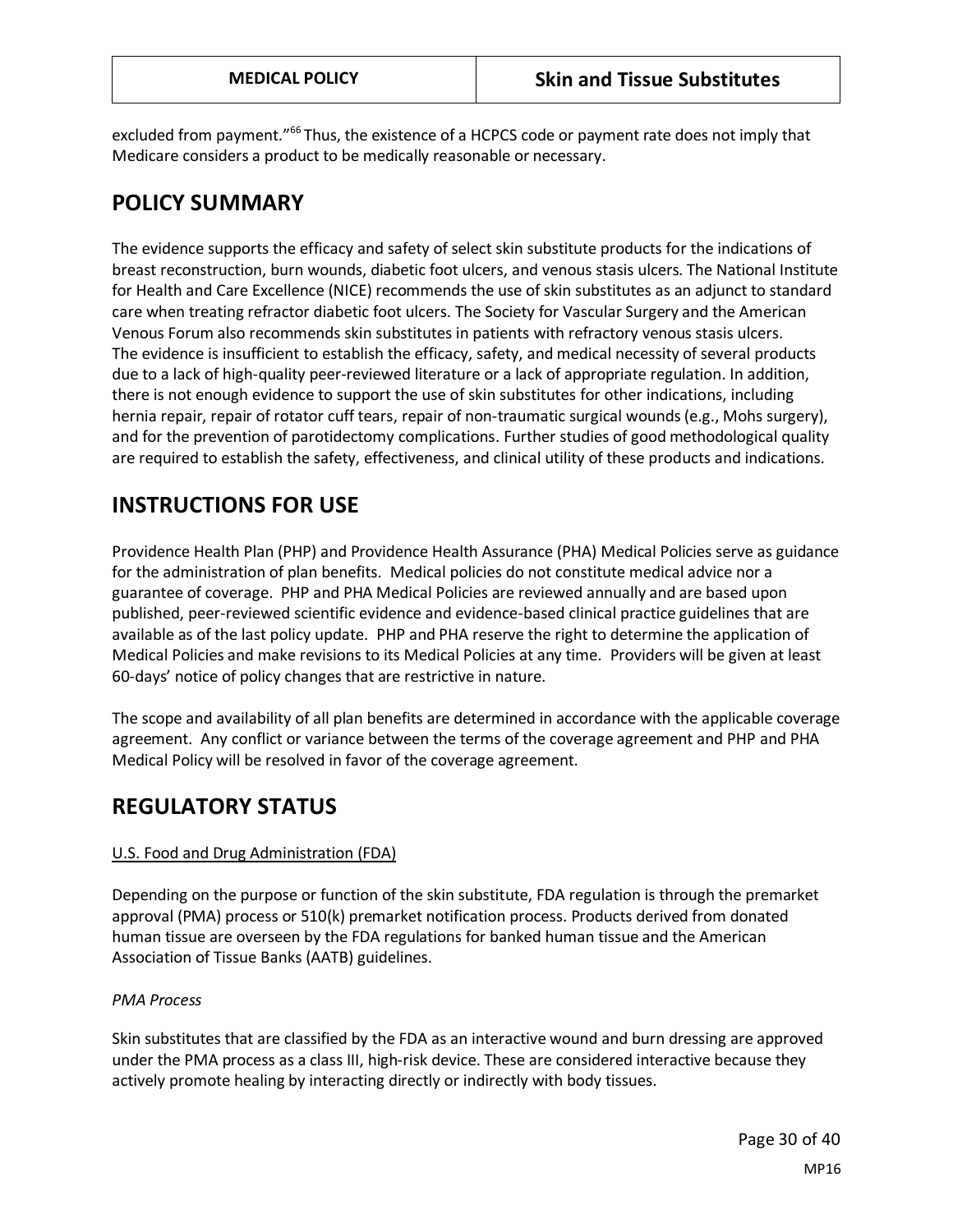#### *510(k) Premarket Notification Process*

Skin substitutes approved under the 510(k) premarket notification processes are typically those whose primary purpose is to protect the wound and provide a foundation for proper healing. These skin substitutes may or may not interact with body tissues.

#### *FDA Regulations for Tissue and Tissue Products*

Donated skin or tissue "intended for implantation, transplantation, infusion, or transfer into a human recipient is regulated as a human cell, tissue, and cellular and tissue-based product or HCT/P."<sup>67</sup> The Center for Biologics Evaluation and Research (CBER) regulates HCT/Ps under 21 CFR Parts 1270 and 1271.

The following products are addressed in the policy criteria above as medically necessary for breast reconstruction, burn wounds, diabetic foot ulcers, or venous stasis ulcers. *Humanitarian Device Exemption (HDE)8,68*

HDE is a special FDA approval that allows a device to be marketed on a limited basis provided that:

- 1. The device is used to treat or diagnose a disease or condition that affects or is manifested in fewer than 4,000 individuals in the United States per year
- 2. The device would not be available to a person with such a disease or condition unless the exemption is granted
- 3. No comparable device is available to treat or diagnose the disease or condition; and
- 4. The device will not expose patients to an unreasonable or significant risk of illness or injury, and the probable benefit to health from using the device outweighs the risk of injury or illness from its use, taking into account the probable risks and benefits of currently available devices or alternative forms of treatment

HDE applications are not required to contain the results of scientifically valid clinical investigations demonstrating that the device is effective for its intended purpose. The application, however, must contain sufficient information for FDA to determine that the device does not pose an unreasonable or significant risk of illness or injury. The labeling must also indicate that the effectiveness of the device for the specific indication has not been demonstrated.

Humanitarian use devices may only be used in facilities that have obtained an institutional review board (IRB) approval to oversee the usage of the device in the facility, and after an IRB has approved the use of the device to treat or diagnose the specific rare disease. The HDE holder (defined as the person who or entity that obtains the approval of an HDE from FDA) is responsible for ensuring that a device approved under an HDE is administered only in facilities having an IRB constituted and acting in accordance with the FDA's regulation governing IRBs (21 CFR Part 56), including continuing review of use of the device.

| <b>Products</b>         | <b>Indications for Use</b>                                                                                                       |
|-------------------------|----------------------------------------------------------------------------------------------------------------------------------|
| AlloDerm® <sup>69</sup> | AlloDerm is to be used for repair or replacement of damaged or<br>inadequate integumental tissue or for other homologous uses of |
|                         | human integument.                                                                                                                |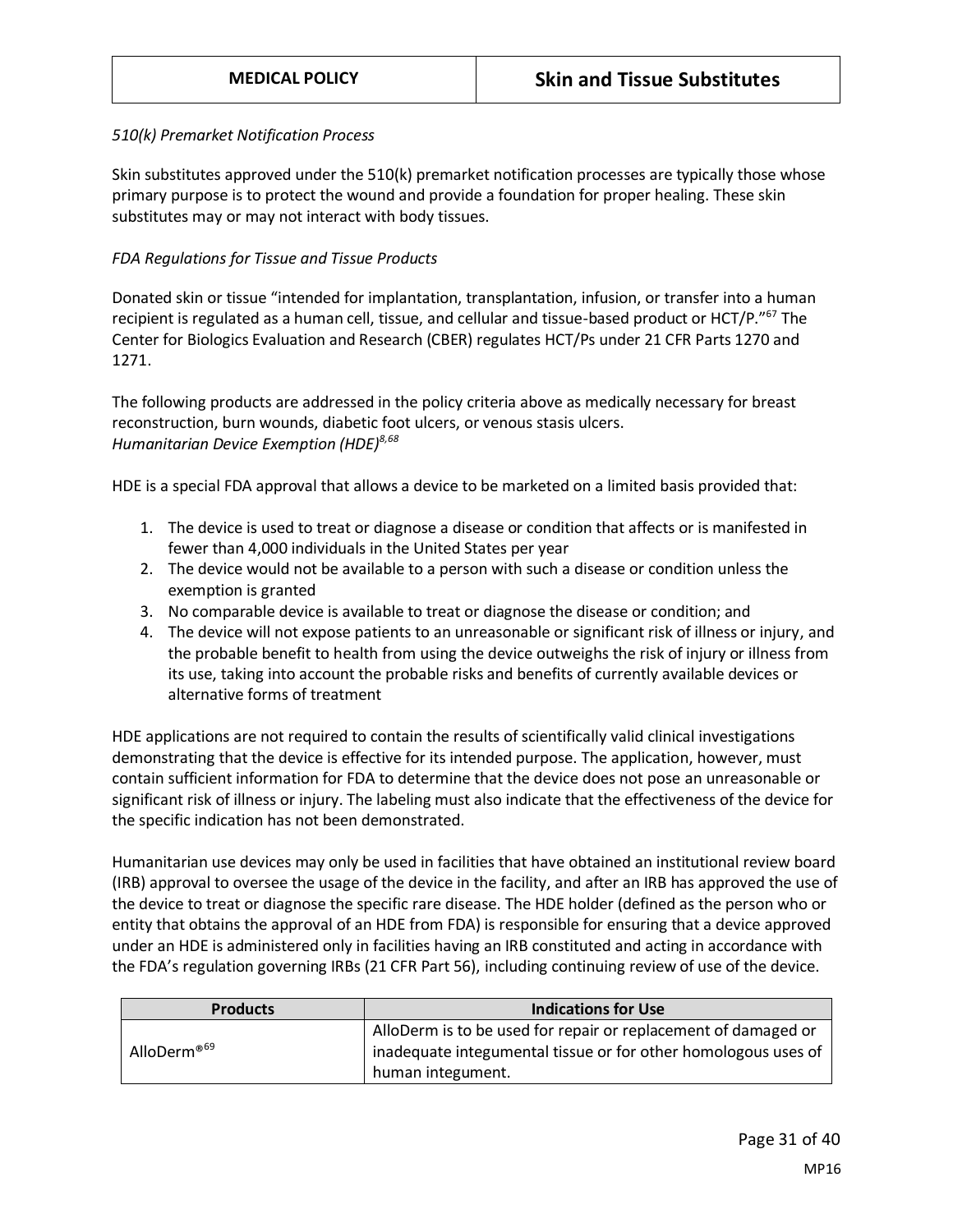| <b>MEDICAL POLICY</b>                                                       |                                                                                                                     | <b>Skin and Tissue Substitutes</b>                                                                                                                                                                                                                                                                                                                                                                                                                                                                                                                                                                                                                                                                                                                                                                                                                                                                                                                               |
|-----------------------------------------------------------------------------|---------------------------------------------------------------------------------------------------------------------|------------------------------------------------------------------------------------------------------------------------------------------------------------------------------------------------------------------------------------------------------------------------------------------------------------------------------------------------------------------------------------------------------------------------------------------------------------------------------------------------------------------------------------------------------------------------------------------------------------------------------------------------------------------------------------------------------------------------------------------------------------------------------------------------------------------------------------------------------------------------------------------------------------------------------------------------------------------|
| Apligraf® <sup>70</sup>                                                     | $\bullet$                                                                                                           | Apligraf is indicated for use with standard therapeutic<br>compression for the treatment of non-infected partial and<br>full-thickness skin ulcers due to venous insufficiency of<br>greater than 1 month duration and which have not<br>adequately responded to conventional ulcer therapy.<br>Apligraf is also indicated for use with standard diabetic foot<br>ulcer care for the treatment of full-thickness neuropathic<br>diabetic foot ulcers of greater than three weeks duration<br>which have not adequately responded to conventional ulcer<br>therapy and which extend through the dermis but without<br>tendon, muscle, capsule, or bone exposure.                                                                                                                                                                                                                                                                                                  |
| Biobrane®/Biobrane®-L <sup>71,72</sup>                                      | $\bullet$<br>bacteria/g tissue.<br>$\bullet$<br>may cause infection.<br>٠<br>$\bullet$<br>$\bullet$<br>to 36 hours. | Temporary wound dressing for coverage of superficial burns,<br>donor sites and meshed autographs.<br>Application should be to freshly debrided or excised<br>wounds, or meshed autografts containing less than 105<br>The debridement or excision must be done thoroughly to<br>remove all coagulum or eschar. BIOBRANE/BIOBRANE-L will<br>not adhere to dead tissue and any remaining necrotic tissue<br>Establish hemostatis prior to application of<br>BIOBRANE/BIOBRANE-L.<br>Apply fabric (dull) side down, wrinkle-free against the<br>wound surface with slight tension.<br>If less secondary adherence is desired (e.g. deeper donor<br>sites or meshed autografts), BIOBRANE-L is recommended.<br>Under slight tension immobilize BIOBRANE/BIOBRALE-L<br>using staples, tape, sutures, or skin closure strips and wrap<br>area with dry gauze dressing or other stenting device to hold<br>the dressing firmly in contact with the wound surface for 24 |
| Dermacell <sup>™73</sup>                                                    |                                                                                                                     | Intended for use as bio-implant during breast reconstruction<br>surgery or during the treatment of chronic wounds.                                                                                                                                                                                                                                                                                                                                                                                                                                                                                                                                                                                                                                                                                                                                                                                                                                               |
| Dermagraft®74                                                               |                                                                                                                     | Dermagraft is indicated for use in the treatment of full-thickness<br>diabetic foot ulcers greater than six weeks duration, which<br>extend through the dermis, but without tendon, muscle, joint<br>capsule, or bone exposure. Dermagraft should be used in<br>conjunction with standard wound care regimens and in patients<br>that have adequate blood supply to the involved foot.                                                                                                                                                                                                                                                                                                                                                                                                                                                                                                                                                                           |
| Epicel <sup>75</sup><br>EpiFix <sup>®</sup> Amniotic Membrane <sup>76</sup> |                                                                                                                     | Epicel is indicated for use in adult and pediatric patients who<br>have deep dermal or full thickness burns comprising a total body<br>surface area greater than or equal to 30%. It may be used in<br>conjunction with split-thickness autografts, or alone in patients<br>for whom split-thickness autografts may not be an option due to<br>the severity and extent of their burns.<br>EpiFix is an amnion/chorion membrane allograft for acute and                                                                                                                                                                                                                                                                                                                                                                                                                                                                                                           |
|                                                                             | chronic wound care.                                                                                                 |                                                                                                                                                                                                                                                                                                                                                                                                                                                                                                                                                                                                                                                                                                                                                                                                                                                                                                                                                                  |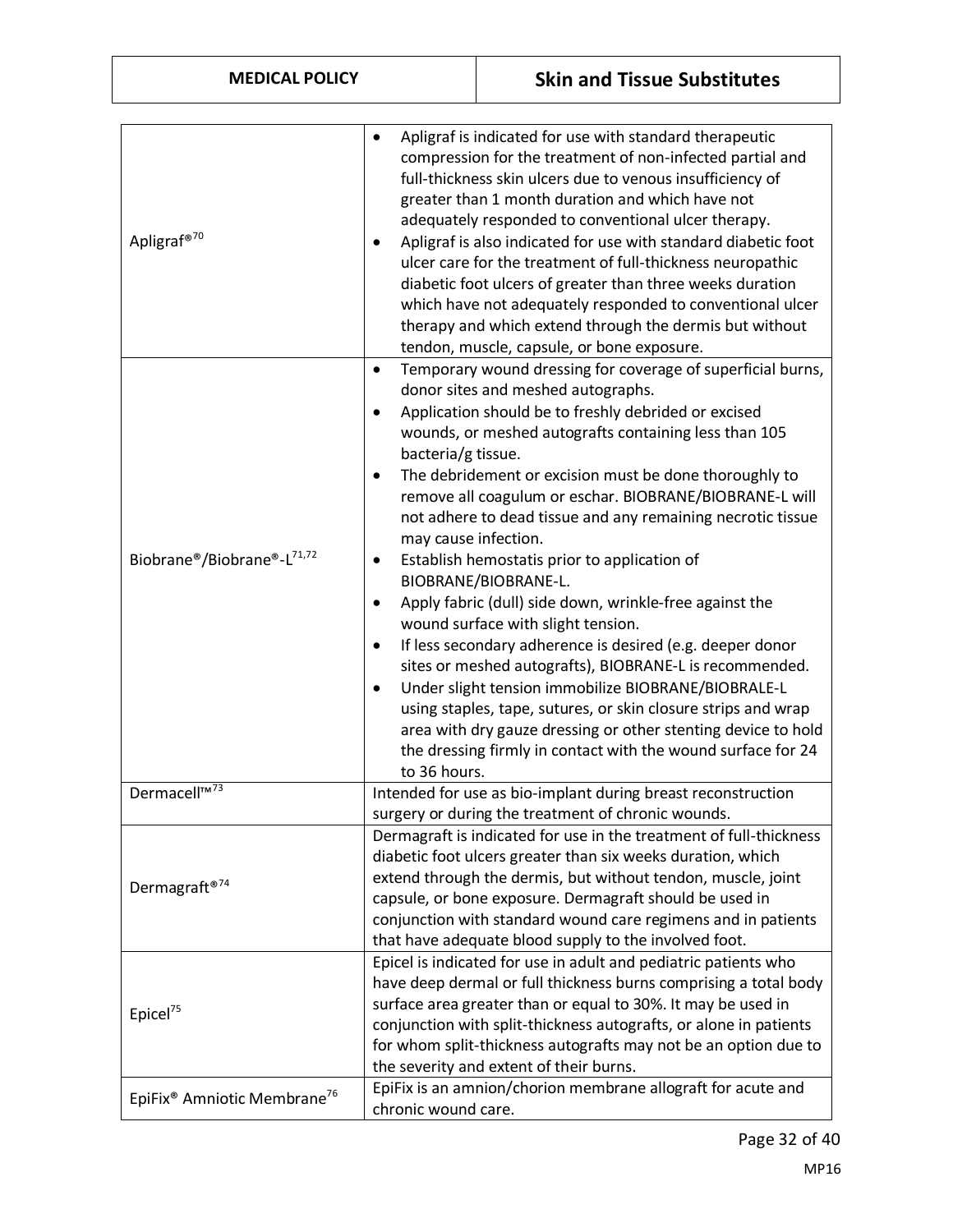| FlexHD® Acellular Hydrated<br>Dermis $77$                                                                            | FlexHD is used for the replacement of damaged or inadequate<br>integumental tissue or for the repair, reinforcement, or<br>supplemental support of soft tissue defects.                                                                                                                                                                                                                                                                                                                                                                                                                                                                                                                                                                                                                                                                                                                                                                                                                                                                                |
|----------------------------------------------------------------------------------------------------------------------|--------------------------------------------------------------------------------------------------------------------------------------------------------------------------------------------------------------------------------------------------------------------------------------------------------------------------------------------------------------------------------------------------------------------------------------------------------------------------------------------------------------------------------------------------------------------------------------------------------------------------------------------------------------------------------------------------------------------------------------------------------------------------------------------------------------------------------------------------------------------------------------------------------------------------------------------------------------------------------------------------------------------------------------------------------|
| GalaFLEX Mesh <sup>78</sup>                                                                                          | The GalaFLEX mesh is indicated for use as a transitory scaffold<br>for soft tissue support and to repair, elevate and reinforce<br>deficiencies where weakness or voids exist that require the<br>addition of material to obtain the desired surgical outcome. This<br>includes reinforcement of soft tissue in plastic and<br>reconstructive surgery, and general soft tissue reconstruction.                                                                                                                                                                                                                                                                                                                                                                                                                                                                                                                                                                                                                                                         |
| Grafix® <sup>79</sup>                                                                                                | Grafix is a cryopreserved placental membrane comprised of an<br>extracellular matrix (ECM) rich in collagen, growth factors,<br>fibroblasts, mesenchymal stem cells (MSCs), and epithelial cells<br>native to the tissue. Designed for application directly to acute<br>and chronic wounds with a flexible, conforming cover that<br>adheres to complex anatomies.                                                                                                                                                                                                                                                                                                                                                                                                                                                                                                                                                                                                                                                                                     |
| GraftJacket™ Regenerative<br>Tissue Matrix <sup>80</sup>                                                             | The GRAFTJACKET <sup>™</sup> Matrix is used to provide supplemental<br>support, protection, and reinforcement of tendon and<br>ligamentous tissue; to be used as a periosteal patch or covering;<br>or for protection and support of bone and tendons in foot &<br>ankle and hand surgery.                                                                                                                                                                                                                                                                                                                                                                                                                                                                                                                                                                                                                                                                                                                                                             |
| Integra® Dermal Regeneration<br>Template/Omnigraft <sup>®</sup> Dermal<br>Regeneration Matrix <sup>81</sup>          | The original PMA (P900033), Integra Dermal Regeneration<br>Template (Integra Template) was approved for post-excisional<br>treatment of life-threatening full thickness or deep partial-<br>thickness thermal injuries where sufficient autograft is not<br>available at the time of excision or not desirable due to the<br>physiological condition of the patient. Another indication was<br>added (supplement S042) for the treatment of partial and full-<br>thickness neuropathic diabetic foot ulcers that are greater than<br>six weeks in duration, with no capsule, tendon or bone exposed,<br>when used in conjunction with standard diabetic ulcer care.<br>Integra Template is also marketed as Integra Omnigraft Dermal<br>Regeneration Matrix (Omnigraft), specifically for the indication<br>in the treatment of partial and full-thickness neuropathic<br>diabetic foot ulcers that are greater than six weeks in duration,<br>with no capsule, tendon or bone exposed, when used in<br>conjunction with standard diabetic ulcer care. |
| - Integra® Bilayer Matrix<br>Wound Dressing <sup>82</sup><br>- Integra® Meshed Bilayer<br>Wound Matrix <sup>83</sup> | The Integra Bilayer Matrix Wound Dressing and the Integra<br>Meshed Bilayer Wound Matrix Dressing are substantially<br>equivalent to the Integra Dermal Regeneration Template. These<br>products are indicated for the management of wounds<br>including: partial and full thickness wounds, pressure ulcers,<br>venous ulcers, diabetic ulcers, chronic vascular ulcers, surgical<br>wounds (donor sites/grafts, post-Moh's surgery, post-laser<br>surgery, podiatric, wound dehiscence), trauma wounds<br>(abrasions, lacerations, second-degree burns, and skin tears)<br>and draining wounds. The device is intended for one-time use.                                                                                                                                                                                                                                                                                                                                                                                                             |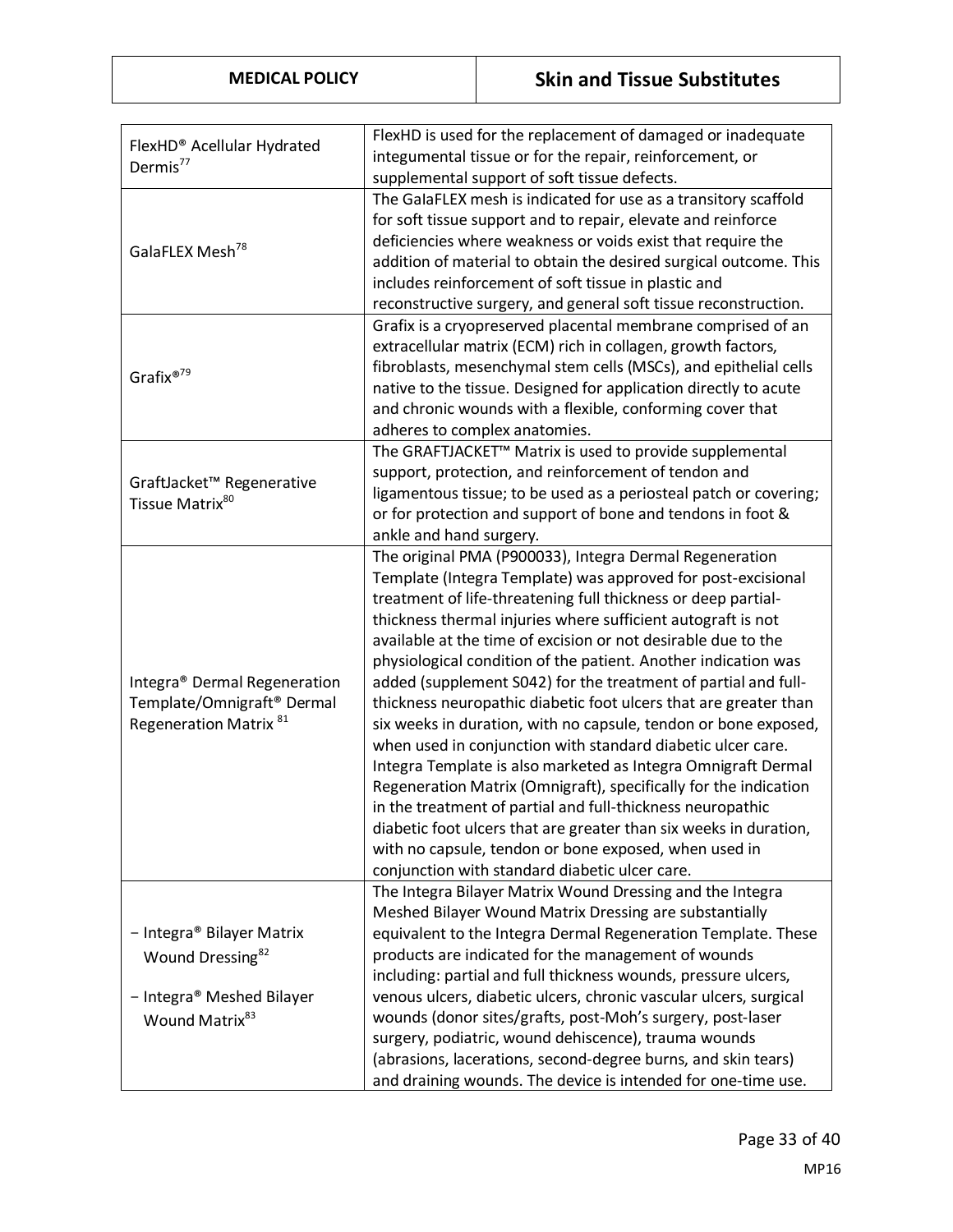| Oasis <sup>®</sup> Wound Matrix <sup>84</sup> | The OASIS <sup>®</sup> Wound Matrix device's intended use is for the                                           |
|-----------------------------------------------|----------------------------------------------------------------------------------------------------------------|
|                                               | management of wounds including:                                                                                |
|                                               | partial and full-thickness wounds,                                                                             |
|                                               | pressure ulcers,                                                                                               |
|                                               | venous ulcers,                                                                                                 |
|                                               | diabetic uicers,                                                                                               |
|                                               | chronic vascular ulcers,                                                                                       |
|                                               | tunneled/undermined wounds,                                                                                    |
|                                               | surgical wounds (donor sites/grafts, post-Moh's surgery,                                                       |
|                                               | post-laser surgery, podiatric, wound dehiscence),                                                              |
|                                               | trauma wounds (abrasions, lacerations, second-degree                                                           |
|                                               | burns, and skin tears),                                                                                        |
|                                               | draining wounds.                                                                                               |
|                                               | TheraSkin is a biologically active, cryopreserved real human skin                                              |
|                                               | allograft, composed of living cells, fibroblasts and keratinocytes,                                            |
|                                               | and a fully developed extra cellular matrix (ECM) in its epidermis                                             |
| TheraSkin®85                                  | and dermis layers. TheraSkin can be used on chronic wounds                                                     |
|                                               | with exposed muscle, bone, tendon and joint capsule including,                                                 |
|                                               | but not limited to, DFUs, VLUs, Arterial ulcers, dehisced surgical                                             |
|                                               | wounds, pressure sores and wounds that might otherwise                                                         |
|                                               | require an autograft.                                                                                          |
| TransCyte®86                                  | Indicated for use as a temporary wound covering for surgically                                                 |
|                                               | excised full-thickness and deep partial-thickness thermal burn                                                 |
|                                               | wounds in patients who require such a covering prior to                                                        |
|                                               | autograft placement; and for the treatment of mid-dermal to                                                    |
|                                               | indeterminate depth burn wounds that typically require<br>debridement and that may be expected to heal without |
|                                               |                                                                                                                |
|                                               | autografting.                                                                                                  |

#### Mental Health Parity Statement

Coverage decisions are made on the basis of individualized determinations of medical necessity and the experimental or investigational character of the treatment in the individual case. In cases where medical necessity is not established by policy for specific treatment modalities, evidence not previously considered regarding the efficacy of the modality that is presented shall be given consideration to determine if the policy represents current standards of care.

# **MEDICAL POLICY CROSS REFERENCES**

- Cosmetic and Reconstructive Surgery
- Breast Reconstruction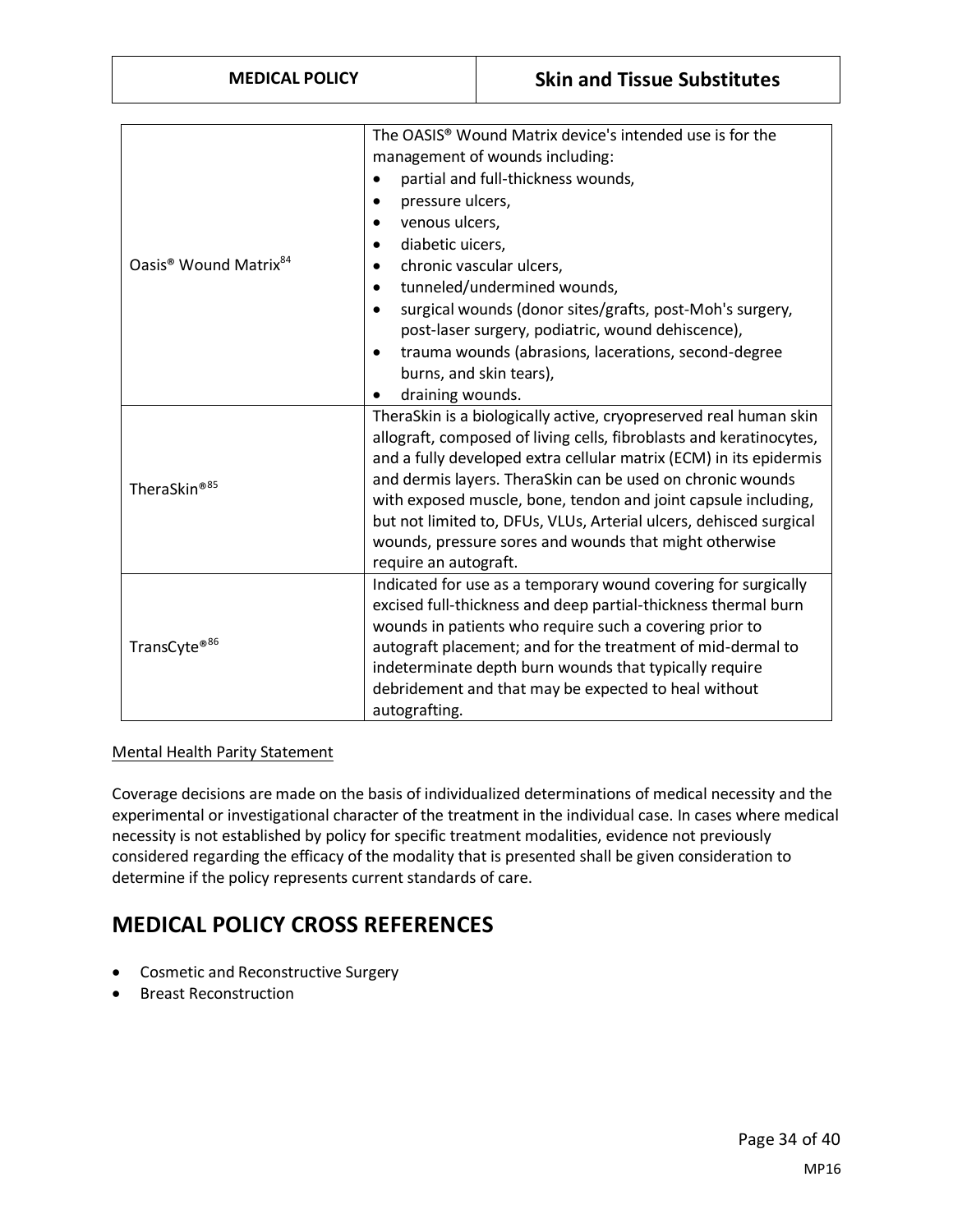### **REFERENCES<sup>87</sup>**

- 1. Evidence-Based (EB) Medicine: Burn Classification. [https://www.ebmedicine.net/topics.php?paction=showTopicSeg&topic\\_id=111&seg\\_id=2138.](https://www.ebmedicine.net/topics.php?paction=showTopicSeg&topic_id=111&seg_id=2138) Accessed 11/29/2021.
- 2. Halim AS, Khoo TL, Mohd Yussof SJ. Biologic and synthetic skin substitutes: An overview. *Indian journal of plastic surgery : official publication of the Association of Plastic Surgeons of India.*  2010;43(Suppl):S23-28.
- 3. Hayes. Cellular Skin Substitutes for Chronic Foot Ulcers in Adults with Diabetes Mellitus. Updated 3/22/2021. [https://evidence.hayesinc.com/report/dir.skinsubfoot4193.](https://evidence.hayesinc.com/report/dir.skinsubfoot4193) Published 2017. Accessed 11/29/2021.
- 4. Hayes. Skin Substitutes for Venous Leg Ulcers in Adults. Published 7/23/2020. [https://evidence.hayesinc.com/report/dir.cerskinvenous4210.](https://evidence.hayesinc.com/report/dir.cerskinvenous4210) Accessed 11/29/2021.
- 5. Hayes. Acellular Skin Substitutes for Chronic Foot Ulcers in Adults with Diabetes Mellitus. Published 5/6/2020[. https://evidence.hayesinc.com/report/dir.skinsubamnio4822.](https://evidence.hayesinc.com/report/dir.skinsubamnio4822) Accessed 11/29/2021.
- 6. Santema TB, Poyck PP, Ubbink DT. Systematic review and meta-analysis of skin substitutes in the treatment of diabetic foot ulcers: Highlights of a Cochrane systematic review. *Wound repair and regeneration : official publication of the Wound Healing Society [and] the European Tissue Repair Society.* 2016;24(4):737-744.
- 7. Kim JY, Davila AA, Persing S, et al. A meta-analysis of human acellular dermis and submuscular tissue expander breast reconstruction. *Plastic and reconstructive surgery.* 2012;129(1):28-41.
- 8. Jansen LA, Macadam SA. The use of AlloDerm in postmastectomy alloplastic breast reconstruction: part I. A systematic review. *Plastic and reconstructive surgery.*  2011;127(6):2232-2244.
- 9. Chun YS, Verma K, Rosen H, et al. Implant-based breast reconstruction using acellular dermal matrix and the risk of postoperative complications. *Plastic and reconstructive surgery.*  2010;125(2):429-436.
- 10. Brooke S, Mesa J, Uluer M, et al. Complications in tissue expander breast reconstruction: a comparison of AlloDerm, DermaMatrix, and FlexHD acellular inferior pole dermal slings. *Annals of plastic surgery.* 2012;69(4):347-349.
- 11. Liu DZ, Mathes DW, Neligan PC, Said HK, Louie O. Comparison of outcomes using AlloDerm versus FlexHD for implant-based breast reconstruction. *Annals of plastic surgery.*  2014;72(5):503-507.
- 12. Seth AK, Persing S, Connor CM, et al. A comparative analysis of cryopreserved versus prehydrated human acellular dermal matrices in tissue expander breast reconstruction. *Annals of plastic surgery.* 2013;70(6):632-635.
- 13. Seth AK, Hirsch EM, Fine NA, Kim JY. Utility of acellular dermis-assisted breast reconstruction in the setting of radiation: a comparative analysis. *Plastic and reconstructive surgery.*  2012;130(4):750-758.
- 14. Austin RE, Merchant N, Shahrokhi S, Jeschke MG. A comparison of Biobrane and cadaveric allograft for temporizing the acute burn wound: Cost and procedural time. *Burns : journal of the International Society for Burn Injuries.* 2015;41(4):749-753.
- 15. Krezdorn N, Konneker S, Paprottka FJ, et al. Biobrane versus topical agents in the treatment of adult scald burns. *Burns : journal of the International Society for Burn Injuries.* 2017;43(1):195- 199.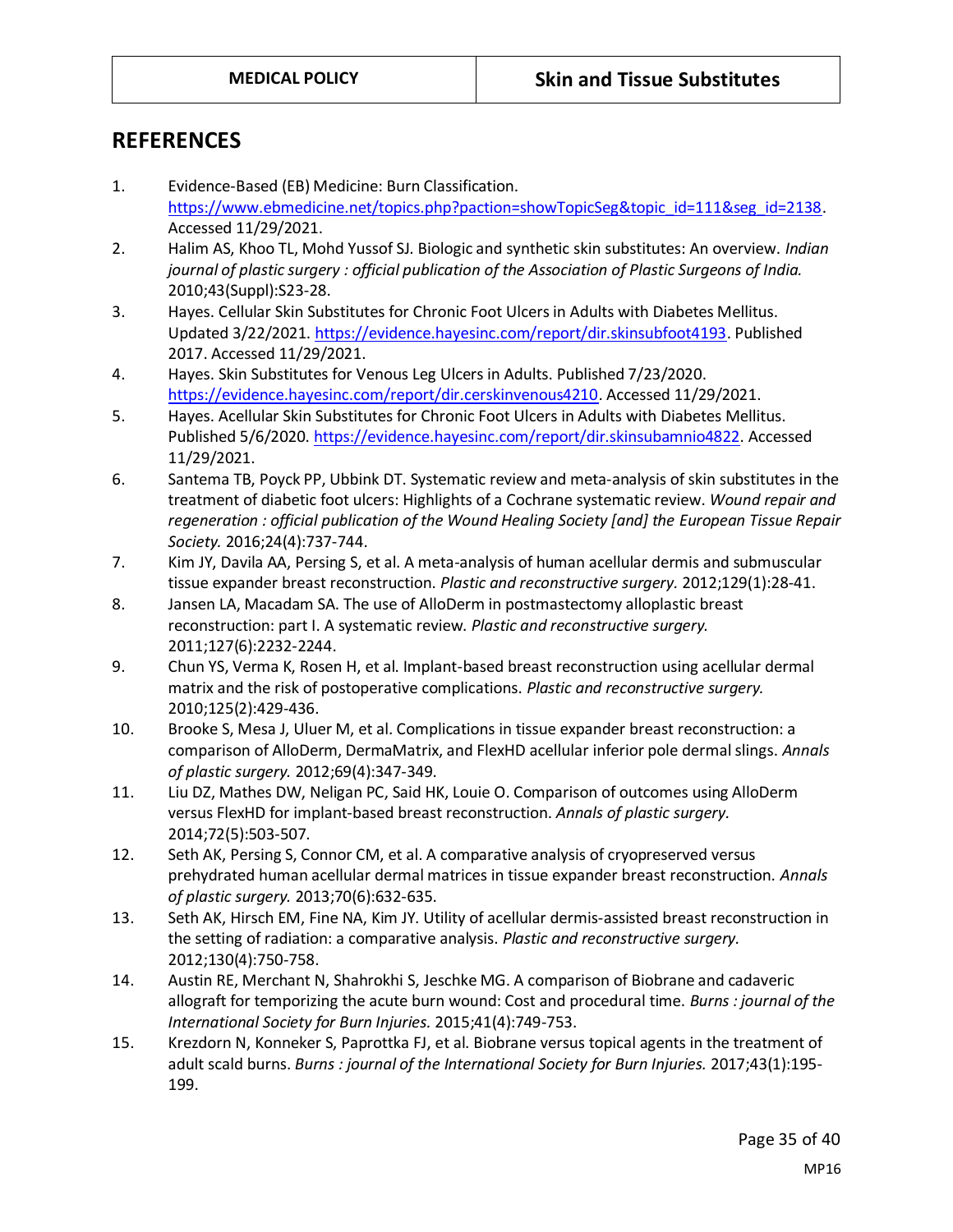- 16. Vloemans AF, Hermans MH, van der Wal MB, Liebregts J, Middelkoop E. Optimal treatment of partial thickness burns in children: a systematic review. *Burns : journal of the International Society for Burn Injuries.* 2014;40(2):177-190.
- 17. Carsin H, Ainaud P, Le Bever H, et al. Cultured epithelial autografts in extensive burn coverage of severely traumatized patients: a five year single-center experience with 30 patients. *Burns : journal of the International Society for Burn Injuries.* 2000;26(4):379-387.
- 18. Munster AM, Weiner SH, Spence RJ. Cultured epidermis for the coverage of massive burn wounds. A single center experience. *Annals of surgery.* 1990;211(6):676-679; discussion 679- 680.
- 19. Groos N, Guillot M, Zilliox R, Braye FM. Use of an artificial dermis (Integra) for the reconstruction of extensive burn scars in children. About 22 grafts. *European journal of pediatric surgery : official journal of Austrian Association of Pediatric Surgery [et al] = Zeitschrift fur Kinderchirurgie.* 2005;15(3):187-192.
- 20. Branski LK, Herndon DN, Pereira C, et al. Longitudinal assessment of Integra in primary burn management: a randomized pediatric clinical trial. *Critical care medicine.* 2007;35(11):2615- 2623.
- 21. Lagus H, Sarlomo-Rikala M, Bohling T, Vuola J. Prospective study on burns treated with Integra(R), a cellulose sponge and split thickness skin graft: comparative clinical and histological study--randomized controlled trial. *Burns : journal of the International Society for Burn Injuries.*  2013;39(8):1577-1587.
- 22. Lee LF, Porch JV, Spenler W, Garner WL. Integra in lower extremity reconstruction after burn injury. *Plastic and reconstructive surgery.* 2008;121(4):1256-1262.
- 23. Heitland A, Piatkowski A, Noah EM, Pallua N. Update on the use of collagen/glycosaminoglycate skin substitute-six years of experiences with artificial skin in 15 German burn centers. *Burns : journal of the International Society for Burn Injuries.* 2004;30(5):471-475.
- 24. Heimbach DM, Warden GD, Luterman A, et al. Multicenter postapproval clinical trial of Integra dermal regeneration template for burn treatment. *The Journal of burn care & rehabilitation.*  2003;24(1):42-48.
- 25. Ryan CM, Schoenfeld DA, Malloy M, Schulz JT, 3rd, Sheridan RL, Tompkins RG. Use of Integra artificial skin is associated with decreased length of stay for severely injured adult burn survivors. *The Journal of burn care & rehabilitation.* 2002;23(5):311-317.
- 26. Lukish JR, Eichelberger MR, Newman KD, et al. The use of a bioactive skin substitute decreases length of stay for pediatric burn patients. *Journal of pediatric surgery.* 2001;36(8):1118-1121.
- 27. Kumar RJ, Kimble RM, Boots R, Pegg SP. Treatment of partial-thickness burns: a prospective, randomized trial using Transcyte. *ANZ journal of surgery.* 2004;74(8):622-626.
- 28. Amani H, Dougherty WR, Blome-Eberwein S. Use of Transcyte and dermabrasion to treat burns reduces length of stay in burns of all size and etiology. *Burns : journal of the International Society for Burn Injuries.* 2006;32(7):828-832.
- 29. Noordenbos J, Dore C, Hansbrough JF. Safety and efficacy of TransCyte for the treatment of partial-thickness burns. *The Journal of burn care & rehabilitation.* 1999;20(4):275-281.
- 30. Demling RH, DeSanti L. Management of partial thickness facial burns (comparison of topical antibiotics and bio-engineered skin substitutes). *Burns : journal of the International Society for Burn Injuries.* 1999;25(3):256-261.
- 31. Frykberg RG, Gibbons GW, Walters JL, Wukich DK, Milstein FC. A prospective, multicentre, openlabel, single-arm clinical trial for treatment of chronic complex diabetic foot wounds with exposed tendon and/or bone: positive clinical outcomes of viable cryopreserved human placental membrane. *International wound journal.* 2017;14(3):569-577.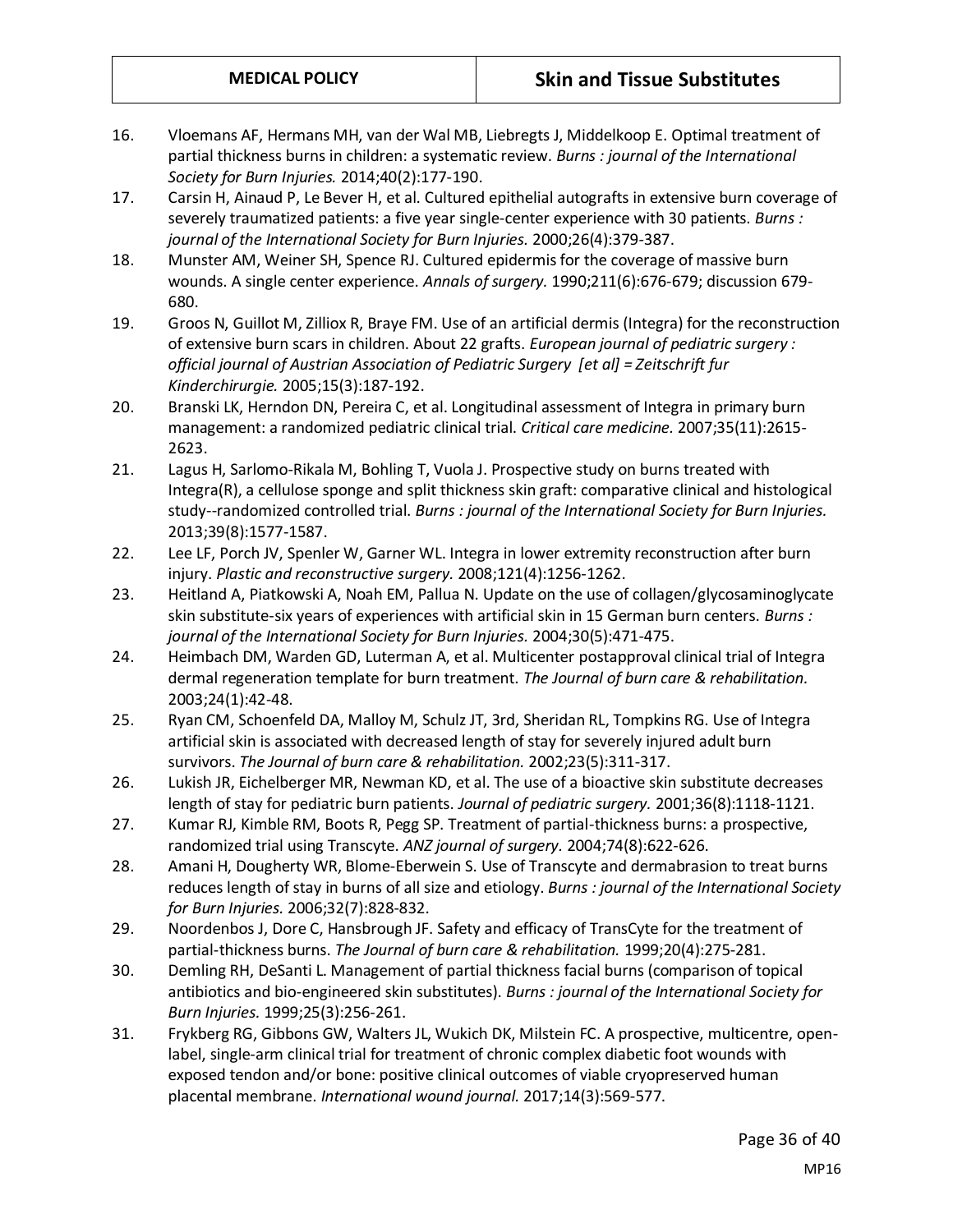- 32. Lavery LA, Fulmer J, Shebetka KA, et al. The efficacy and safety of Grafix((R)) for the treatment of chronic diabetic foot ulcers: results of a multi-centre, controlled, randomised, blinded, clinical trial. *International wound journal.* 2014;11(5):554-560.
- 33. Hayes. Grafix Cryopreserved Placental Membrane (Osiris Technologies Inc.) for Treatment of Chronic Foot Ulcers in Patients with Diabetes Mellitus. Published 9/3/2019. Reviewed 12/4/2020. [https://evidence.hayesinc.com/report/htb.grafix3139.](https://evidence.hayesinc.com/report/htb.grafix3139) Accessed 11/29/2021.
- 34. Driver VR, Lavery LA, Reyzelman AM, et al. A clinical trial of Integra Template for diabetic foot ulcer treatment. *Wound repair and regeneration : official publication of the Wound Healing Society [and] the European Tissue Repair Society.* 2015;23(6):891-900.
- 35. Yao M, Attalla K, Ren Y, French MA, Driver VR. Ease of use, safety, and efficacy of integra bilayer wound matrix in the treatment of diabetic foot ulcers in an outpatient clinical setting: a prospective pilot study. *Journal of the American Podiatric Medical Association.* 2013;103(4):274- 280.
- 36. Serena TE, Carter MJ, Le LT, Sabo MJ, DiMarco DT. A multicenter, randomized, controlled clinical trial evaluating the use of dehydrated human amnion/chorion membrane allografts and multilayer compression therapy vs. multilayer compression therapy alone in the treatment of venous leg ulcers. *Wound repair and regeneration : official publication of the Wound Healing Society [and] the European Tissue Repair Society.* 2014;22(6):688-693.
- 37. Bianchi C, Cazzell S, Vayser D, Reyzelman AM, Dosluoglu H, Tovmassian G. A multicentre randomised controlled trial evaluating the efficacy of dehydrated human amnion/chorion membrane (EpiFix(R)) allograft for the treatment of venous leg ulcers. *International wound journal.* 2017.
- 38. Li C, Yang X, Pan J, Shi Z, Li L. Graft for prevention of Frey syndrome after parotidectomy: a systematic review and meta-analysis of randomized controlled trials. *Journal of oral and maxillofacial surgery : official journal of the American Association of Oral and Maxillofacial Surgeons.* 2013;71(2):419-427.
- 39. Zeng XT, Tang XJ, Wang XJ, et al. AlloDerm implants for prevention of Frey syndrome after parotidectomy: a systematic review and meta-analysis. *Molecular medicine reports.*  2012;5(4):974-980.
- 40. Antoniou SA, Muller-Stich BP, Antoniou GA, et al. Laparoscopic augmentation of the diaphragmatic hiatus with biologic mesh versus suture repair: a systematic review and metaanalysis. *Langenbeck's archives of surgery.* 2015;400(5):577-583.
- 41. Slater NJ, van der Kolk M, Hendriks T, van Goor H, Bleichrodt RP. Biologic grafts for ventral hernia repair: a systematic review. *American journal of surgery.* 2013;205(2):220-230.
- 42. Huntington CR, Cox TC, Blair LJ, et al. Biologic mesh in ventral hernia repair: Outcomes, recurrence, and charge analysis. *Surgery.* 2016;160(6):1517-1527.
- 43. Roth JS, Zachem A, Plymale MA, Davenport DL. Complex Ventral Hernia Repair with Acellular Dermal Matrices: Clinical and Quality of Life Outcomes. *The American surgeon.* 2017;83(2):141- 147.
- 44. Garvey PB, Giordano SA, Baumann DP, Liu J, Butler CE. Long-Term Outcomes after Abdominal Wall Reconstruction with Acellular Dermal Matrix. *Journal of the American College of Surgeons.*  2017;224(3):341-350.
- 45. Ward KC, Costello KP, Baalman S, et al. Effect of acellular human dermis buttress on laparoscopic hiatal hernia repair. *Surgical endoscopy.* 2015;29(8):2291-2297.
- 46. Fishman AJ, Marrinan MS, Huang TC, Kanowitz SJ. Total tympanic membrane reconstruction: AlloDerm versus temporalis fascia. *Otolaryngol Head Neck Surg.* 2005;132(6):906-915.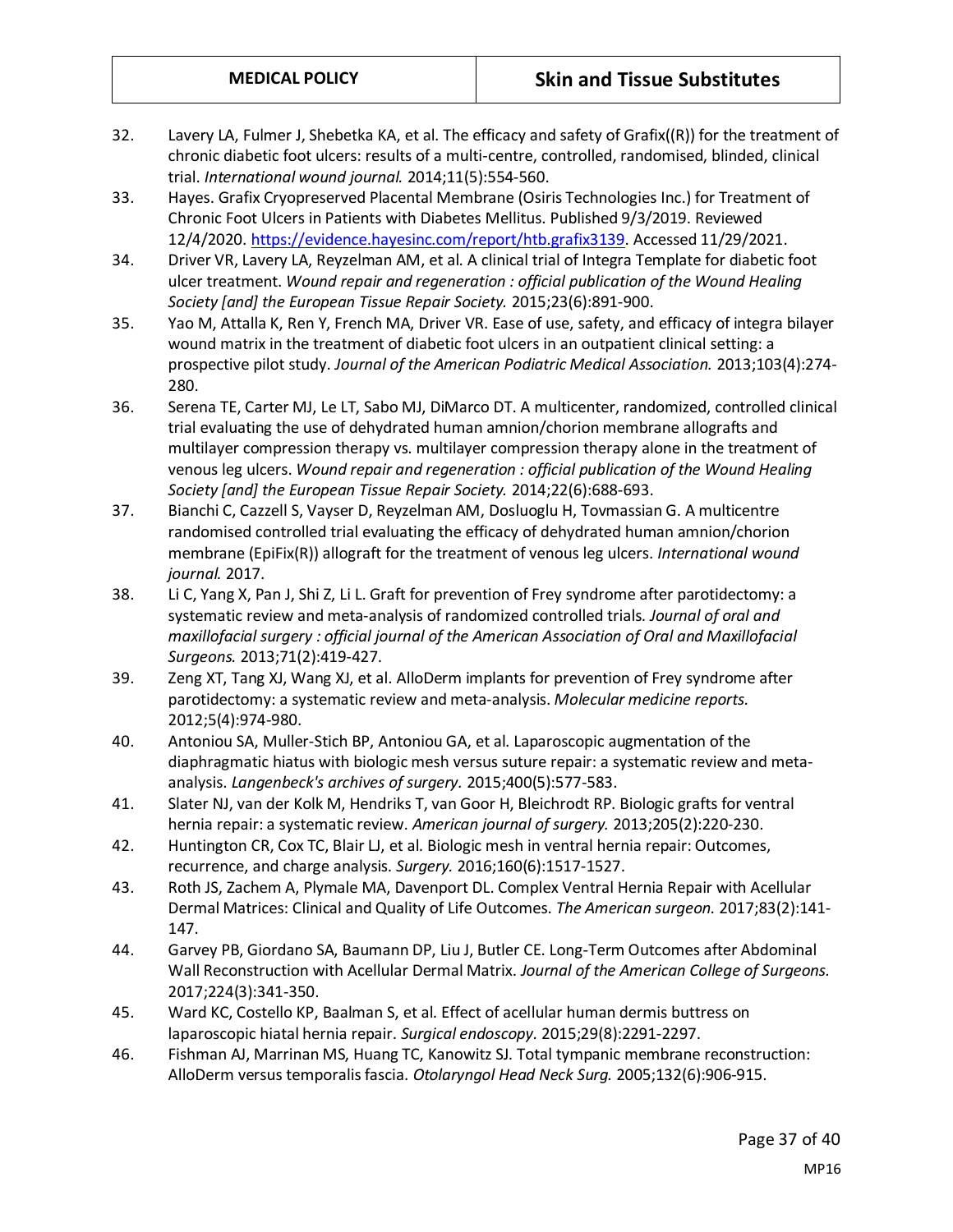- 47. Lai P, Propst EJ, Papsin BC. Lateral graft type 1 tympanoplasty using AlloDerm for tympanic membrane reconstruction in children. *Int J Pediatr Otorhinolaryngol.* 2006;70(8):1423-1429.
- 48. Vos JD, Latev MD, Labadie RF, Cohen SM, Werkhaven JA, Haynes DS. Use of AlloDerm in Type I Tympanoplasty: A Comparison with Native Tissue Grafts. *The Laryngoscope.* 2005;115(9):1599- 1602[. https://onlinelibrary.wiley.com/doi/abs/10.1097/01.mlg.0000172042.73024.ad](https://onlinelibrary.wiley.com/doi/abs/10.1097/01.mlg.0000172042.73024.ad)
- 49. Gryskiewicz JM, Rohrich RJ, Reagan BJ. The use of alloderm for the correction of nasal contour deformities. *Plastic and reconstructive surgery.* 2001;107(2):561-570; discussion 571.
- 50. Gryskiewicz JM. Waste not, want not: the use of AlloDerm in secondary rhinoplasty. *Plastic and reconstructive surgery.* 2005;116(7):1999-2004.
- 51. Conrad DJ, Zhang H, Côté DWJ. Acellular Human Dermal Allograft as a Graft for Nasal Septal Perforation Reconstruction. *Plastic and reconstructive surgery.* 2018;141(6):1517-1524.
- 52. Kridel RWH, Foda H, Lunde KC. Septal Perforation Repair With Acellular Human Dermal Allograft. *Archives of Otolaryngology–Head & Neck Surgery.* 1998;124(1):73-78. <https://doi.org/10.1001/archotol.124.1.73>
- 53. ECRI Institute Clinical Comparison: Overview of Two Allografts for Repairing Rotator Cuff Tears. Archived[. https://www.ecri.org/components/ProductBriefs/Documents/C5535.pdf.](https://www.ecri.org/components/ProductBriefs/Documents/C5535.pdf) Published 2017. Accessed 11/29/2021.
- 54. Gohari S, Gambla C, Healey M, et al. Evaluation of tissue-engineered skin (human skin substitute) and secondary intention healing in the treatment of full thickness wounds after Mohs micrographic or excisional surgery. *Dermatologic surgery : official publication for American Society for Dermatologic Surgery [et al].* 2002;28(12):1107-1114; discussion 1114.
- 55. Echeverria-Garcia B, Serra-Guillen C, Nagore E, et al. The use of a biosynthetic skin substitute in slow Mohs micrographic surgery. *Dermatologic surgery : official publication for American Society for Dermatologic Surgery [et al].* 2012;38(4):683-689.
- 56. Gladsjo JA, Kim SS, Jiang SI. Review of the use of a semisynthetic bilaminar skin substitute in dermatology and a case series report of its utility in Mohs surgery. *Journal of drugs in dermatology : JDD.* 2014;13(5):537-541.
- 57. Muller CS, Schiekofer C, Korner R, Pfohler C, Vogt T. Improved patient-centered care with effective use of Integra(R) in dermatologic reconstructive surgery. *Journal der Deutschen Dermatologischen Gesellschaft = Journal of the German Society of Dermatology : JDDG.*  2013;11(6):537-548.
- 58. Cunningham T, Marks M. Vacuum-assisted closure device and skin substitutes for complex Mohs defects. *Dermatologic surgery : official publication for American Society for Dermatologic Surgery [et al].* 2014;40 Suppl 9:S120-126.
- 59. Onesti MG, Fino P, Fioramonti P, Amorosi V, Scuderi N. Reconstruction after skin cancer excision through a dermal induction template: our experience. *International wound journal.*  2016;13(2):198-203.
- 60. Campagnari M, Jafelicci AS, Carneiro HA, Brechtbuhl ER, Bertolli E, Duprat Neto JP. Dermal Substitutes Use in Reconstructive Surgery for Skin Tumors: A Single-Center Experience. *International journal of surgical oncology.* 2017;2017:9805980.
- 61. Dessy LA, Marcasciano M, Fanelli B, Mazzocchi M, Ribuffo D. Surgical treatment of nasal nonmelanoma skin cancer in elderly patients using dermal substitute. *Acta oto-laryngologica.*  2016;136(12):1299-1303.
- 62. De Angelis B, Gentile P, Tati E, et al. One-Stage Reconstruction of Scalp after Full-Thickness Oncologic Defects Using a Dermal Regeneration Template (Integra). *BioMed research international.* 2015;2015:698385.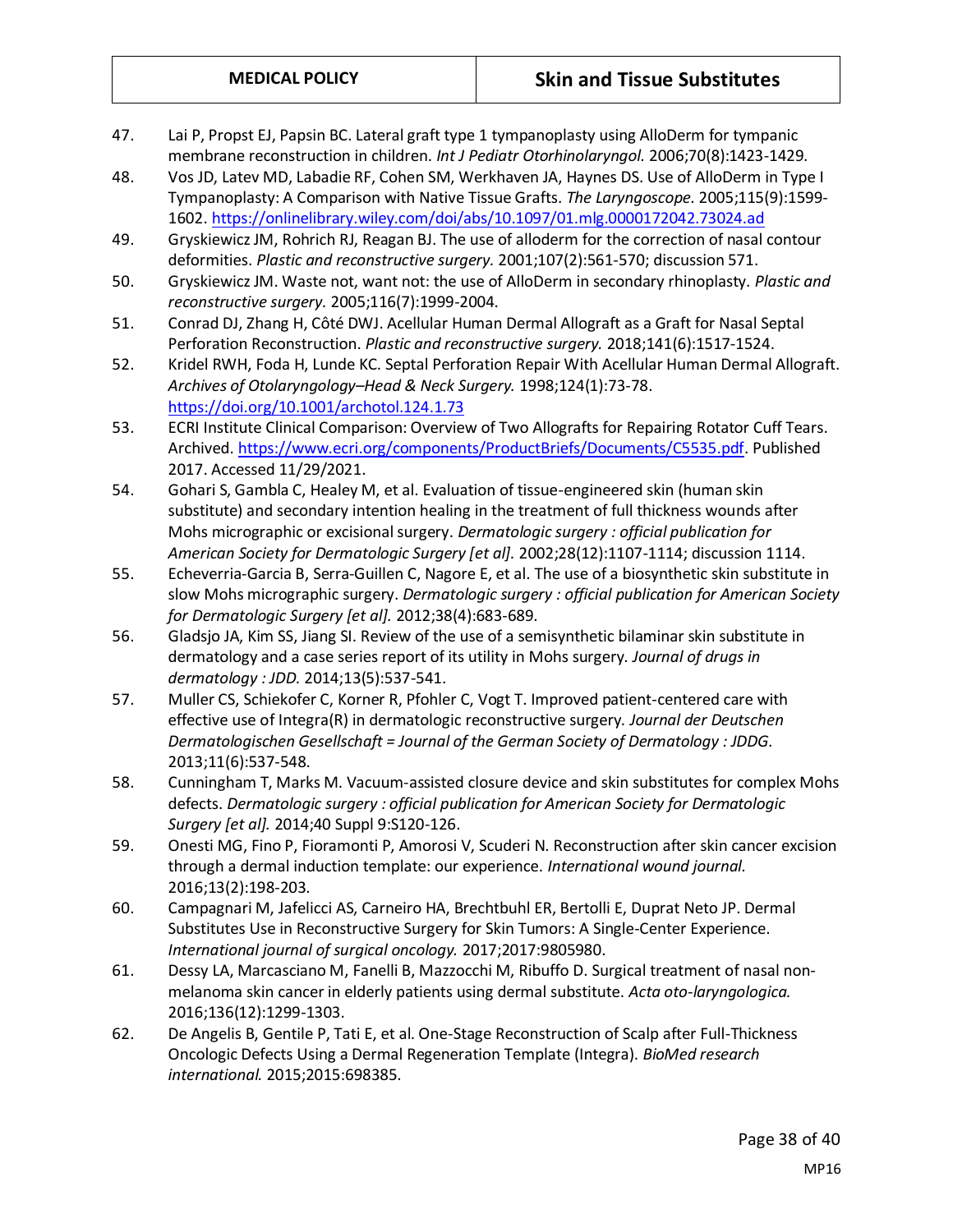- 63. Dika E, Fanti PA, Patrizi A, Misciali C, Vaccari S, Piraccini BM. Mohs Surgery for Squamous Cell Carcinoma of the Nail Unit: 10 Years of Experience. *Dermatologic surgery : official publication for American Society for Dermatologic Surgery [et al].* 2015;41(9):1015-1019. 64. National Institute for Health and Care Excellence (NICE): Diabetic Foot Problems- prevention and management[. https://www.nice.org.uk/guidance/ng19/chapter/1-Recommendations.](https://www.nice.org.uk/guidance/ng19/chapter/1-Recommendations) Published 2016. Accessed 11/29/2021. 65. O'Donnell TF, Jr., Passman MA, Marston WA, et al. Management of venous leg ulcers: Clinical practice guidelines of the Society for Vascular Surgery<sup>&#xae;</sup> and the American Venous Forum. *Journal of Vascular Surgery.* 2014;60(2):3S-59S. <https://doi.org/10.1016/j.jvs.2014.04.049> 66. Centers for Medicare & Medicaid Services: MLN Matters Number MM9923. [https://www.cms.gov/Outreach-and-Education/Medicare-Learning-Network-](https://www.cms.gov/Outreach-and-Education/Medicare-Learning-Network-MLN/MLNMattersArticles/downloads/MM9923.pdf)[MLN/MLNMattersArticles/downloads/MM9923.pdf.](https://www.cms.gov/Outreach-and-Education/Medicare-Learning-Network-MLN/MLNMattersArticles/downloads/MM9923.pdf) Published 2016. Accessed 11/29/2021. 67. U.S. Food and Drug Administration: Tissue & Tissue Products. [https://www.fda.gov/biologicsbloodvaccines/tissuetissueproducts/default.htm.](https://www.fda.gov/biologicsbloodvaccines/tissuetissueproducts/default.htm) Accessed 11/29/2021. 68. U.S. Food and Drug Administration (FDA) Humanitarian Device Exemption (HDE): Questions and Answers. [https://www.fda.gov/downloads/MedicalDevices/DeviceRegulationandGuidance/GuidanceDocu](https://www.fda.gov/downloads/MedicalDevices/DeviceRegulationandGuidance/GuidanceDocuments/UCM389275.pdf) [ments/UCM389275.pdf.](https://www.fda.gov/downloads/MedicalDevices/DeviceRegulationandGuidance/GuidanceDocuments/UCM389275.pdf) Published 2014. Accessed 11/29/2021. 69. Instructions for Use: Alloderm Regenerative Tissue Matrix. [http://www.lifecell.com/fileadmin/media/US\\_files/Alloderm\\_IFU\\_Rev\\_D.pdf.](http://www.lifecell.com/fileadmin/media/US_files/Alloderm_IFU_Rev_D.pdf) Accessed 11/21/2021. 70. U.S. Food and Drug Administration Labeling: Apligraf. [https://www.accessdata.fda.gov/scripts/cdrh/cfdocs/cfpma/pma.cfm?id=P950032.](https://www.accessdata.fda.gov/scripts/cdrh/cfdocs/cfpma/pma.cfm?id=P950032) Accessed 11/29/2021. 71. U.S. Food and Drug Administration 510(k) Summary: Biobrane. [https://www.accessdata.fda.gov/scripts/cdrh/cfdocs/cfpmn/pmn.cfm?ID=K791184.](https://www.accessdata.fda.gov/scripts/cdrh/cfdocs/cfpmn/pmn.cfm?ID=K791184) Accessed 11/21/2021. 72. Biobrane Mode of Use/Application[. https://www.smith-nephew.com/key-products/advanced](https://www.smith-nephew.com/key-products/advanced-wound-management/other-wound-care-products/biobrane/)[wound-management/other-wound-care-products/biobrane/.](https://www.smith-nephew.com/key-products/advanced-wound-management/other-wound-care-products/biobrane/) Accessed 11/29/2021. 73. Novadaq: Dermacell AWM Advanced Decellularized Dermis. [http://novadaq.com/products/dermacell/.](http://novadaq.com/products/dermacell/) Accessed 11/29/2021. 74. Directions for Use: Dermagraft. [http://www.dermagraft.com/home/wp](http://www.dermagraft.com/home/wp-content/uploads/sites/1/Dermagraft_Directions_for_Use.pdf)[content/uploads/sites/1/Dermagraft\\_Directions\\_for\\_Use.pdf.](http://www.dermagraft.com/home/wp-content/uploads/sites/1/Dermagraft_Directions_for_Use.pdf) Accessed 11/29/2021. 75. U.S. Food and Drug Administration Humanitarian Device: EpiCell. [https://www.fda.gov/downloads/BiologicsBloodVaccines/BloodBloodProducts/ApprovedProduc](https://www.fda.gov/downloads/BiologicsBloodVaccines/BloodBloodProducts/ApprovedProducts/PremarketApprovalsPMAs/UCM538555.pdf) [ts/PremarketApprovalsPMAs/UCM538555.pdf.](https://www.fda.gov/downloads/BiologicsBloodVaccines/BloodBloodProducts/ApprovedProducts/PremarketApprovalsPMAs/UCM538555.pdf) Accessed 11/29/2021. 76. EpiFix. [https://www.mimedx.com/products#quicktabs-product\\_tabs=2.](https://www.mimedx.com/products#quicktabs-product_tabs=2) Accessed 11/29/2021. 77. Labeling: FlexHD Acellular Dermis. [https://www.mtfbiologics.org/docs/default](https://www.mtfbiologics.org/docs/default-source/packageinserts/2020/pi-31-rev-18.pdf)[source/packageinserts/2020/pi-31-rev-18.pdf.](https://www.mtfbiologics.org/docs/default-source/packageinserts/2020/pi-31-rev-18.pdf) Accessed 11/29/2021. 78. FDA. 510(k) Premarket Notification. GalaFLEX Mesh Surgical Film. Decision Date 5/21/2014. [https://www.accessdata.fda.gov/scripts/cdrh/cfdocs/cfpmn/pmn.cfm?ID=K140533.](https://www.accessdata.fda.gov/scripts/cdrh/cfdocs/cfpmn/pmn.cfm?ID=K140533) Accessed 11/29/2021. 79. Grafix Cryopreserved Placental Membrane[. https://www.grafixpl.com/.](https://www.grafixpl.com/) Accessed 11/29/2021
- 80. GraftJacket Total Regenerative Tissue Matrix. [http://www.wright.com/healthcare](http://www.wright.com/healthcare-professionals/graftjacket)[professionals/graftjacket.](http://www.wright.com/healthcare-professionals/graftjacket) Accessed 11/29/2021.